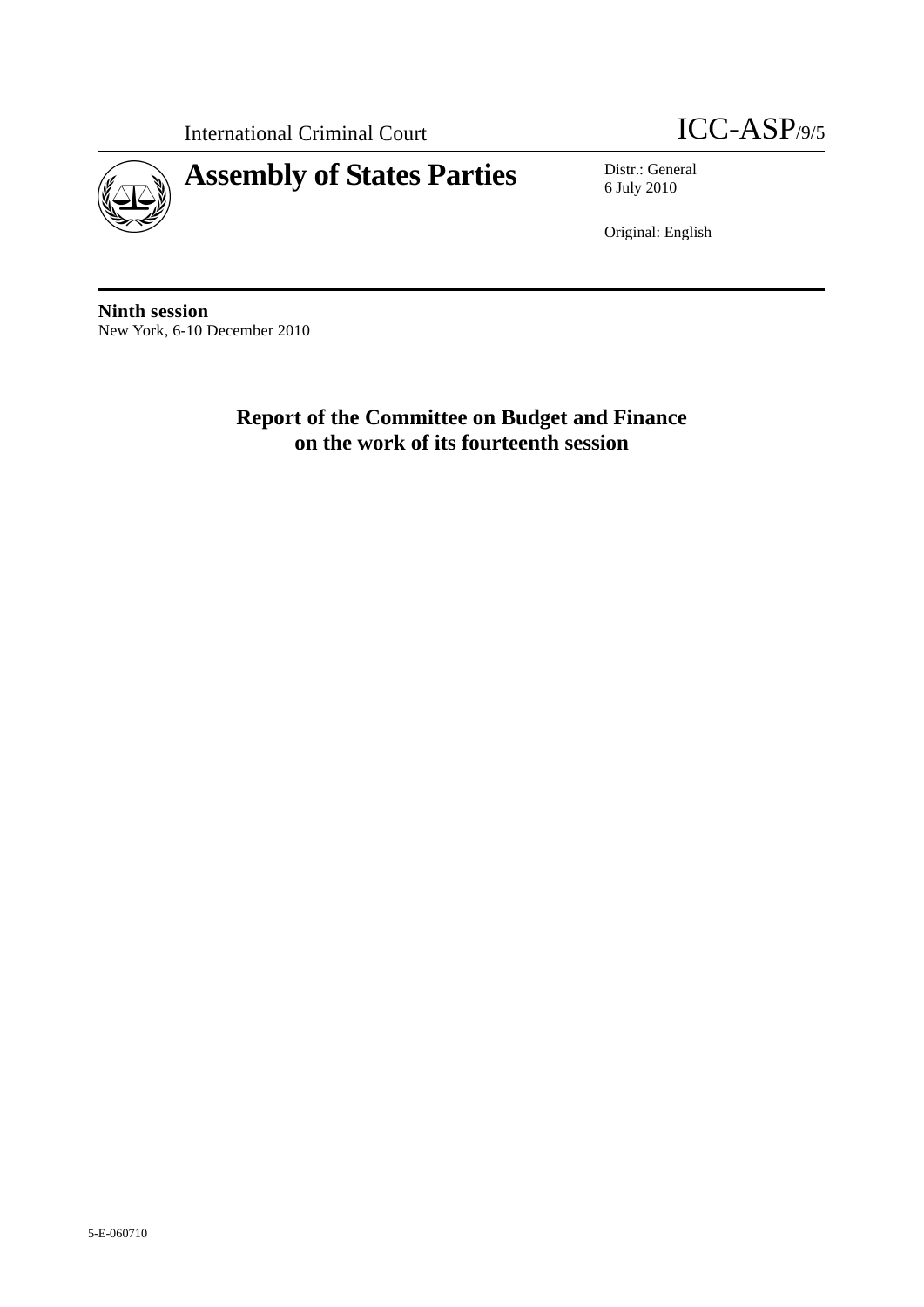# Contents

|           |           |    |                                                                          | Paragraphs Page |    |
|-----------|-----------|----|--------------------------------------------------------------------------|-----------------|----|
| I.        |           |    |                                                                          | $1 - 7$         | 3  |
|           | A.        |    | Opening of the session, election of officers and adoption of the         | $1-6$           | 3  |
|           | Β.        |    |                                                                          | 7               | 4  |
| П.        |           |    | Consideration of issues on the agenda of the Committee at its fourteenth |                 |    |
|           |           |    |                                                                          | 8-94            | 4  |
|           | A.        |    |                                                                          | 8-13            | 4  |
|           |           | 1. |                                                                          | $8-9$           | 4  |
|           |           | 2. |                                                                          | 10              | 4  |
|           |           | 3. |                                                                          | $11 - 13$       | 4  |
|           | <b>B.</b> |    |                                                                          | 14              | 5  |
|           | C.        |    |                                                                          | 15-34           | 5  |
|           |           | 1. |                                                                          | $15 - 27$       | 5  |
|           |           | 2. | Performance of the 2010 budget (first quarter)                           | 28-30           | 6  |
|           |           | 3. |                                                                          | $31 - 34$       | 7  |
|           | D.        |    |                                                                          | $35 - 42$       | 7  |
|           |           | 1. |                                                                          | $35 - 36$       | 7  |
|           |           | 2. |                                                                          | 37-38           | 8  |
|           |           | 3. | International Public Sector Accounting Standards                         | 39-42           | 8  |
|           |           | 4. |                                                                          | 43-45           | 8  |
|           | E.        |    |                                                                          | 46-48           | 9  |
|           | F.        |    |                                                                          | 49-66           | 9  |
|           | G.        |    |                                                                          | 67-74           | 11 |
|           | Н.        |    |                                                                          | 75-77           | 12 |
|           | I.        |    |                                                                          | 78-81           | 12 |
|           | J.        |    |                                                                          | 82              | 12 |
|           | Κ.        |    |                                                                          | 83-90           | 13 |
|           |           | 1. |                                                                          | 83-87           | 13 |
|           |           | 2. |                                                                          | 88-90           | 13 |
|           | L.        |    |                                                                          | 91-94           | 14 |
|           |           | 1. |                                                                          | 91              | 14 |
|           |           | 2. |                                                                          | 92-93           | 14 |
|           |           | 3. | Dates for the fifteenth session of the Committee                         | 94              | 14 |
| Annex I   |           |    |                                                                          |                 | 15 |
| Annex II  |           |    |                                                                          |                 | 18 |
| Annex III |           |    |                                                                          |                 | 35 |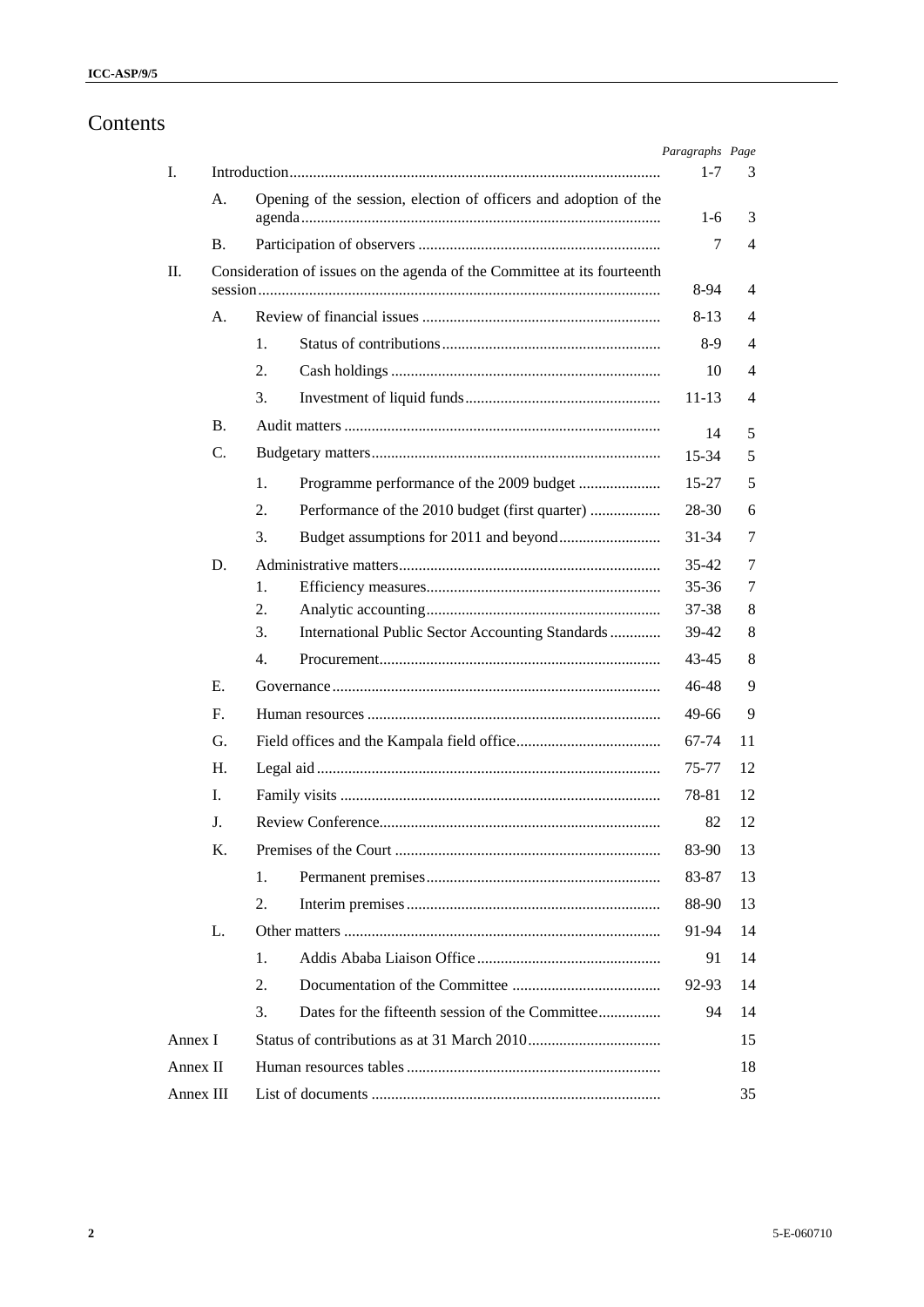# **I. Introduction**

#### **A. Opening of the session, election of officers and adoption of the agenda**

1. The fourteenth session of the Committee on Budget and Finance ("the Committee"), comprising twelve meetings, was held at the seat of the Court in The Hague, from 3 to 8 May 2010.<sup>1</sup> The President of the Court, Mr. Sang-Hyun Song, delivered welcoming remarks at the opening of the session.

2. For the fourteenth session, the Committee re-elected Mr. Santiago Wins (Uruguay) as Chairperson, and elected Ms. Rossette Nyirinkindi Katungye (Uganda) as Vice-Chairperson by consensus, in accordance with rule 10 of its Rules of Procedure. The Committee expressed its appreciation to the former Vice-Chairperson, Mr. Ugo Sessi (Italy). In accordance with rule 13, the Committee appointed Mr. Masud Husain (Canada) as Rapporteur.

3. The Secretariat of the Assembly of States Parties ("the Secretariat") provided the substantive servicing for the Committee, and its Director*,* Mr. Renan Villacis, acted as Secretary of the Committee.

4. At its 1st meeting, the Committee adopted the following agenda (ICC-ASP/9/CBF.1/L.1):

- 1. Opening of the session
- 2. Election of officers
- 3. Adoption of the agenda
- 4. Participation of observers
- 5. Organization of work
- 6. Programme performance of the 2009 budget
- 7. Programme performance of the 2010 budget: first quarter
- 8. Audit matters
- 9. Human resources
- 10. Premises of the Court
- 11. Legal aid
- 12. Family visits
- 13. Review Conference
- 14. Other matters
- 5. The following members attended the fourteenth session of the Committee:
	- 1. David Banyanka (Burundi)
	- 2. Carolina María Fernández Opazo (Mexico)
	- 3. Gilles Finkelstein (France)
	- 4. Fawzi A. Gharaibeh (Jordan)
	- 5. Masud Husain (Canada)
	- 6. Shinichi Iida (Japan)
	- 7. Juhani Lemmik (Estonia)
	- 8. Rossette Nyirinkindi Katungye (Uganda)

<sup>&</sup>lt;sup>1</sup> Due to the closure of European airspace in mid-April 2010, the Committee had to reschedule its fourteenth session, initially scheduled to take place from 19 to 23 April 2010 as decided by the Assembly of States Parties at its eighth session held in November 2009.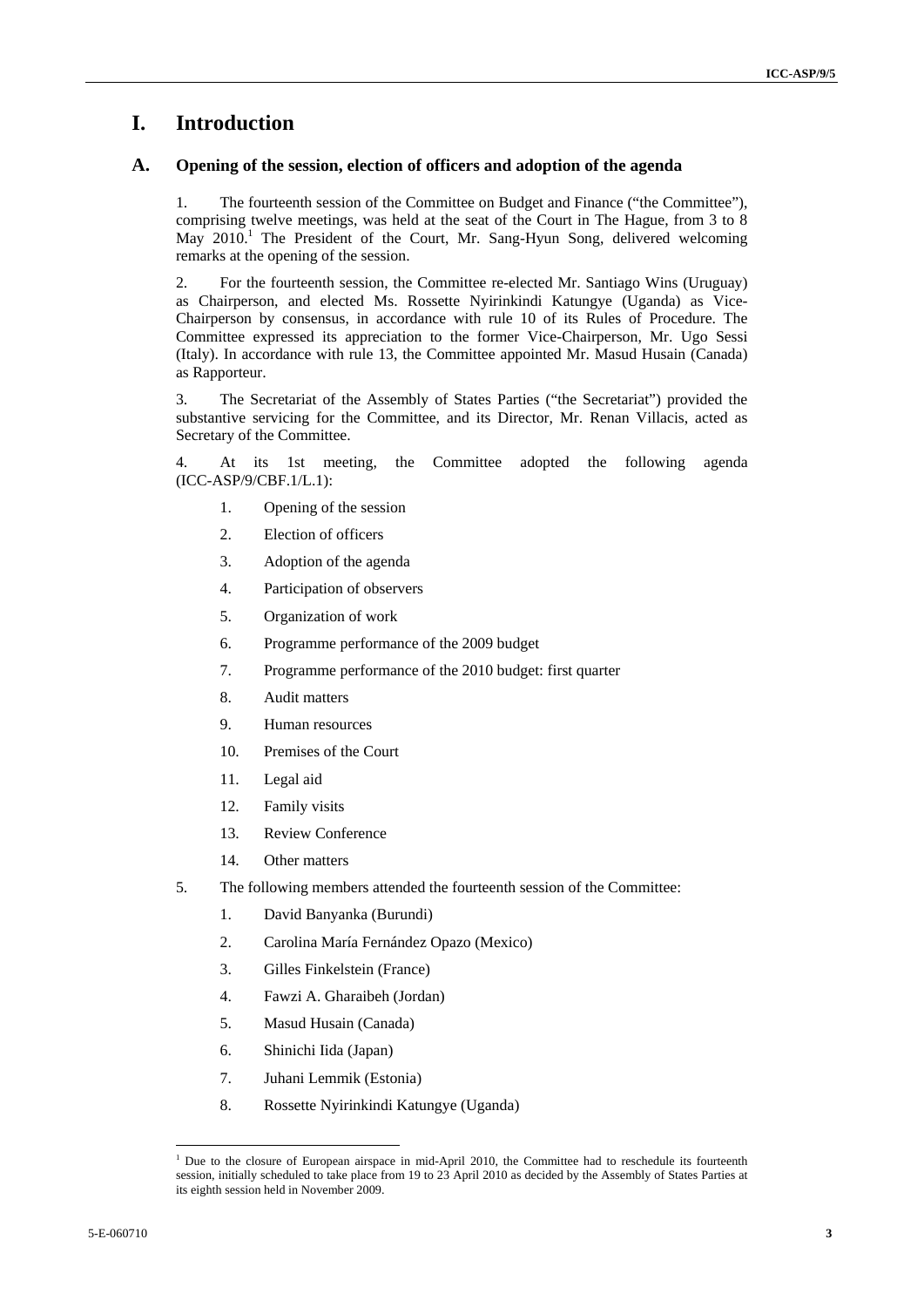- 9. Gerd Saupe (Germany)
- 10. Ugo Sessi (Italy)
- 11. Elena Sopková (Slovakia)
- 12. Santiago Wins (Uruguay)

6. The following organs of the Court were invited to participate in the meetings of the Committee to introduce the reports: the Presidency, the Office of the Prosecutor and the Registry.

#### **B. Participation of observers**

7. The Committee accepted the request of the Coalition for the International Criminal Court to make a presentation to the Committee. The Committee invited the Coalition for the International Criminal Court to make a similar presentation at its next session. In addition, the Committee invited the Staff Council of the Court to make a presentation.

# **II. Consideration of issues on the agenda of the Committee at its fourteenth session**

#### **A. Review of financial issues**

#### **1. Status of contributions**

8. The Committee reviewed the status of contributions as at 31 March 2010 (annex I). The Committee noted that the outstanding contributions from the previous financial periods had increased to a total of €615,000 compared to €484,000 in March 2009. In addition, the Committee expressed concern that, as at 31 March 2010, only 48 per cent of the 2010 contributions had been paid, compared to 55.8 per cent in 2009, and that only 21 States had fully paid all their contributions. The Committee encouraged all States Parties to make best efforts to ensure that the Court had sufficient funds throughout the year, in accordance with regulation 5.6 of the Financial Regulations and Rules.

9. In light of the forthcoming Rome Statute Review Conference, the Committee agreed to consider the status of the arrears of States Parties. The Committee observed that, as at 8 May 2010, ten States Parties were in arrears and would therefore not be able to vote in the Conference, in accordance with article 112, paragraph 8, of the Rome Statute. The Committee further observed that the Secretariat had informed States Parties in arrears twice, in December 2009 and January 2010, of the minimum payment required to avoid application of article 112, paragraph 8, of the Statute and of the procedure for requesting an exemption from the loss of voting rights. **The Committee requested the Secretariat to again notify States Parties in arrears.** Moreover, given the importance of ensuring a wide participation in the Review Conference**, the Committee recommended that all States in arrears settle their accounts with the Court as soon as possible.**

#### **2. Cash holdings**

10. The Committee was informed that, as at 29 April 2010, the Court held approximately  $\epsilon$ 62.8 million. This included cash for the Working Capital Fund ( $\epsilon$ 7.4 million) and the Contingency Fund  $(\bigoplus 2$  million).

#### **3. Investment of liquid funds**

11. The Committee had before it the Report of the Court on its investments of liquid funds.<sup>2</sup> The Committee observed that the funds of the Court, in the value of  $62.8$  million, were currently held in four banks located in three different countries, which contributed to effective diversification of risks. Furthermore, the Committee welcomed that, considering

<sup>2</sup> ICC-ASP/9/CBF.1/2.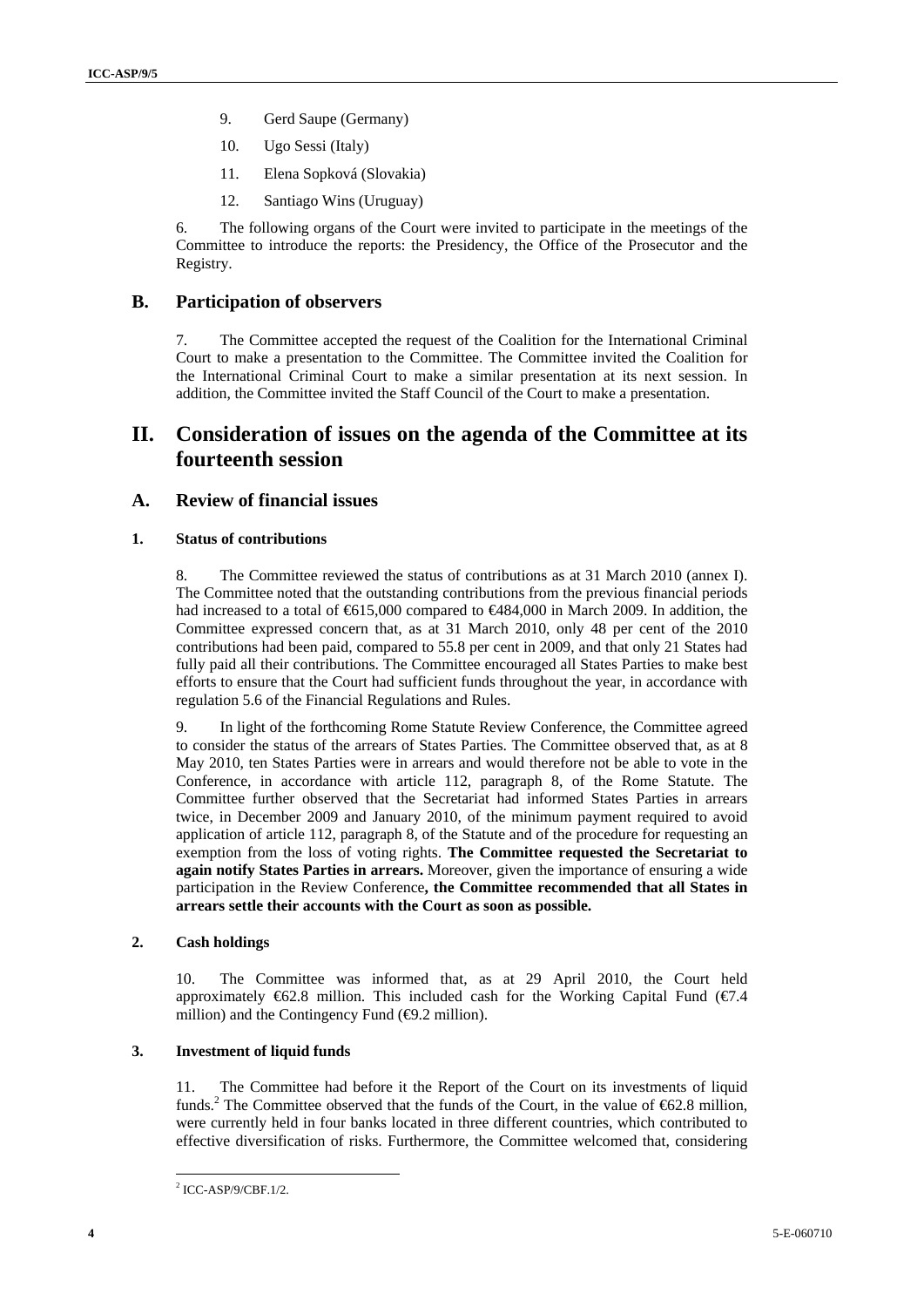that the financial situation remained fragile, the Court continued to concentrate on the preservation of capital instead of pursuing high returns.

12. **The Committee recommended that the Court revitalize and make operational as soon as possible the Investments Review Committee, consisting of the Director of the Common Administrative Services Division, the Chief of the Budget and Finance Section and the Treasurer.** The Committee on Budget and Finance welcomed the opportunity to continue to participate in the capacity of observer, along the lines agreed to at the twelfth session. **The Committee further recommended that the Court consider limiting the routine involvement of external consultants to seeking advice on an adhoc basis, in particular as the Court was pursuing a conservative investment strategy.** 

13. The Committee further observed that Administrative Instruction ICC/AI/2004/007, governing the investment of surplus funds, dated back to the year 2004. **The Committee recommended that the Court conduct a review of the administrative instruction to ensure that it corresponded to the evolving financial market and was in line with the development of the Court.**

#### **B. Audit matters**

14. The Committee welcomed the information provided by the Internal Auditor that the Audit Committee had become fully operational and included four external members. In line with its observations made at the thirteenth session,<sup>3</sup> the Committee requested the Court to provide the revised terms of reference of the Audit Committee<sup>4</sup>, which would **include information on the remuneration of external members, for the Committee's next session.**

#### **C. Budgetary matters**

#### **1. Programme performance of the 2009 budget**

15. The Committee considered the Report on programme performance of the International Criminal Court for the year  $2009$ .<sup>5</sup> The Committee noted that the overall implementation rate had been 92.5 per cent or a total of  $\Theta$ 3.6 million<sup>6</sup>, against an approved budget of  $\in$  01.23 million and assessed contributions of  $\in$  6.3 million.

16. The Court noted that the major factors influencing its ability to implement fully the 2009 budget included a delay in trials and a reduction in the number of detention cells rented.

17. The Committee generally welcomed the improved rate of expenditure and the level of detail provided in the report. The Committee provided recommendations and observations to help guide the Court in the preparation of future submissions.

18. The Committee observed that the expenditures for legal aid for the defence, legal aid for victims and training were still grouped under the item "contractual services, including training". **The Committee recalled that it had recommended that these items be listed separately to allow more careful review of these expenditures and recommended that the Court adopt this format for all future reports.**<sup>7</sup>

The Committee also welcomed the inclusion of the section on achievements in the annexes of the report. However, **the Committee recommended that in some instances, such as the diplomatic briefing, enhanced measuring of qualitative impacts be considered.**

<sup>3</sup> *Official Records of the Assembly of States Parties to the Rome Statute of the International Criminal Court,* 

*Eighth session, The Hague, 18-26 November 2009* (ICC-ASP/8/20), vol. II, part B.2, para. 23. 4

Presidential Directive ICC/PRESD/G/2009/1, dated 11 August 2009.

 $5$  ICC-ASP/9/7.

<sup>&</sup>lt;sup>6</sup> Subject to final revision by the External Auditor.

<sup>7</sup> *Official Records of the Assembly of States Parties to the Rome Statute of the International Criminal Court, Eighth session, The Hague, 18-26 November 2009* (ICC-ASP/8/20), vol. II, part B.2, paras. 36-37.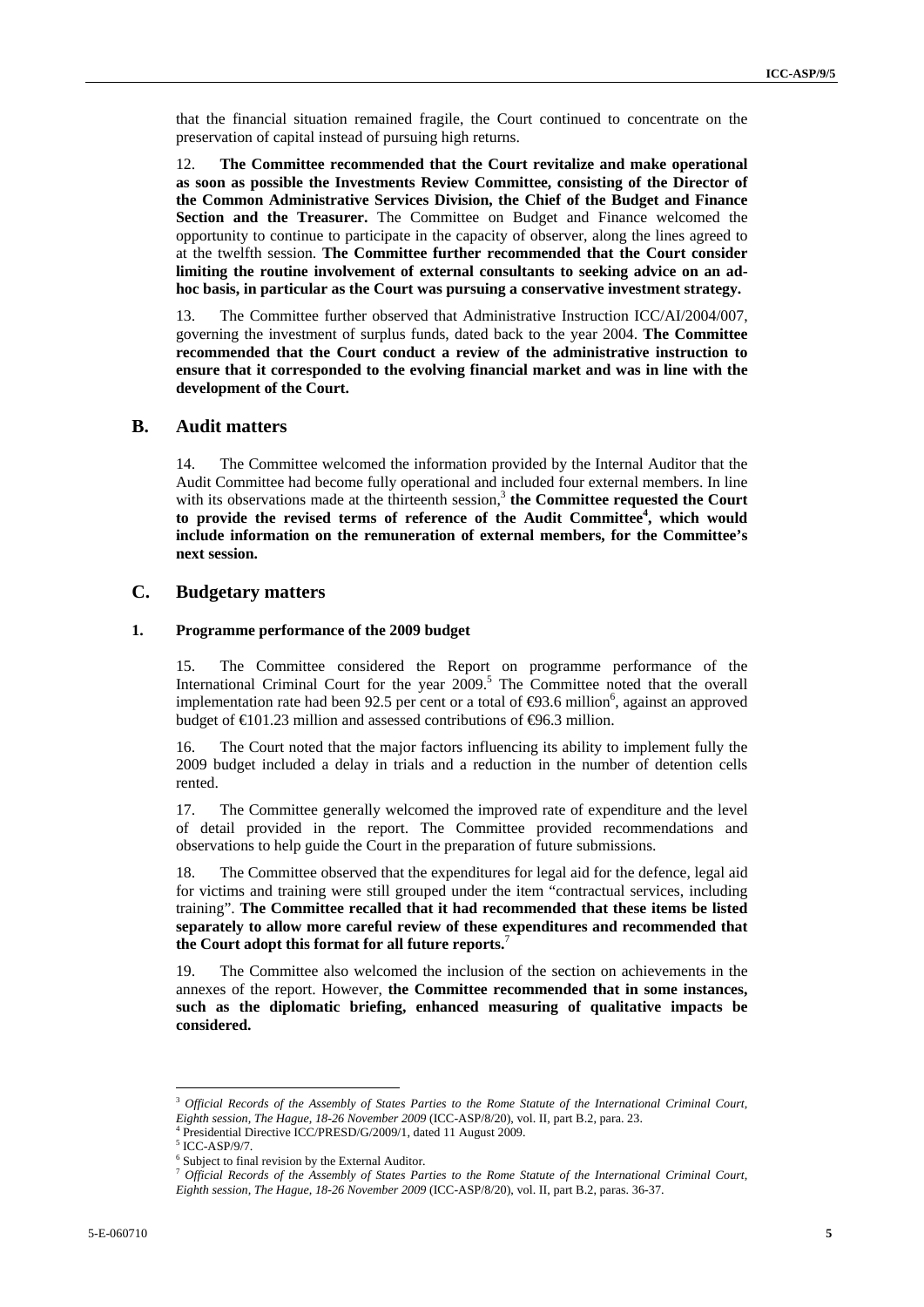20. The Committee noted with some concern that the Court had transferred  $\epsilon$ 250,000 from staff costs to temporary assistance within the budget of the Court's Interpretation and Translation Section to cover the cost of freelance interpreters due to unfilled vacancies for in-house English interpreters. **The Committee recommended that the Court give priority to filling these positions.** 

21. The Committee also noted that the post for the P-3 Legal Officer in the Secretariat of the Assembly was still under recruitment. **The Committee requested that the Secretariat provide an update on the recruitment status in the context of the consideration of the 2011 budget submission at its next session.** 

22. The Committee observed that a write-off due to obsolescence, damage, loss or theft was included in the report to the amount of €0.4 million. **The Committee requested further information on the write-off to be provided at its next session.** 

23. The Committee noted that the Court had overspent in the expenditure on furniture and equipment due to purchases of ICT equipment and office furniture. The Committee recalled that, in its thirteenth report, **it had recommended that the Court continue to refine the report on capital investment replacements and prepare procurement, amortization, cash management and financial plans.** As the Court was purchasing equipment and furniture, as evidenced by the 2009 budget, **the Committee recommended that the Court update the report on capital investment replacements to take into account current purchases in the development of its procurement and amortisation plans and report to the Committee at its next session.** 

24. With respect to detention cells, the Committee welcomed the reduction in rental costs achieved between the Court and the host State. However, the Committee noted that the costs of detention cells over time had been inconsistent and seemed to vary according to several factors such as the number of cells that the Court was required to rent in a block and the services provided with each cell. **The Committee observed that it would be important that a consistent price for detention cells be established along predictable parameters. The Committee requested that the Court provide further information on the pricing of detention cells and the status of negotiations with the host State over the product price agreement for its next session.**

25. The Committee noted that the expenditure for general temporary assistance (GTA) for the Court stood at 113 per cent of the approved budget, with the exception of the Office of the Prosecutor, which had an implementation rate of 94 per cent. **The Committee asked for further clarification as to whether any of the seven GTAs were unforeseen and, if so, whether they had been approved according to the procedures described in the report on human resources.** 

26. With respect to the budget for legal aid, the Committee noted that there was an overall underspend of €441,346 for legal aid in 2009.

27. The Committee further noted that the amount of  $E$  (271,350 had been transferred from the legal aid budget for victims to the legal aid budget for the defence, in order to cover expenses related to unforeseen circumstances. **The Committee recommended that the Court take into account spending trends in the legal aid budgets when preparing the 2011 proposed programme budget***.*

#### **2. Performance of the 2010 budget (first quarter)**

28. The Committee had before it the Report on budget performance of the International Criminal Court as at 31 March 2010.<sup>8</sup>

29. The Court observed that while the 2010 budget was based on the assumption of three consecutive trials, it already included a notification that it may need to access the Contingency Fund should a parallel trial become necessary.

30. The Committee noted that 30 posts in the Court were either advertised but not under recruitment, or vacant but not advertised, and sought information on the Court's plans for the latter category of posts, i.e. whether the posts would be relinquished. The Court

<sup>8</sup> ICC-ASP/9/6.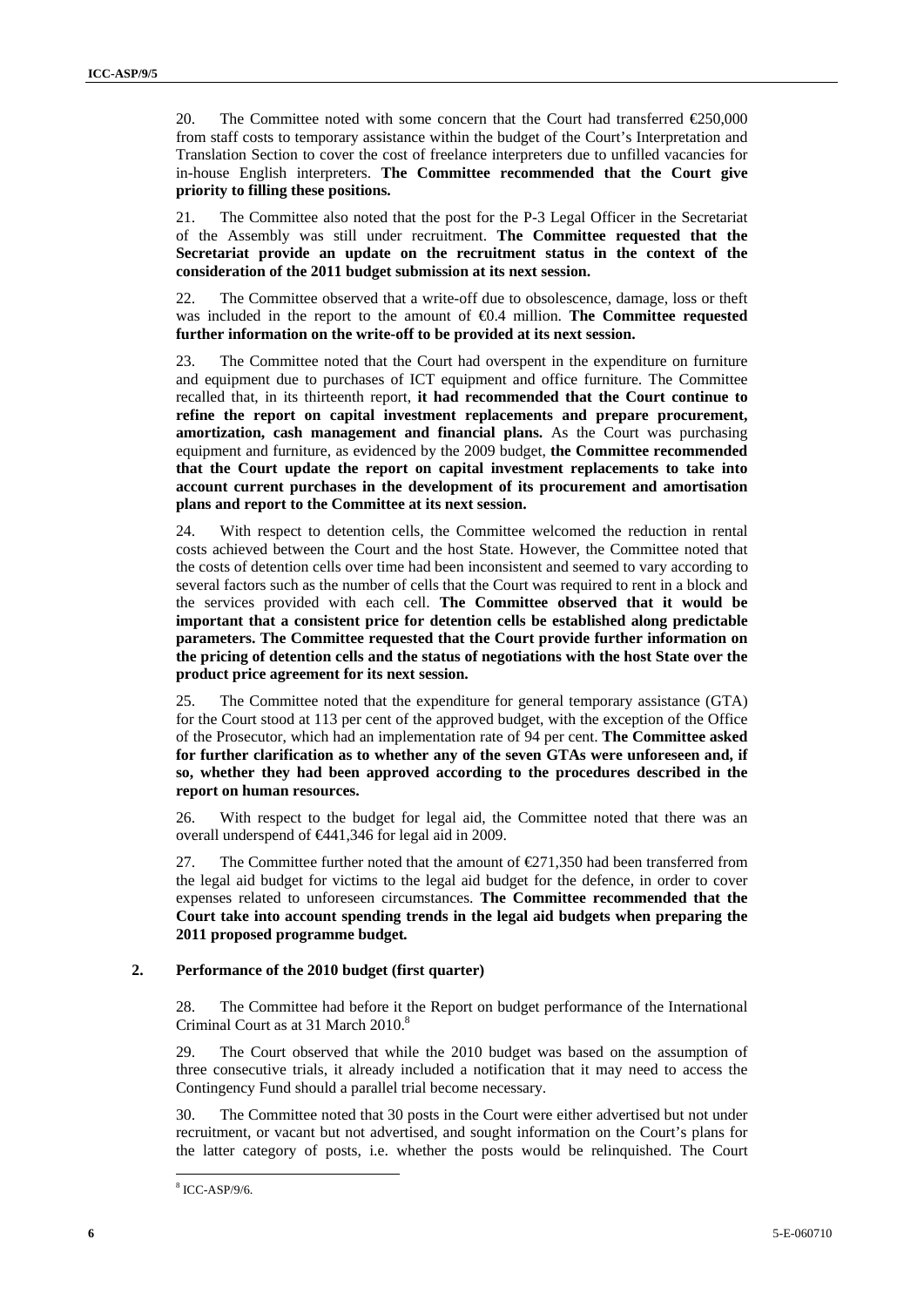indicated that this characterization did not necessarily imply that the posts would not be filled as a number of posts had been recently vacated. The Office of the Prosecutor indicated that there were three vacant field posts that he was considering redeploying to another situation to avoid any increase of staff in the 2011 budget.

#### **3. Budget assumptions 2011 and beyond**

31. The Committee received an oral presentation on the budget assumptions for 2011. The Committee was informed that the Office of the Prosecutor was not intending to open any investigations in new situations in the year 2011 and that, should the need arise, a request to access the Contingency Fund would be submitted. The Court foresaw the continuation of two trials with the possibility of a third trial being held in parallel for a period of approximately six months.

32. The Court informed the Committee that, in addition to the cost of holding parallel trials, the proposed programme budget would reflect an increase in staff costs due to the annual step increments in salaries and the adjustment of the vacancy rates. Furthermore, an inflation rate of approximately 1 per cent would be taken into account for non-staff costs.

33. The Committee regretted that the Court was not in position to provide estimates for the 2011 proposed programme budget, as was customary at the Committee's April session. **The Committee requested the Court to provide the information to the Committee as soon as possible. The Committee further reminded the Court to ensure that it removed the budget for the Rome Statute Review Conference from its 2010 baseline as this was not a regular event, and to take into account its actual expenditure in 2009.** 

34. The Committee noted that, with respect to the conditions of service, the Court enhanced benefits, the immediate costs of which the Court was able to absorb during the budget year of the decision. The Committee noted that such enhancements will have long term budgetary implications beyond the year of decision (such as in the case of salary increases, social security provisions and conditions of service for staff in the field). **The Committee reiterated that any decisions with long term financial implications should be considered by the Committee and approved by the Assembly prior to implementation.** 

#### **D. Administrative matters**

#### **1. Efficiency measures**

35. The Committee considered the Third Status Report on the Court's progress regarding efficiency measures.<sup>9</sup> The Committee welcomed the sincere efforts of the Court to review its administrative and other processes in order to develop efficiencies and strongly encouraged the Court to continue in this vein.

36. In order to give further positive guidance to the Court, the Committee made the following recommendations:

(a) **The Committee recommended that the Court continue to provide status reports on its efforts to the Committee.** In this regard, now that the Court had provided the overall context in the third status report, **the Committee was of the view that future reports should be considerably shorter and focus more precisely on the actual measures taken;** 

(b) As requested in the report of its twelfth session, **the Committee recommended that the Court should, as much as possible, quantify the savings achieved through its efficiencies measures and in this regard, consider developing indicators to measure productivity gains in the context of the preparation of staffing levels for the annual budget submission.** 

<sup>9</sup> ICC-ASP/9/CBF.1/13.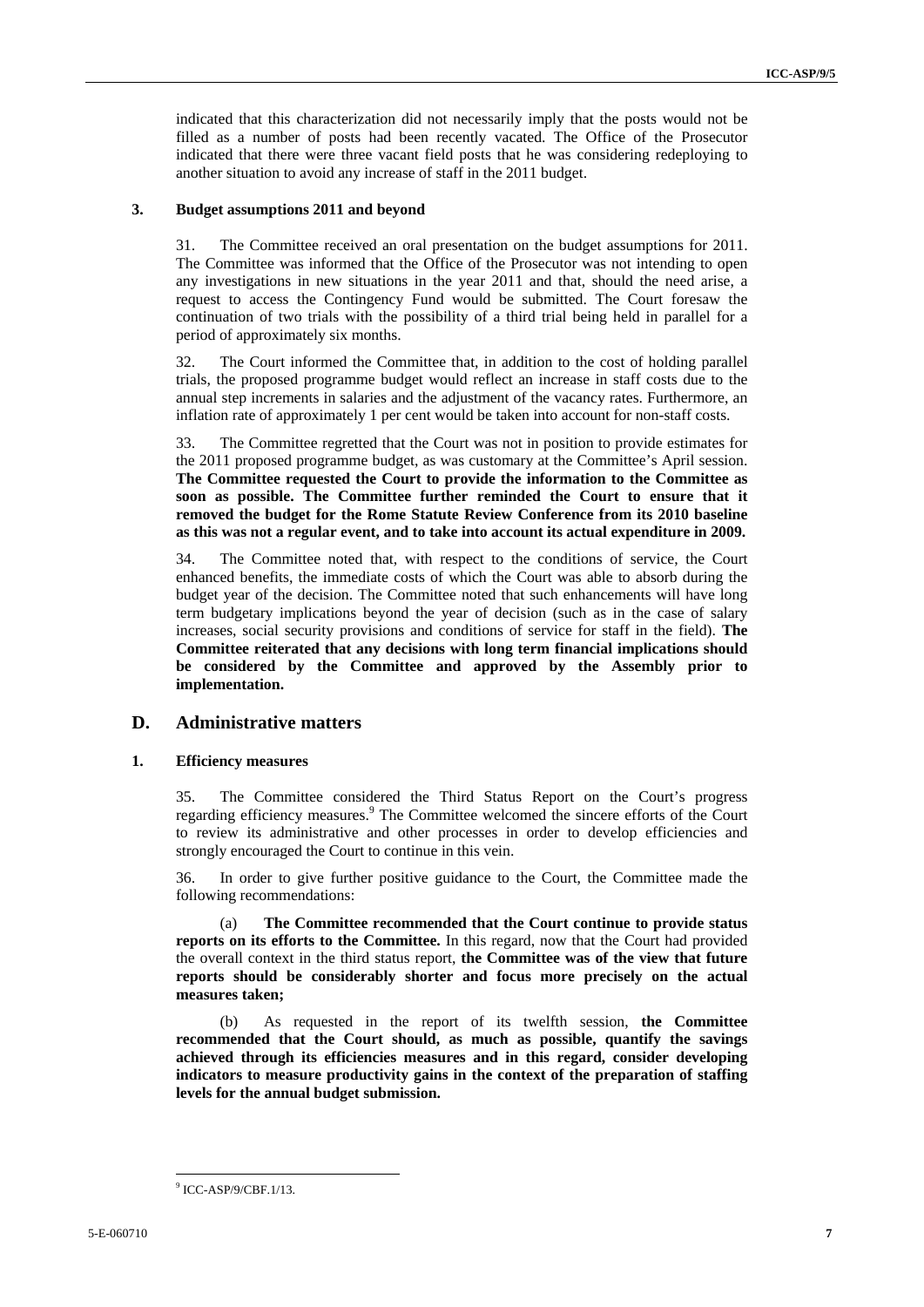#### **2. Analytic accountability**

37. Pursuant to a request of the Committee that the Court seek to track costs by trial rather than by situation, the Court provided a report on analytic accountability. The Court noted the inherent difficulty of tracking costs per trial given the limitations of its current software system, the different functions that may be related to a trial and the fact that many individual staff members worked on multiple cases. The Court also noted that there were a number of judicial processes and procedures that were not trials per se. The Court advised that it was currently approaching other international judicial institutions to determine how these institutions allocated trial costs.

38. The Committee noted the importance for the Court to be able to progressively track more accurately its trial and process costs as part of its budget forecasting. **The Committee encouraged the Court to continue its discussions with other judicial institutions and to report back to the Committee at its fifteenth session.** 

#### **3. International Public Sector Accounting Standards**

39. The Committee considered the Report of the Court on its assessment of the implementation of International Public Sector Accounting Standards<sup>10</sup> (IPSAS), that was provided pursuant to the request of the Committee at its thirteenth session that the Court consider the experience of other international organizations before making a final decision on a schedule for IPSAS implementation.

40. The Committee noted that the range of costs for IPSAS implementation seemed to vary among different United Nations organizations, in some cases being considerably lower than the Court's estimates. The Committee also noted that some organizations had lowered IPSAS training costs by providing for on-line training.

41. The Court noted that, given its unique structure of basic and situation related costs with significant field presence, it had a more complex staffing structure and capital flow that impacted on IPSAS implementation.

42. **The Committee recommended that the Court review its cost estimate for IPSAS implementation in light of further consideration of the experience of other organizations and provide a more comprehensive report that would include a proposed implementation schedule along with its budget proposal for consideration at its fourteenth session.** 

#### **4. Procurement**

43. The Committee welcomed the Report of the Court on Procurement<sup>11</sup> and observed that Court had made considerable progress in enhancing the efficiency and transparency of its procurement practices, inter alia, by cooperating with other international organizations and by posting relevant information on the website of the Court. As regards the latter, **the Committee invited the Court to further improve the visibility of its procurement activities by adding additional information and by featuring such information more prominently on its website so as to ensure wider and easier access for suppliers.** 

44. **The Committee recommended that the Court implement concrete measures to ensure that suppliers are properly vetted and adopt guidelines for governing the activities of staff and former staff in the field of procurement. The Committee further recommended that, as an additional control measure, the Court consider requesting all certifying officers to continue to make a declaration of assets and holdings.** 

45. **In general, the Committee recommended that the Court ensure that procurement procedures and practices are applied in a transparent manner, including the permanent premises project.** 

 $10$  ICC-ASP/9/3.

 $11$  ICC-ASP/9/CBF.1/3.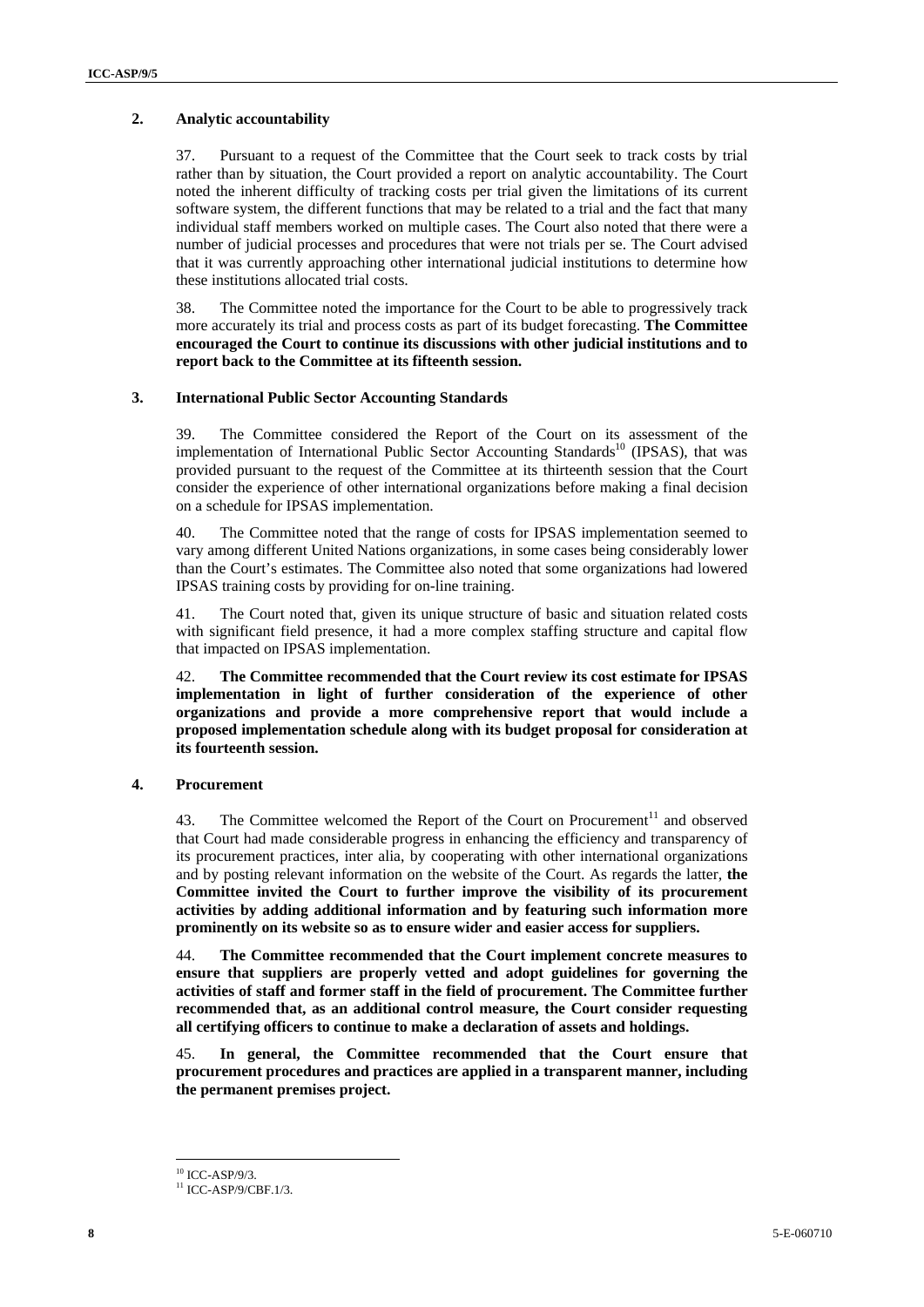#### **E. Governance**

46. The Committee had before it the Report of the Court on measures to increase clarity on the responsibilities of the different organs.<sup>12</sup> At the outset, the Committee recalled that two areas of risks in the administration of the Court had been identified at the thirteenth session, namely the existing divisions among the organs and a lack of clarity of roles.

47. The report contained information on measures undertaken by the Court in this regard and identified areas for further improvement. The Committee welcomed the work undertaken with regard to the strengthening of the Court's corporate governance framework, inter alia, through the adoption of a formal "corporate governance statement", which aimed at clarifying the roles and responsibilities of the different organs at a general level.

48. In recalling that, in accordance with article 112, paragraph 2 (b), of the Rome Statute, the Assembly of States Parties was tasked with providing management oversight to the Presidency, the Prosecutor and the Registrar regarding the administration of the Court, **the Committee encouraged the Court to continue its efforts in strengthening the governance arrangements and to report on its implementation and operation at the sixteenth session of the Committee.** 

#### **F. Human resources**

49. The Committee had before it the Report of the Court on human resources management.<sup>13</sup>

50. The Committee welcomed the progress made in the area of human resources, particularly with respect to the performance appraisal system.

51. To better assist the Court and the Committee in its review of human resources, **the Committee requested that the Court provide in future reports, as a matter of course, the estimated cost of staff salary increases, further information on approved and unapproved GTAs, as well as detailed information on the use of consultants.** 

52. The Committee was of the view that, as the establishment phase of the Court was ending and given that the Court was acquiring more experience with its needs in terms of work volume and staff requirements, the Court should be better able to identify core needs and corresponding staff with more predictability.

53. In this regard, the Committee was informed that the Court had not been able to submit its proposed reclassifications for the fourteenth session as requested by the Committee. For the future, **the Committee reiterated its request that the Court provide its reclassification proposals for the April session of the Committee to allow careful consideration given the budgetary impact.**

54. Under recruitment, the Court provided an update on the progress made in accelerating its recruitment and the corresponding reduction in vacant posts. The Court advised that it had a turnover rate of 9.8 per cent which it considered an important progress in staff retention, while allowing for a healthy renewal of personnel.

55. The Committee noted the improved recruitment rate and **recommended that the Court consider the costs and benefits of mechanisms to ensure the transparency of its recruitment processes such as developing a confirmation board that would include staff representatives as is the practice in other international organisations. The Committee also recommended that the Court take appropriate steps to provide for equitable geographical representation on the recruitment boards to the extent possible.** 

56. **The Committee also recommended that, where established posts have been vacant for two years or more, the Court provide a renewed justification for the positions to the Committee as part of its annual budget submission.** 

<sup>12</sup> ICC-ASP/9/CBF.1/12.

<sup>13</sup> ICC-ASP/9/8.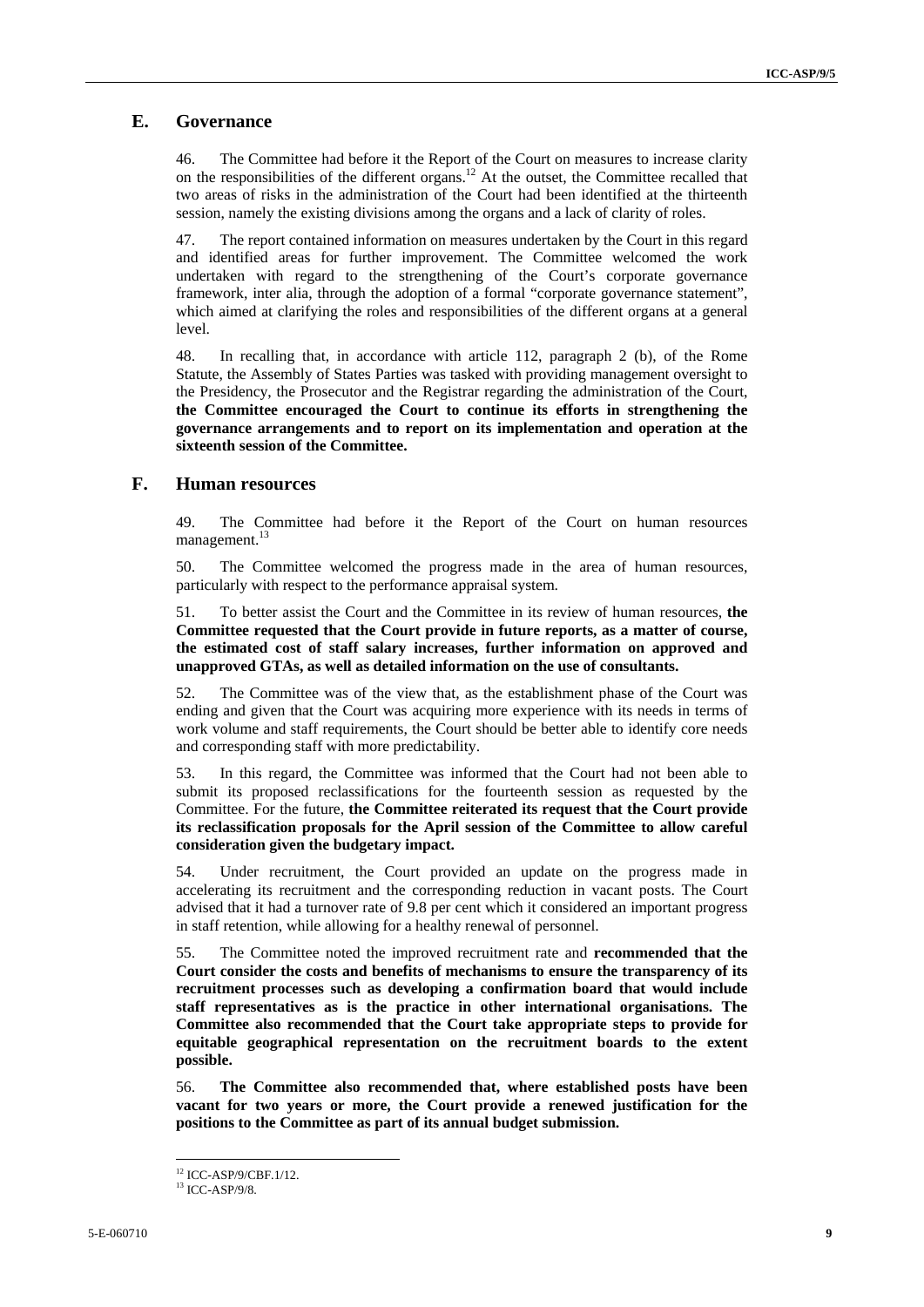57. The Committee welcomed the initiative of the Court to conduct missions to nonrepresented or under-represented countries to increase awareness of employment opportunities and encouraged the Court to continue its efforts in this regard.

58. On the proposed Junior Professional Officer (JPO) Programme, the Committee generally welcomed the Court's intention to establish this programme, as it will provide a good opportunity for young and capable professionals and will assist in the Court's outreach activities.

59. However, the Committee noted that, according to article 44, paragraph 4, of the Rome Statute, the Court may employ gratis personnel only in accordance with guidelines to be established by the Assembly. In the view of the Committee, the existing guidelines did not seem to be applicable to JPOs as they only applied to "specialized functions".

60. **The Committee therefore recommended that the Court develop a special proposal on the JPO Programme, including new guidelines to be submitted to the Committee at its sixteenth session.** The Committee also emphasized that the implementation of the JPO Programme should not in any way have a negative effect on geographical representation of regular professional posts.

61. **On conditions of service, the Committee recommended that the conditions of service applicable to staff are clearly established and applied evenly in all organs. The Committee further requested that the Court establish clear guidelines in order to ensure appropriate application of service benefits.** 

62. On contractual arrangements, the Court informed the Committee that it was considering the issue of longer term contracts for its staff from the current three-year maximum renewable contracts. **The Committee noted this consideration but recommended that clear criteria and safeguards be developed, including linkages with the appraisal system, before implementation.** 

63. On performance appraisals, the Committee noted the considerable progress achieved by the Court. **The Committee recommended that, to further build on this progress, the generic appraisal criteria be more broadly circulated, that systems be reinforced to ensure consistent and uniform application of the appraisal system throughout the Court, that the appraisal review process be reinforced and that appraisals be further linked to the strategic objectives and the contract renewal process.** 

64. On training, the Court informed the Committee that it had prepared strategic learning plans. The Committee welcomed that the Court was able to absorb the training budget reductions for the 2010 budget by taking a more focused and strategic approach to training.

65. The Committee recalled that at its eighth session, through the adoption of resolution ICC-ASP/8/Res.7, the Assembly had endorsed the recommendation of the Committee to not convert the post of a P-3 Psychologist/Psychological Trauma Expert from GTA to an established post. The Assembly had requested the Registrar to provide all pertinent information to the Committee and tasked the Committee with examining the justifications for the conversion.

66. **The Committee considered the Report of the Court on conversion of a GTA**  psychologist post to a permanent post<sup>14</sup>, and felt that there was a need for additional **information, inter alia, on the approach taken and practice of other international judicial institutions. The Committee further requested the Court to examine the advantages and disadvantages of other options, such as establishing a roster of experts, and to report on its findings in advance of its next session in the context of its budget submission.** 

<sup>14</sup> ICC-ASP/9/CBF.1/16.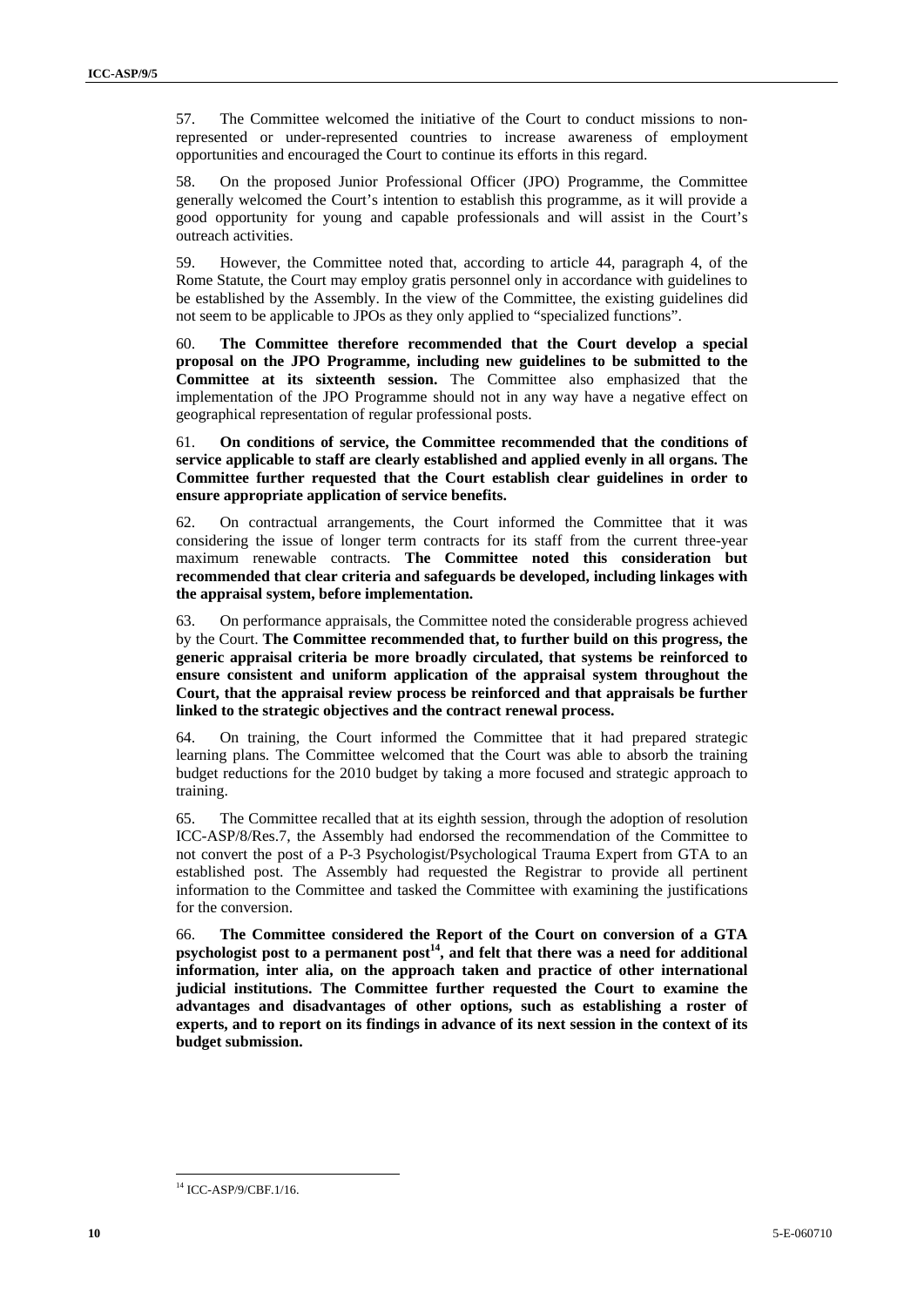#### **G. Field offices and the Kampala field office**

67. The Committee had before it the Report of the Court on the Kampala Field Office<sup>15</sup> and the Report on the review of field operations.<sup>16</sup>

68. The Court provided an update on the progress in developing a strategic vision for the field offices. The Court advised the Committee that the recruitment of the P-4 Head of Field Coordination and Planning was on-going and that the Registrar had seconded a P-3 officer to assist in the planning phase. The Court noted that a number of issues were under consideration, such as the forms of a field office during the different phases of a case, and that further issues, such as exit strategy and residual issues would have to be addressed.

69. The Committee noted that the Court had made progress in focusing the work of the field offices in a more strategic direction, including at headquarters, and **encouraged the Court to proceed rapidly with the staffing of the headquarters positions to continue the preparation of its strategic direction.** 

70. The Committee observed that a number of important policy issues concerning field offices that had been identified in its earlier report were still under consideration.<sup>17</sup> These included the nature of a field office (whether it was to be operational, representational and/or symbolic), the duration of an office and how residual issues would be addressed when a situation closed, the relationship of field offices to the situation or host country, and whether a field office should become a regional hub. The Committee considered that many of these issues were of a policy nature that would benefit from guidance by the Assembly. The Committee also noted that there was potentially important cost considerations associated with options for addressing residual issues or the creation of regional hubs.

71. **The Committee reiterated its request that the Court prepare better cost/benefit analysis of its operations demonstrating and quantifying the efficiencies made (such as a lowering of the central travel budget) due to the field offices and provide a comparative analysis of different options for achieving results in the field.** For example, **the Committee suggested that the Court might provide a notional allocation of administrative costs to each section present in the field office so that these sections could make a better analysis of the value of the field office versus other possible arrangements. The Committee also suggested that the Court consider whether it could not pool certain activities within the Registry activities in the field office to enhance efficiency and savings.** 

#### 72. **The Committee also recommended that an in-depth review of the Court's memoranda of understanding with situation countries be undertaken to determine the required content and steps for proper implementation.**

73. With respect to the Kampala Office, the Committee recalled that it had expressed concern with the size of the office in relation to the amount of judicial and prosecutorial activities. The Committee had requested that the different sections of the Court present in the field office review their resources in relation to the amount of activities. The Court informed the Committee that, due to operational requirements and its strategic location, the Kampala Office was being used to help assist the activities in other situations. For this reason, the Court had not proceeded with the redeployment of drivers and staff to other field offices as recommended by the Committee and approved by the Assembly. The Court noted, however, that it had not increased staff in the other field offices.

74. The Committee took note of the explanation and expressed concern that the Kampala office seemed to be used as a regional hub in the absence of any clear strategy in this regard. The Committee advised that some members would visit the Kampala office during the Review Conference.

<sup>&</sup>lt;sup>15</sup> Report of the Court on the Kampala Field Office: activities, challenges and review of staffing levels; and on memoranda of understanding with situation countries (ICC-ASP/9/11).<br><sup>16</sup> ICC-ASP/9/12.

<sup>&</sup>lt;sup>17</sup> Official Records of the Assembly of States Parties to the Rome Statute of the International Criminal Court, *Eighth session, The Hague, 18-26 November 2009* (ICC-ASP/8/20), vol. II, part B.2, paras. 80-83.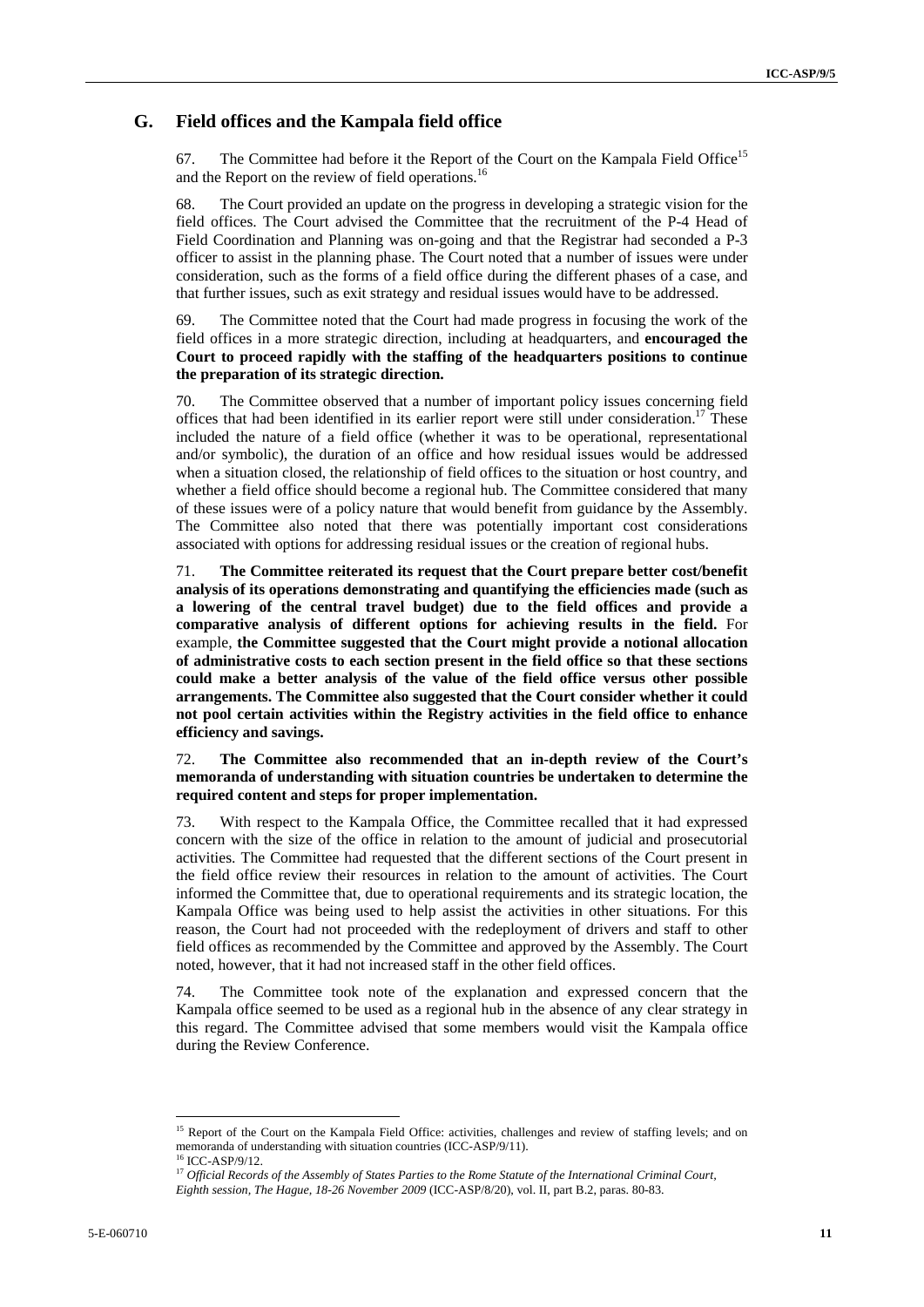## **H. Legal aid**

*Legal aid (victims)* 

75. The Committee had before it the document entitled "Updated Report of the Court on legal aid: Legal and financial aspects of funding victims' legal representation before the Court, the comparison between internal and external counsel".

76. The Committee welcomed the revised cost estimates for victims' legal representation which had been prepared on the basis of common parameters.

77. The Committee observed that the Court currently had in place mixed teams, consisting of internal and external counsel for the representation of victims, and that **it suggested continuing this practice until after the conclusion of a full cycle of trial proceedings.** While acknowledging that the use of external counsel may have benefits in terms of expertise, the Committee observed that opting for a system in which victims would be represented by only internal counsel appeared to be more cost efficient.

#### **I. Family visits**

78. The Court presented the Report of the Registry on the feasibility and the conditions for the establishment of a voluntary system of funding family visits.<sup>19</sup> The Court laid out a number of principles that guided its consideration such as the sustainability of funding, administrative costs and equal treatment of detainees, and proposed a twofold system that could access the regular budget.

79. It was the understanding of the Committee that the mandate from the Assembly was for the Court to report on the feasibility and conditions for a voluntary system. In the view of the Committee, the report did not go far enough in exploring possible solutions within a voluntary system to the various challenges identified. For example, it was unclear to the Committee as to the reasons why this special fund could not be exempt from the 13 per cent administrative fee as was the Victim's Trust Fund and what activities would merit such a fee.

80. Given the fact that the Assembly had clearly stated that there was no legal right to funded visits, and a voluntary fund may indeed lead to a situation where there may not be sufficient funds for all indigent detainees in a year, the Committee would have expected to see different options explored for addressing the issue of equal treatment, such as through a roster that would allow for visits in a priority list as funds become available over a longer period or working through other institutions so that the Court not be responsible for the decision on allocating the voluntary funds.

81. **The Committee recommended that the Court further explore these issues, including the experience of other international tribunals in addressing equal treatment and propose possible solutions for a purely voluntary system for consideration at its next session.** 

#### **J. Review Conference**

82. The Committee noted that a number of its members would attend the Review Conference in Kampala.

 $\overline{a}$ 18 ICC-ASP/9/9.

<sup>19</sup> ICC-ASP/9/CBF.1/9.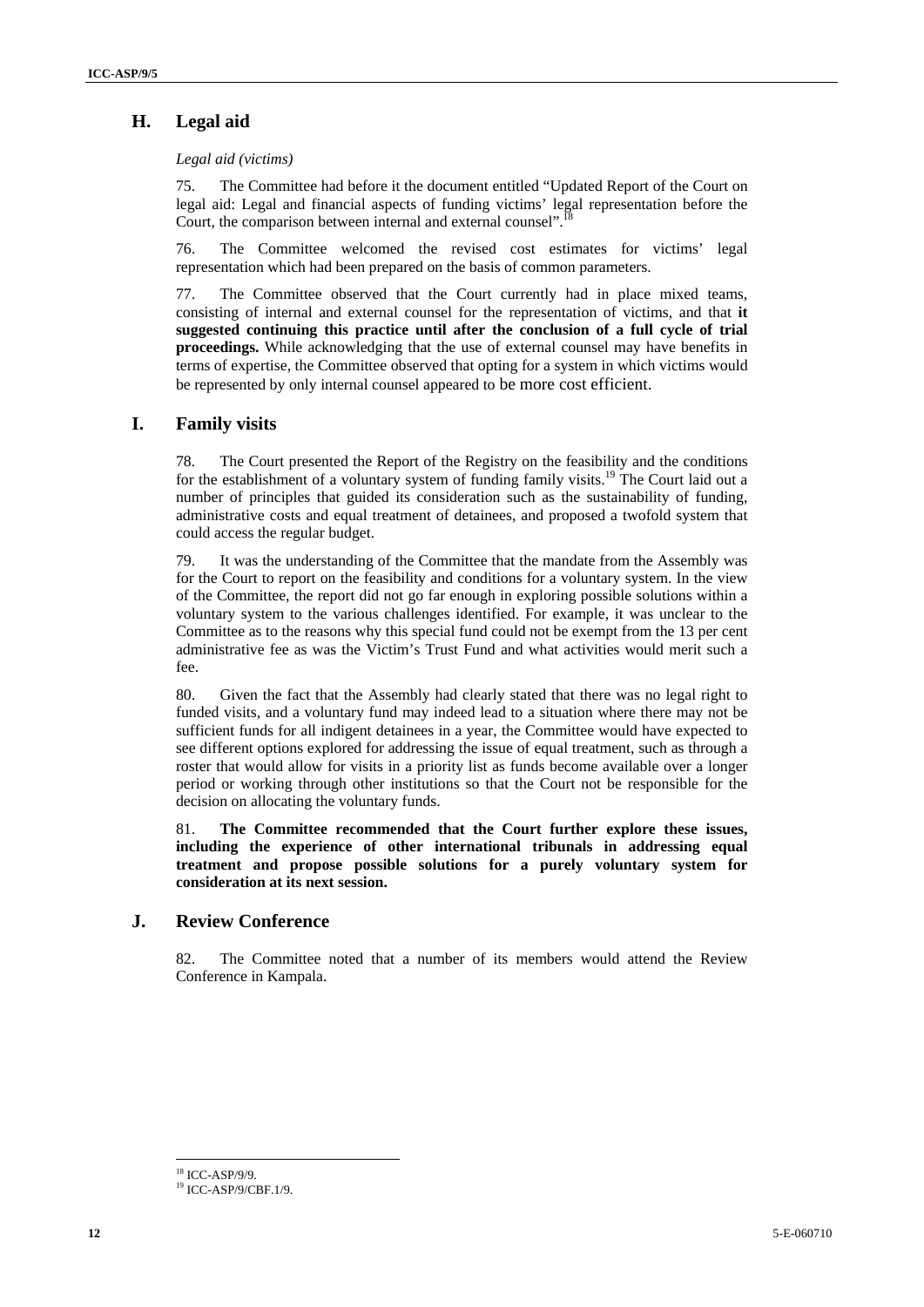### **K. Premises of the Court**

#### **1. Permanent premises**

83. The Committee had before it the Interim report on the activities of the Oversight Committee<sup>20</sup> and heard a presentation by the Chairperson of the Committee, Mr. Martin Strub (Switzerland), wherein he referred to some of the key developments since the eighth session of the Assembly, which included the selection of an architect for the project.

84. At the outset, the Committee recalled that in accordance with resolution ICC-ASP/6/Res.1, annex II, paragraph 14, the Oversight Committee shall provide progress reports to the Committee on Budget and Finance prior to its sessions and submit for a advice any submissions with financial implications for the Assembly.

85. The Committee observed in this regard that the Oversight Committee had conveyed for consideration by the Committee two financial reports, covering 2009 and the first quarter of 2010, respectively. The Committee was requested to provide advice on the level of detail required in the financial reports and to assist in identifying any missing elements that merited inclusion in future reports.

86. The Committee noted that the financial reports were difficult to understand given the state of information provided. In its advisory capacity, **the Committee recommended that the financial reports contain more background information, be forward-looking and reference the risks of the project, as well as the measures that had been taken to overcome them. The Committee further recommended that the reports contain information on financial savings, for example resulting from a lower inflation rate than initially anticipated.**

87. Furthermore, **the Committee acknowledged the importance of having a risk register for the project and recommended that the Oversight Committee, as a matter of priority, continue its consideration thereof.** 

#### **2. Interim premises**

88. The Committee received an update from the Court on the status of the interim premises. The Court indicated that a report, detailing the financial implications of the expiration of the rent free period for the interim premises in June 2012, would be submitted to Committee at its next session. In this regard, **the Committee recommended that the Court, in consultation with the host State, explore all possible avenues, including the extension of the rent-free period, for reducing the financial implications for States Parties.** 

89. The Committee noted with concern that the Court was not in a position to guarantee the availability of office space in the Haagse Veste building for the translations teams of the Secretariat of the Assembly of States Parties in the year 2012. The Committee recalled that at its thirteenth session it had voiced the expectation that **the Court continue to provide office space until the Secretariat had moved to the permanent premises.** 

90. **The Committee expressed its expectation that uniform criteria were being applied in the allocation of office space for the staff of the three organs of the Court, including the Secretariat of the Assembly, in accordance with the commonly accepted standards applicable to international organizations based in the Netherlands.** 

 20 ICC-ASP/9/CBF.1/5.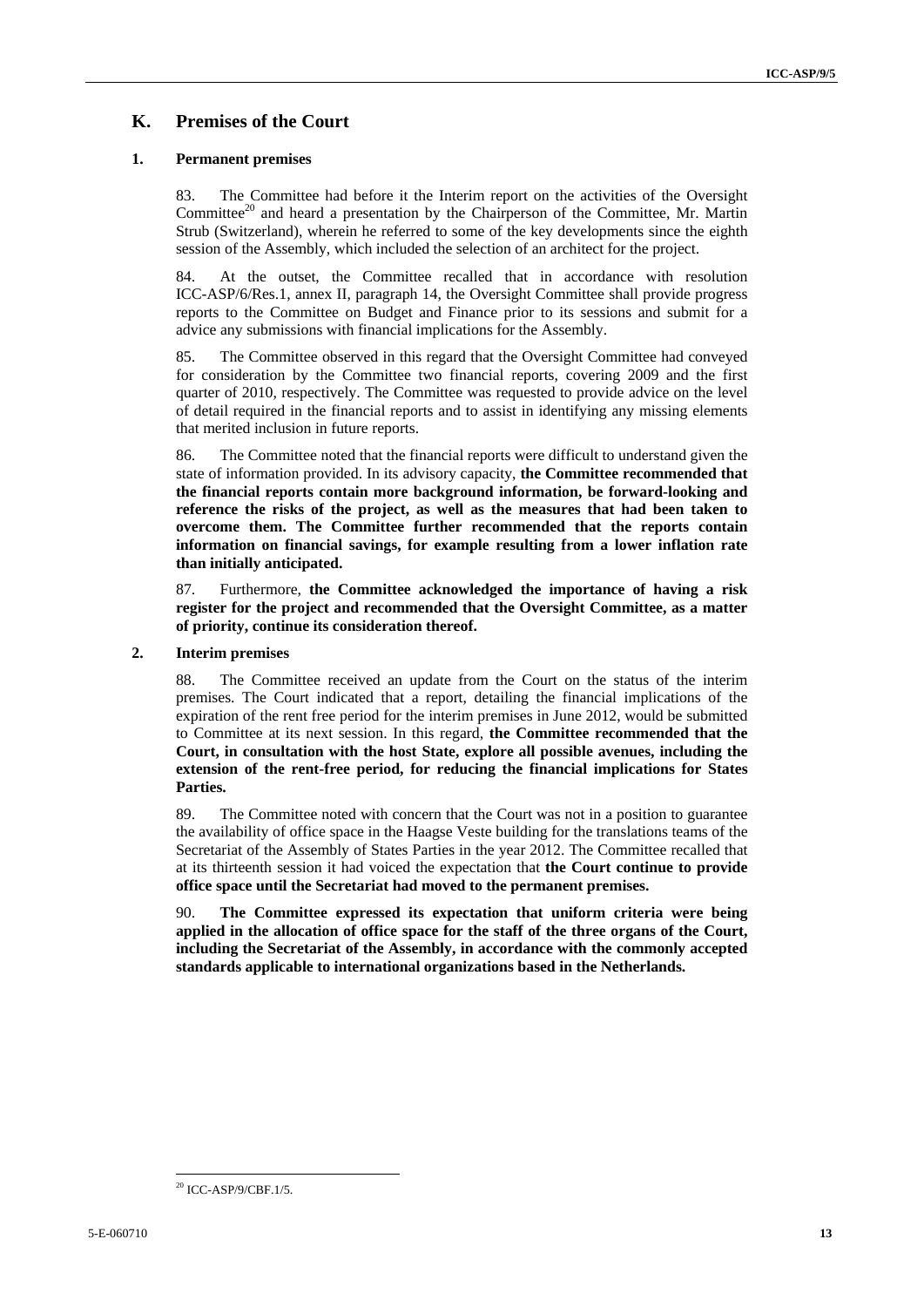#### **L. Other matters**

#### **1. Addis Ababa Liaison Office**

91. The Committee recalled the decision of the Assembly at its eighth session that the Addis Ababa Liaison Office would be headed at the  $D-1$  level.<sup>21</sup> The Court informed the Committee that it was undertaking measures to secure accreditation for the Liaison Office from the African Union and that, in this regard, intended to send a Senior Legal Officer on mission on a monthly basis. The financing of the mission would come from the funds allocated for the D-1 Head of Office, which would permit the Registrar to fill the position of the Senior Legal Officer while he is on mission, if necessary. **The Committee requested the Court to provide it with a progress update at its fifteenth session including details on the funds used.** 

#### **2. Documentation of the Committee on Budget and Finance**

92. While noting improvement in the timeliness of preparation and delivery of documentation, the Committee expressed concern about the fact that its requests for additional information prior to the session had not been met in a timely manner.

93. The Committee further considered a request by the Coalition for an International Criminal Court to have access to documents prepared by the Court for the consideration of the Committee prior to its meetings. While understanding the request, the Committee recalled that it was a body of independent technical experts that met in closed session. The Committee deemed inappropriate prior access to documents by States and other organizations and individuals. The Committee referred to the practice of the Advisory Committee on Administrative and Budgetary Questions of the United Nations General Assembly, which made available only select documents to the Fifth Committee (Administrative and Budgetary), the Committee through which it advised the General Assembly on any administrative and budgetary matters referred to it. In these circumstances, **the Committee decided that the documents prepared for its meetings should not be made accessible to non-members of the Committee prior to the sessions.** 

#### **3. Dates for the fifteenth session of the Committee**

94. The Committee decided to hold its fifteenth session in The Hague from 23 to 31 August 2010.

 $\overline{a}$ <sup>21</sup> Official Records of the Assembly of States Parties to the Rome Statute of the International Criminal Court, *Eighth session, The Hague, 18-26 November 2009* (ICC-ASP/8/20), vol. I, part II, resolution ICC-ASP/8/Res.7, section H.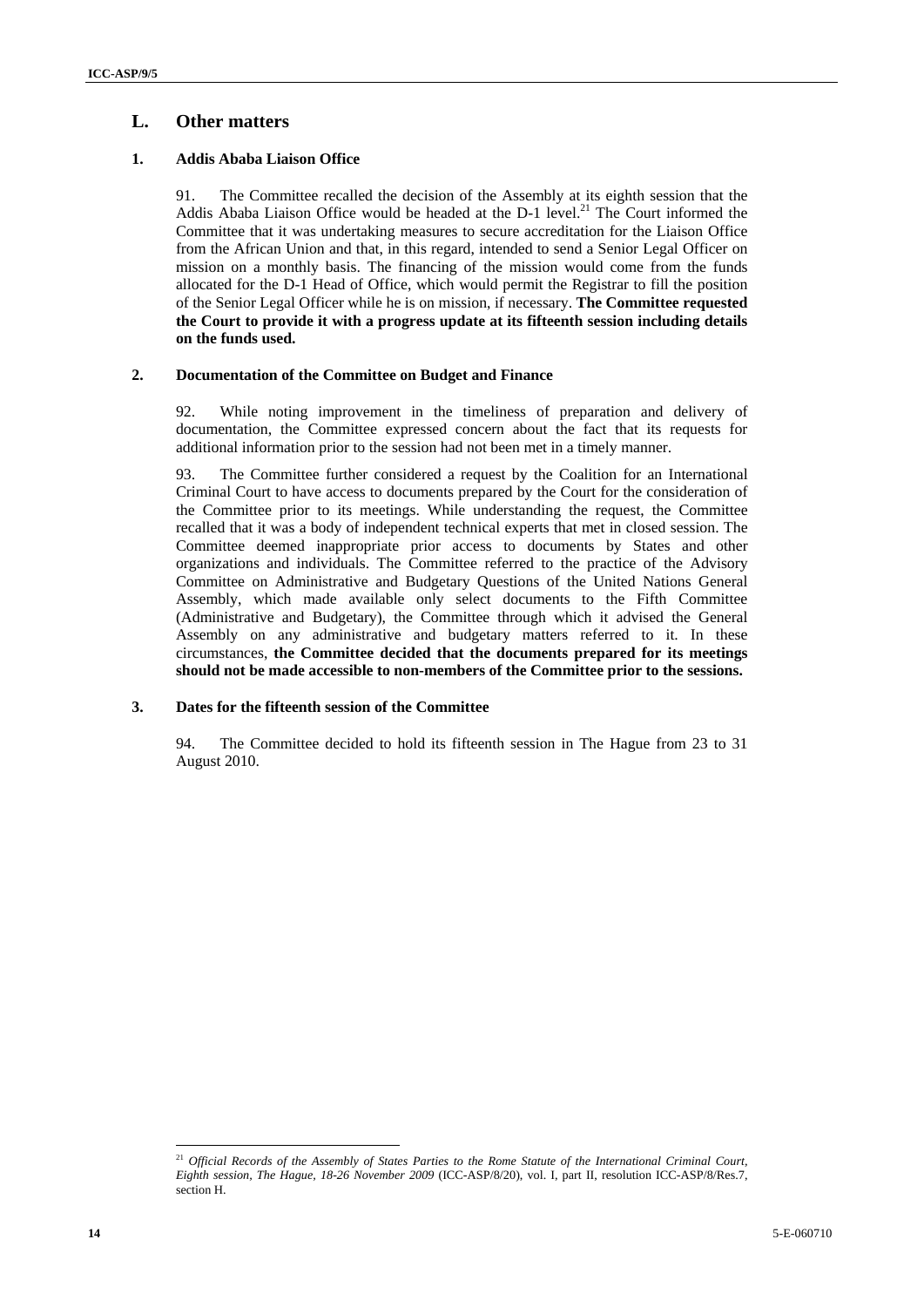# **Annex I**

# **Status of contributions as at 31 March 2010**

|    |                                     | <b>Prior Year</b>    | <b>Prior Year</b> | <b>Prior Year</b>    | 2010                 | 2010                 | 2010                 | <b>Total</b>         |
|----|-------------------------------------|----------------------|-------------------|----------------------|----------------------|----------------------|----------------------|----------------------|
|    | <b>States Parties</b>               | Assessed             | <b>Receipts</b>   | Outstanding          | <b>Assessed</b>      | <b>Contributions</b> | Outstanding          | Outstanding          |
|    |                                     | <b>Contributions</b> |                   | <b>Contributions</b> | <b>Contributions</b> | <b>Received</b>      | <b>Contributions</b> | <b>Contributions</b> |
| 1  | Afghanistan                         | 12,842               | 10,421            | 2,421                | 6,155                |                      | 6,155                | 8,576                |
| 2  | Albania                             | 47,698               | 47,698            |                      | 15,388               | 1,266                | 14,122               | 14,122               |
| 3  | Andorra                             | 57,892               | 57,892            |                      | 10,771               | 2,392                | 8,379                | 8,379                |
| 4  | Antigua and Barbuda                 | 22,230               | 22,230            |                      | 3,078                | 571                  | 2,507                | 2,507                |
| 5  | Argentina                           | 5,951,594            | 5,951,594         |                      | 441,625              | 246,645              | 194,980              | 194,980              |
| 6  | Australia                           | 15,324,869           | 15,324,869        |                      | 2,974,427            | 2,974,427            |                      |                      |
| 7  | Austria                             | 7,973,552            | 7,973,552         |                      | 1,309,486            | 1,309,486            |                      |                      |
| 8  | <b>Barbados</b>                     | 83,640               | 83,640            |                      | 12,310               | 2,676                | 9,634                | 9,634                |
| 9  | Belgium                             | 9,884,226            | 9,884,226         |                      | 1,654,169            | 317,309              | 1,336,860            | 1,336,860            |
| 10 | Belize                              | 9,075                | 8,658             | 417                  | 1,539                |                      | 1,539                | 1,956                |
| 11 | Benin                               | 13,772               | 13,772            |                      | 4,616                | 4,616                |                      |                      |
| 12 | Bolivia (Plurinational<br>State of) | 67,925               | 60,578            | 7,347                | 10,771               |                      | 10,771               | 18,118               |
| 13 | Bosnia & Herzegovina                | 40,977               | 40,977            |                      | 21,543               | 831                  | 20,712               | 20,712               |
| 14 | Botswana                            | 116,422              | 116,422           |                      | 27,698               | 3,552                | 24,146               | 24,146               |
| 15 | <b>Brazil</b>                       | 11,477,597           | 11,477,597        |                      | 2,478,945            | 100,763              | 2,378,182            | 2,378,182            |
| 16 | Bulgaria                            | 164,937              | 164,937           |                      | 58,473               | 58,473               |                      |                      |
| 17 | Burkina Faso                        | 15,816               | 15,816            |                      | 4,616                | 718                  | 3,898                | 3,898                |
| 18 | Burundi                             | 7,451                | 2,038             | 5,413                | 1,539                |                      | 1,539                | 6,952                |
| 19 | Cambodia                            | 13,772               | 13,772            |                      | 4,616                | 64                   | 4,552                | 4,552                |
| 20 | Canada                              | 26,091,929           | 26,091,929        |                      | 4,934,808            | 4,934,808            |                      |                      |
| 21 | Central African<br>Republic         | 9,075                | 2,874             | 6,201                | 1,539                |                      | 1,539                | 7,740                |
| 22 | Chad                                | 4,378                | 1,605             | 2,773                | 3,078                |                      | 3,078                | 5,851                |
| 23 | Chile                               | 76,698               | 76,698            |                      | 363,147              |                      | 363,147              | 363,147              |
| 24 | Colombia                            | 1,197,872            | 1,197,872         |                      | 221,582              | 106,807              | 114,775              | 114,775              |
| 25 | Comoros                             | 4,644                | 516               | 4,128                | 1,539                |                      | 1,539                | 5,667                |
| 26 | Congo                               | 7,817                | 6,055             | 1,762                | 4,616                |                      | 4,616                | 6,378                |
| 27 | Cook Islands                        | 1,766                |                   | 1,766                | 1,539                |                      | 1,539                | 3,305                |
| 28 | Costa Rica                          | 274,829              | 274,829           |                      | 52,318               | 461                  | 51,857               | 51,857               |
| 29 | Croatia                             | 393,923              | 393,923           |                      | 149,260              | 9,092                | 140,168              | 140,168              |
| 30 | Cyprus                              | 375,198              | 375,198           |                      | 70,783               | 8,902                | 61,881               | 61,881               |
| 31 | Czech Republic                      | 100,398              | 100,398           |                      | 537,028              | 537,028              |                      |                      |
| 32 | Democratic Republic<br>of the Congo | 27,844               | 27,844            |                      | 4,616                | 609                  | 4,007                | 4,007                |
| 33 | Denmark                             | 6,627,946            | 6,627,946         |                      | 1,132,529            | 211,129              | 921,400              | 921,400              |
| 34 | Djibouti                            | 8,879                | 5,158             | 3,721                | 1,539                |                      | 1,539                | 5,260                |
| 35 | Dominica                            | 9,075                | 9,075             |                      | 1,539                | 203                  | 1,336                | 1,336                |
| 36 | Dominican Republic                  | 181,203              | 117,560           | 63,643               | 64,628               |                      | 64,628               | 128,271              |
| 37 | Ecuador                             | 184,889              | 166,444           | 18,445               | 61,550               |                      | 61,550               | 79,995               |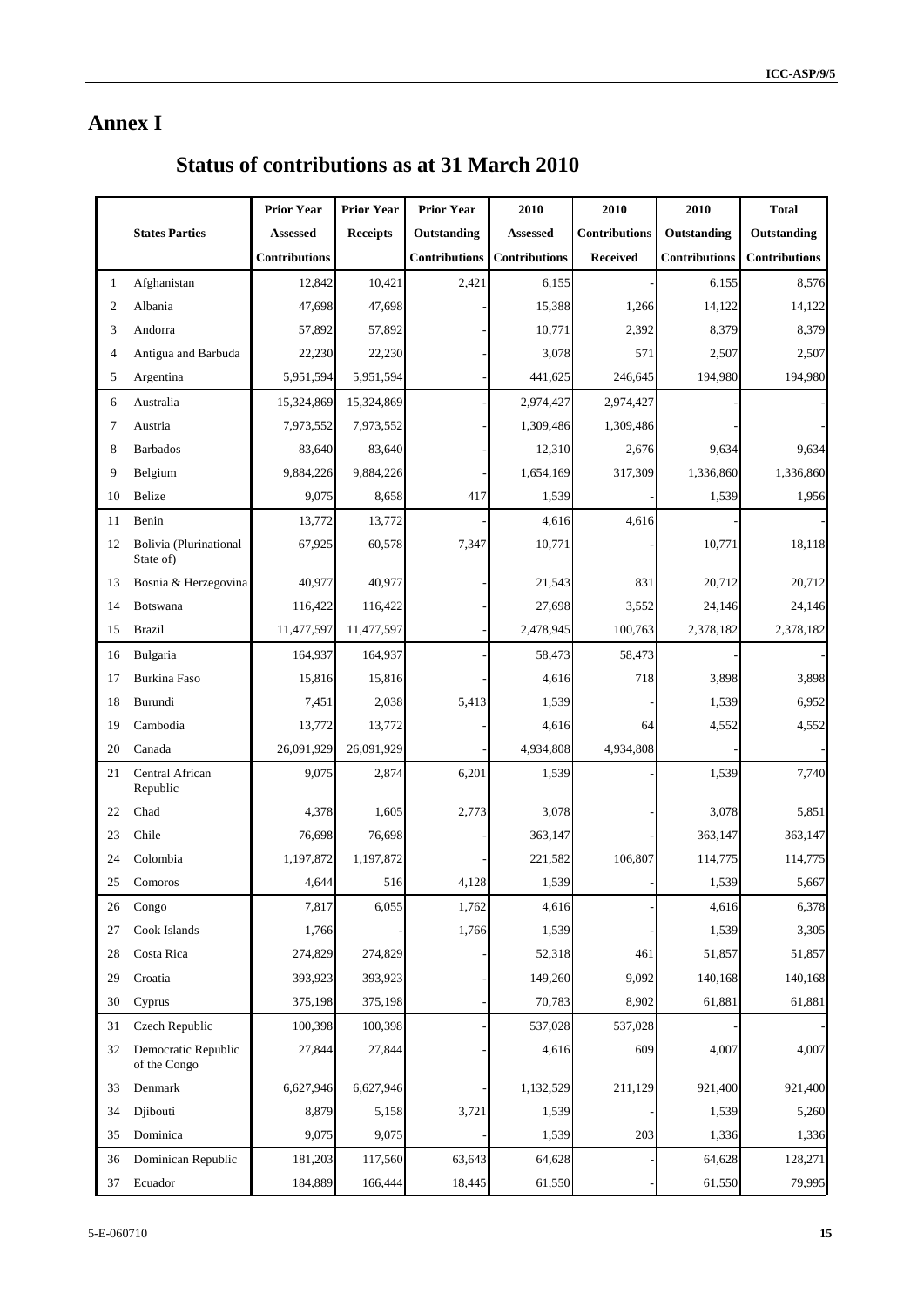|    |                       | <b>Prior Year</b> | <b>Prior Year</b> | <b>Prior Year</b>    | 2010                 | 2010                 | 2010                 | <b>Total</b>         |
|----|-----------------------|-------------------|-------------------|----------------------|----------------------|----------------------|----------------------|----------------------|
|    | <b>States Parties</b> | <b>Assessed</b>   | <b>Receipts</b>   | Outstanding          | <b>Assessed</b>      | <b>Contributions</b> | Outstanding          | Outstanding          |
|    |                       | Contributions     |                   | <b>Contributions</b> | <b>Contributions</b> | <b>Received</b>      | <b>Contributions</b> | <b>Contributions</b> |
| 38 | Estonia               | 125,177           | 125,177           |                      | 61,550               | 40,300               | 21,250               | 21,250               |
| 39 | Fiji                  | 31,923            | 22,986            | 8,937                | 6,155                |                      | 6,155                | 15,092               |
| 40 | Finland               | 4,966,565         | 4,966,565         |                      | 870,939              | 870,939              |                      |                      |
| 41 | France                | 56,186,417        | 56,186,417        |                      | 9,421,839            | 5,816,908            | 3,604,931            | 3,604,931            |
| 42 | Gabon                 | 80,386            | 50,608            | 29,778               | 21,543               |                      | 21,543               | 51,321               |
| 43 | Gambia                | 9,075             | 9,075             |                      | 1,539                | 207                  | 1,332                | 1,332                |
| 44 | Georgia               | 25,563            | 25,563            |                      | 9,233                | 526                  | 8,707                | 8,707                |
| 45 | Germany               | 78,932,275        | 78,932,275        |                      | 12,337,792           | 7,508,032            | 4,829,760            | 4,829,760            |
| 46 | Ghana                 | 36,918            | 36,918            |                      | 9,233                | 3,401                | 5,832                | 5,832                |
| 47 | Greece                | 5,104,917         | 5,104,917         |                      | 1,063,284            | 159,558              | 903,726              | 903,726              |
| 48 | Guinea                | 17,764            | 4,308             | 13,456               | 3,078                |                      | 3,078                | 16,534               |
| 49 | Guyana                | 7,451             | 7,451             |                      | 1,539                | 1,539                |                      |                      |
| 50 | Honduras              | 45,218            | 31,961            | 13,257               | 12,310               |                      | 12,310               | 25,567               |
| 51 | Hungary               | 1,656,481         | 1,656,481         |                      | 447,780              | 44,362               | 403,418              | 403,418              |
| 52 | Iceland               | 321,068           | 321,068           |                      | 64,628               | 6,961                | 57,667               | 57,667               |
| 53 | Ireland               | 3,558,035         | 3,558,035         |                      | 766,303              | 766,303              |                      |                      |
| 54 | Italy                 | 45,298,335        | 45,298,335        |                      | 7,692,270            | 5,425,535            | 2,266,735            | 2,266,735            |
| 55 | Japan                 | 45,942,588        | 45,942,588        |                      | 19,280,686           | 4,316,444            | 14,964,242           | 14,964,242           |
| 56 | Jordan                | 102,350           | 102,350           |                      | 21,543               | 3,205                | 18,338               | 18,338               |
| 57 | Kenya                 | 65,429            | 65,429            |                      | 18,465               | 5,315                | 13,150               | 13,150               |
| 58 | Latvia                | 146,171           | 146,171           |                      | 58,473               | 24,269               | 34,204               | 34,204               |
| 59 | Lesotho               | 9,075             | 7,579             | 1,496                | 1,539                |                      | 1,539                | 3,035                |
| 60 | Liberia               | 7,451             | 5,689             | 1,762                | 1,539                |                      | 1,539                | 3,301                |
| 61 | Liechtenstein         | 67,882            | 67,882            |                      | 13,849               | 2,960                | 10,889               | 10,889               |
| 62 | Lithuania             | 236,871           | 236,871           |                      | 100,020              | 5,104                | 94,916               | 94,916               |
| 63 | Luxembourg            | 735,657           | 735,657           |                      | 138,489              | 138,489              |                      |                      |
| 64 | Madagascar            | 4,428             | 1,766             | 2,662                | 4,616                |                      | 4,616                | 7,278                |
| 65 | Malawi                | 9,456             | 9,359             | 97                   | 1,539                |                      | 1,539                | 1,636                |
| 66 | Mali                  | 13,772            | 13,772            |                      | 4,616                | 4,616                |                      |                      |
| 67 | Malta                 | 137,851           | 137,851           |                      | 26,159               | 26,159               |                      |                      |
| 68 | Marshall Islands      | 9,075             | 5,306             | 3,769                | 1,539                |                      | 1,539                | 5,308                |
| 69 | Mauritius             | 99,826            | 99,826            |                      | 16,926               | 3,138                | 13,788               | 13,788               |
| 70 | Mexico                | 12,891,808        | 12,891,808        |                      | 3,625,323            | 447,278              | 3,178,045            | 3,178,045            |
| 71 | Mongolia              | 9,075             | 9,075             |                      | 3,078                | 175                  | 2,903                | 2,903                |
| 72 | Montenegro            | 5,311             | 5,311             |                      | 6,155                | 6,134                | 21                   | 21                   |
| 73 | Namibia               | 55,068            | 55,068            |                      | 12,310               | 1,493                | 10,817               | 10,817               |
| 74 | Nauru                 | 9,075             | 5,267             | 3,808                | 1,539                |                      | 1,539                | 5,347                |
| 75 | Netherlands           | 16,169,726        | 16,169,726        |                      | 2,854,403            | 2,854,403            |                      |                      |
| 76 | New Zealand           | 2,171,487         | 2,171,487         |                      | 420,082              | 420,082              |                      |                      |
| 77 | Niger                 | 9,075             | 7,901             | 1,174                | 3,078                |                      | 3,078                | 4,252                |
| 78 | Nigeria               | 421,582           | 370,903           | 50,679               | 120,023              |                      | 120,023              | 170,702              |
| 79 | Norway                | 6,593,446         | 6,593,446         |                      | 1,340,262            | 213,274              | 1,126,988            | 1,126,988            |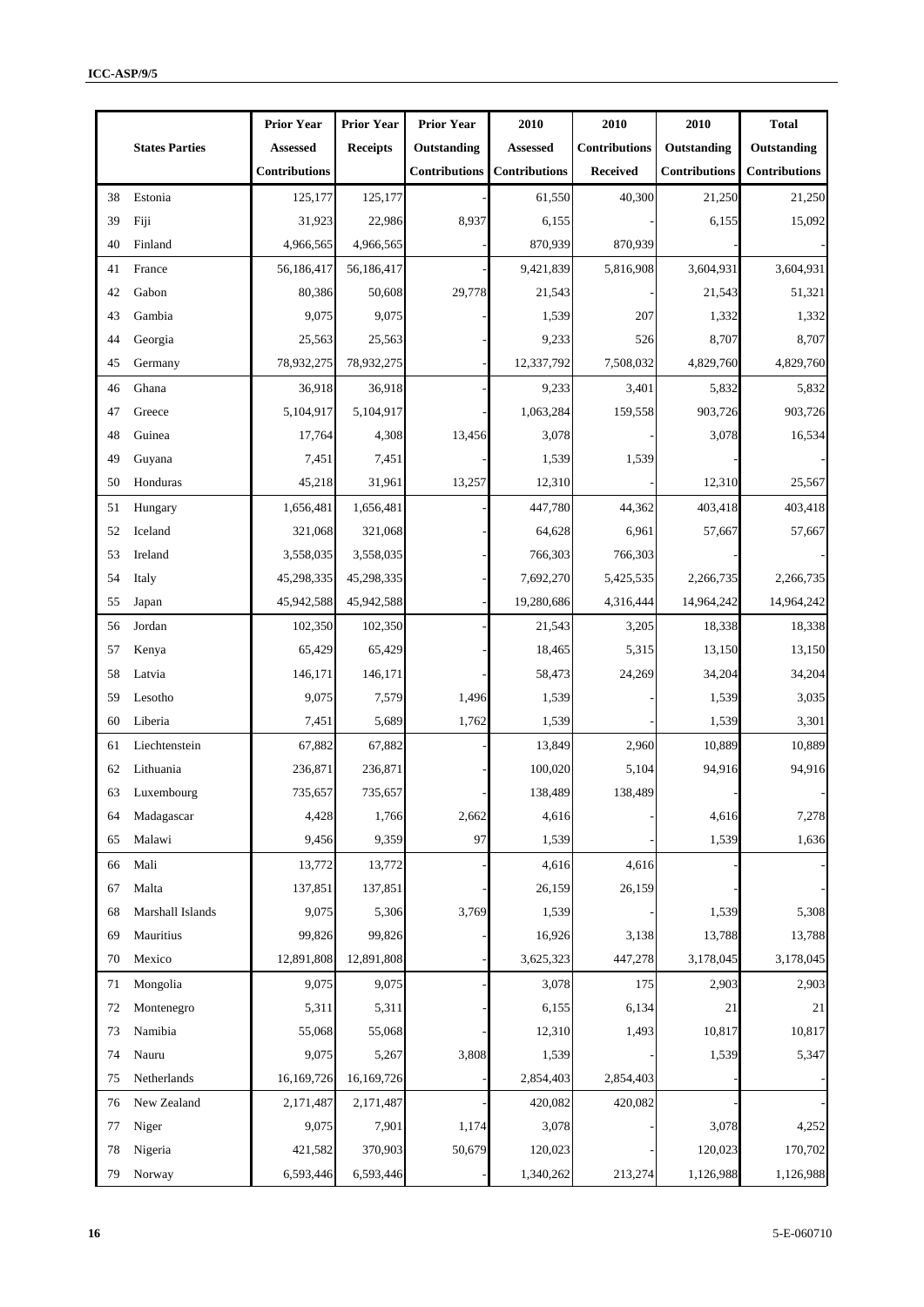|     |                                          | <b>Prior Year</b>    | <b>Prior Year</b>           | <b>Prior Year</b>    | 2010                 | 2010                 | 2010                 | <b>Total</b>         |
|-----|------------------------------------------|----------------------|-----------------------------|----------------------|----------------------|----------------------|----------------------|----------------------|
|     | <b>States Parties</b>                    | <b>Assessed</b>      | <b>Receipts</b>             | Outstanding          | Assessed             | <b>Contributions</b> | Outstanding          | Outstanding          |
|     |                                          | <b>Contributions</b> |                             | <b>Contributions</b> | <b>Contributions</b> | <b>Received</b>      | <b>Contributions</b> | <b>Contributions</b> |
| 80  | Panama                                   | 189,320              | 189,320                     |                      | 33,853               | 8,611                | 25,242               | 25,242               |
| 81  | Paraguay                                 | 80,728               | 75,918                      | 4,810                | 10,771               |                      | 10,771               | 15,581               |
| 82  | Peru                                     | 789,843              | 604,505                     | 185,338              | 138,489              |                      | 138,489              | 323,827              |
| 83  | Poland                                   | 4,298,091            | 4,298,091                   |                      | 1,274,094            | 850,145              | 423,949              | 423,949              |
| 84  | Portugal                                 | 4,510,509            | 4,510,509                   |                      | 786,307              | 786,307              |                      |                      |
| 85  | Republic of Korea                        | 17,619,055           | 17,619,055                  |                      | 3,477,602            | 440,895              | 3,036,707            | 3,036,707            |
| 86  | Romania                                  | 587,205              | 587,205                     |                      | 272,361              | 8,200                | 264,161              | 264,161              |
| 87  | Saint Kitts and Nevis                    | 4,644                | 4,644                       |                      | 1,539                | 285                  | 1,254                | 1,254                |
| 88  | Saint Vincent and the<br>Grenadines      | 8,879                | 8,879                       |                      | 1,539                | 189                  | 1,350                | 1,350                |
| 89  | Samoa                                    | 8,957                | 8,957                       |                      | 1,539                | 283                  | 1,256                | 1,256                |
| 90  | San Marino                               | 26,607               | 26,607                      |                      | 4,616                | 4,615                |                      |                      |
| 91  | Senegal                                  | 40,998               | 39,659                      | 1,339                | 9,233                |                      | 9,233                | 10,572               |
| 92  | Serbia                                   | 181,800              | 181,800                     |                      | 56,934               | 4,231                | 52,703               | 52,703               |
| 93  | Sierra Leone                             | 9,075                | 3,279                       | 5,796                | 1,539                |                      | 1,539                | 7,335                |
| 94  | Slovakia                                 | 510,418              | 510,418                     |                      | 218,504              | 218,504              |                      |                      |
| 95  | Slovenia                                 | 804,827              | 804,827                     |                      | 158,492              | 26,614               | 131,878              | 131,878              |
| 96  | South Africa                             | 2,713,316            | 2,713,316                   |                      | 592,423              | 592,423              |                      |                      |
| 97  | Spain                                    | 24,832,857           | 24,832,857                  |                      | 4,888,645            | 823,628              | 4,065,017            | 4,065,017            |
| 98  | Suriname                                 | 1,766                | 1,766                       |                      | 4,616                |                      | 4,616                | 4,616                |
| 99  | Sweden                                   | 9,395,575            | 9,395,575                   |                      | 1,637,243            | 1,637,243            |                      |                      |
| 100 | Switzerland                              | 10,993,626           | 10,993,626                  |                      | 1,738,801            | 1,738,801            |                      |                      |
| 101 | Tajikistan                               | 9,075                | 9,075                       |                      | 3,078                | 1,623                | 1,455                | 1,455                |
| 102 | The Former Yugoslav<br>Rep. of Macedonia | 50,072               | 50,072                      |                      | 10,771               | 1,207                | 9,564                | 9,564                |
| 103 | Timor-Leste                              | 8,957                | 8,957                       |                      | 1,539                | 61                   | 1,478                | 1,478                |
|     | 104 Trinidad and Tobago                  | 217,833              | 217,833                     |                      | 67,706               | 67,705               |                      | $\mathbf{1}$         |
| 105 | Uganda                                   | 40,699               | 40,699                      |                      | 9,233                | 4,158                | 5,075                | 5,075                |
| 106 | United Kingdom                           | 57,499,218           | 57,499,218                  |                      | 10,161,982           | 2,540,404            | 7,621,578            | 7,621,578            |
|     | 107 United Republic of<br>Tanzania       | 52,898               | 47,648                      | 5,250                | 12,310               |                      | 12,310               | 17,560               |
| 108 | Uruguay                                  | 363,602              | 363,602                     |                      | 41,547               | 18,048               | 23,499               | 23,499               |
| 109 | Venezuela (Bolivarian<br>Republic of)    | 1,701,970            | 1,537,810                   | 164,160              | 483,170              |                      | 483,170              | 647,330              |
|     | 110 Zambia                               | 13,378               | 13,378                      |                      | 6,155                |                      | 6,155                | 6,155                |
|     |                                          |                      | 506, 757, 546 506, 141, 941 | 615,605              | 103,623,300          | 49,724,116           | 53,899,184           | 54,514,789           |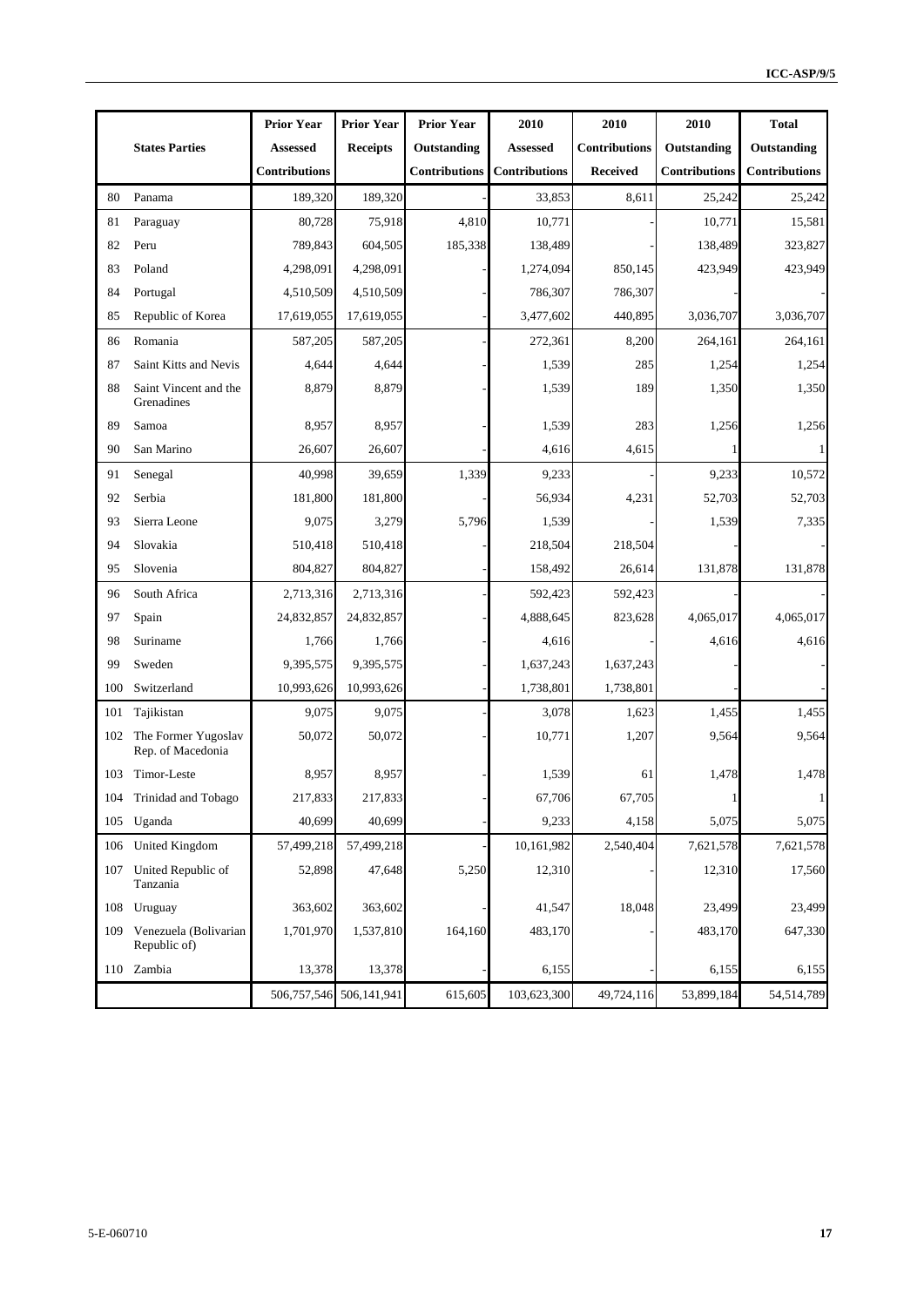# **Annex II**

# **Human resources tables**

#### **Table 1: Geographical Representation of ICC Professional Staff**  Status as at 31 March 2010

Total number of professionals: 318\*

Total number of nationalities: 74

#### **Distribution per region:**

| <b>Region</b>       | <b>Nationality</b>                | <b>Total</b>   |
|---------------------|-----------------------------------|----------------|
| Africa              | Benin                             | 1              |
|                     | <b>Burkina Faso</b>               | $\mathbf{1}$   |
|                     | Cameroon                          | $\mathbf{1}$   |
|                     | Chad                              | $\mathbf{1}$   |
|                     | Congo, Democratic Republic of the | $\overline{c}$ |
|                     | Egypt                             | $\overline{3}$ |
|                     | Gambia                            | 3              |
|                     | Ghana                             | $\overline{c}$ |
|                     | Guinea                            | $\,1$          |
|                     | Kenya                             | $\overline{3}$ |
|                     | Lesotho                           | $\,1$          |
|                     | Mali                              | $\sqrt{2}$     |
|                     | Niger                             | $\overline{c}$ |
|                     | Nigeria                           | $\overline{7}$ |
|                     | Rwanda                            | 1              |
|                     | Senegal                           | 3              |
|                     | Sierra Leone                      | $\overline{4}$ |
|                     | South Africa                      | 7              |
|                     | Togo                              | $\mathbf{1}$   |
|                     | Tunisia                           | $\mathbf{1}$   |
|                     | Uganda                            | $\mathbf{1}$   |
|                     | United Republic of Tanzania       | $\overline{c}$ |
| <b>Africa Total</b> |                                   | 50             |
| Asia                | Cyprus                            | 1              |
|                     | Iran (Islamic Republic of)        | $\overline{4}$ |
|                     | Japan                             | 5              |
|                     | Jordan                            | $\mathbf{1}$   |
|                     | Lebanon                           | 2              |
|                     | Mongolia                          | 1              |
|                     | Palestinian Territory, Occupied   | 1              |
|                     | Philippines                       | 1              |
|                     | Republic of Korea                 | $\overline{2}$ |
|                     | Singapore                         | $\overline{c}$ |
|                     | Sri Lanka                         | $\mathbf{1}$   |
| <b>Asia Total</b>   |                                   | 21             |

<sup>\*</sup> Excluding 33 language staff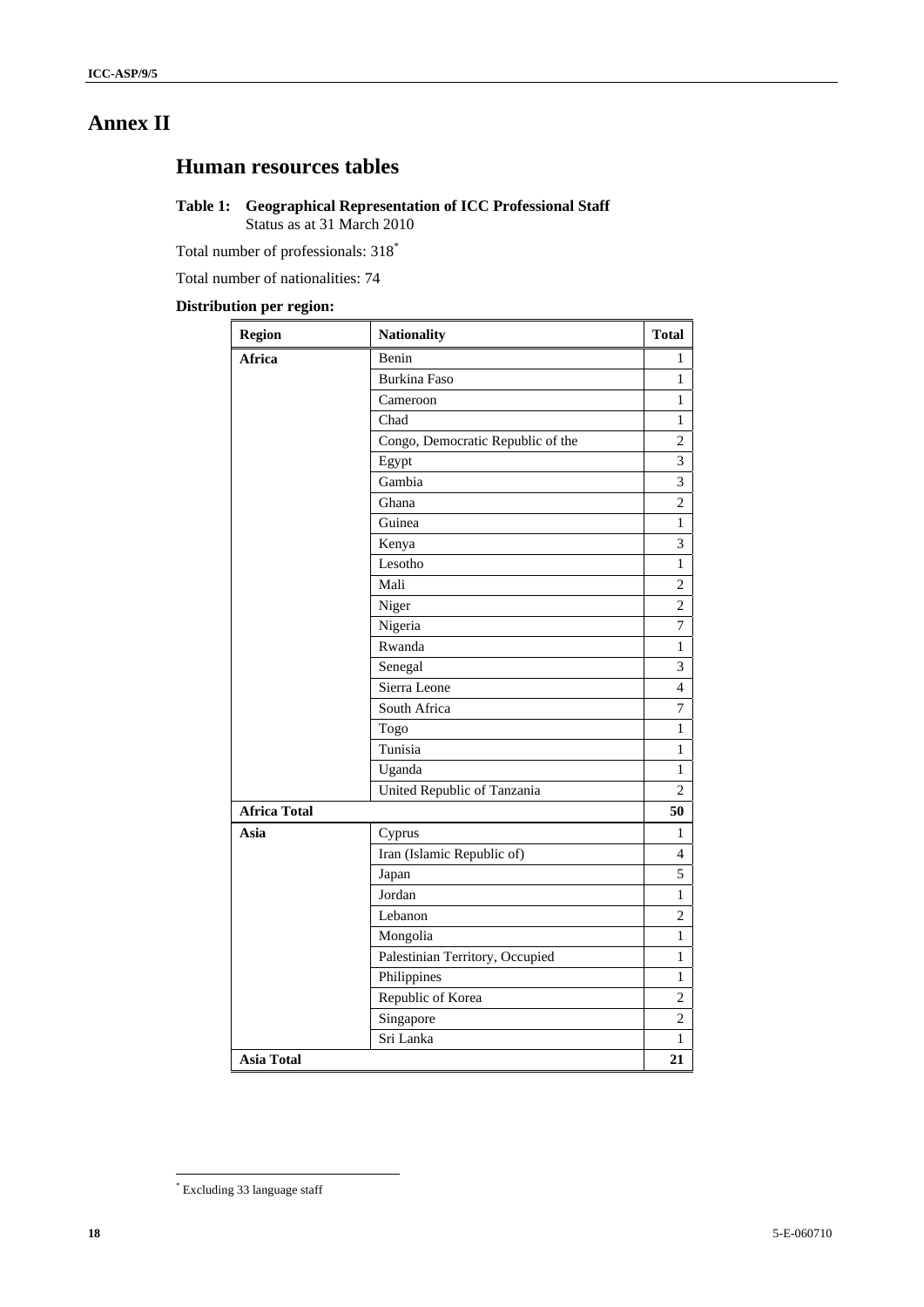| <b>Region</b>               | <b>Nationality</b>                        | <b>Total</b>   |
|-----------------------------|-------------------------------------------|----------------|
| <b>Eastern Europe</b>       | Albania                                   | 1              |
|                             | <b>Belarus</b>                            | 1              |
|                             | Bosnia and Herzegovina                    | 1              |
|                             | Bulgaria                                  | 2              |
|                             | Croatia                                   | 5              |
|                             | Georgia                                   | 1              |
|                             | Poland                                    | 1              |
|                             | Romania                                   | 6              |
|                             | <b>Russian Federation</b>                 | 1              |
|                             | Serbia                                    | 3              |
|                             | The former Yugoslav Republic of Macedonia | 1              |
|                             | Ukraine                                   | 1              |
| <b>Eastern Europe Total</b> |                                           | 24             |
| <b>GRULAC</b>               | Argentina                                 | 3              |
|                             | <b>Brazil</b>                             | 3              |
|                             | Chile                                     | 1              |
|                             | Colombia                                  | 5              |
|                             | Costa Rica                                | 3              |
|                             | Ecuador                                   | $\overline{c}$ |
|                             | Mexico                                    | 2              |
|                             | Peru                                      | 3              |
|                             | Trinidad and Tobago                       | 4              |
|                             | Venezuela (Bolivarian Republic of)        | 2              |
| <b>GRULAC Total</b>         |                                           | 28             |
| <b>WEOG</b>                 | Australia                                 | 18             |
|                             | Austria                                   | 3              |
|                             | Belgium                                   | 10             |
|                             | Canada                                    | 14             |
|                             | Denmark                                   | 1              |
|                             | Finland                                   | 3              |
|                             | France                                    | 45             |
|                             | Germany                                   | 16             |
|                             | Greece                                    | 2              |
|                             | Ireland                                   | $\overline{4}$ |
|                             | Italy                                     | 9              |
|                             | Netherlands                               | 17             |
|                             | New Zealand                               | 3              |
|                             | Portugal                                  | $\overline{c}$ |
|                             | Spain                                     | 9              |
|                             | Sweden                                    | $\overline{c}$ |
|                             | Switzerland                               | $\overline{c}$ |
|                             | <b>United Kingdom</b>                     | 24             |
|                             | <b>United States of America</b>           | 11             |
| <b>WEOG Total</b>           |                                           | 195            |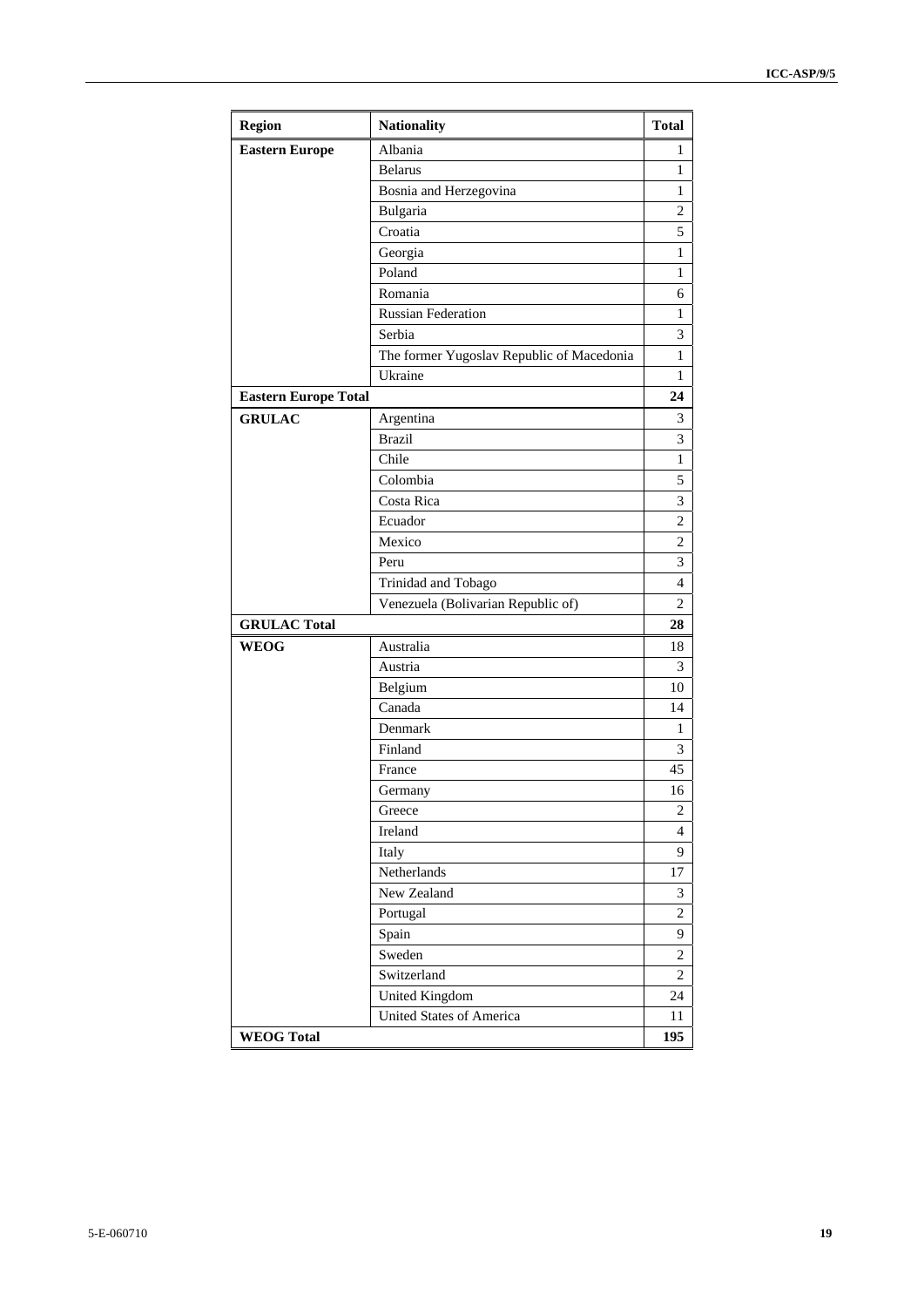| Grade     | <b>Region</b>  | <b>Nationality</b>                | <b>Total</b>   |
|-----------|----------------|-----------------------------------|----------------|
| $D-1$     | <b>GRULAC</b>  | Ecuador                           | 1              |
|           |                | <b>GRULAC Total</b>               | 1              |
|           | <b>WEOG</b>    | Belgium                           | $\overline{2}$ |
|           |                | France                            | $\overline{c}$ |
|           |                | Netherlands                       | 1              |
|           |                | <b>WEOG Total</b>                 | 5              |
| D-1 Total |                |                                   | 6              |
| $P-5$     | Africa         | Gambia                            | 1              |
|           |                | Kenya                             | 1              |
|           |                | Lesotho                           | 1              |
|           |                | Mali                              | 1              |
|           |                | Senegal                           | 1              |
|           |                | South Africa                      | $\overline{c}$ |
|           |                | <b>Africa Total</b>               | 7              |
|           | Asia           | Philippines                       | 1              |
|           |                | <b>Asia Total</b>                 | 1              |
|           | Eastern Europe | Serbia                            | 1              |
|           |                | <b>Eastern Europe Total</b>       | 1              |
|           | <b>GRULAC</b>  | Argentina                         | 1              |
|           |                | <b>GRULAC Total</b>               | 1              |
|           | <b>WEOG</b>    | Australia                         | $\mathbf{1}$   |
|           |                | Canada                            | 1              |
|           |                | Finland                           | 1              |
|           |                | France                            | 1              |
|           |                | Germany                           | 5              |
|           |                | Ireland                           | 1              |
|           |                | Italy                             | 2              |
|           |                | Netherlands                       | 1              |
|           |                | Spain                             | 1              |
|           |                | United Kingdom                    | 1              |
|           |                | United States of America          | 1              |
|           |                | <b>WEOG Total</b>                 | 16             |
| P-5 Total |                |                                   | 26             |
| $P-4$     | Africa         | Congo, Democratic Republic of the | $\mathbf{1}$   |
|           |                | Nigeria                           | 1              |
|           |                | Sierra Leone                      | $\mathbf{1}$   |
|           |                | <b>Africa Total</b>               | 3              |
|           | Asia           | Iran (Islamic Republic of)        | $\overline{c}$ |
|           |                | Japan                             | $\mathbf{1}$   |
|           |                | Jordan                            | 1              |
|           |                | <b>Asia Total</b>                 | 4              |
|           | Eastern Europe | Croatia                           | $\mathbf{1}$   |
|           |                | <b>Eastern Europe Total</b>       | 1              |
|           | <b>GRULAC</b>  | Colombia                          | $\,1$          |
|           |                | Ecuador                           | $\mathbf{1}$   |
|           |                | Peru                              | $\mathbf{1}$   |
|           |                | Trinidad and Tobago               | 3              |
|           |                | <b>GRULAC Total</b>               | 6              |

**Table 2: Geographical Representation of professional staff per post, per region\*** Status as at 31 March 2010

 \* Excluding 33 language staff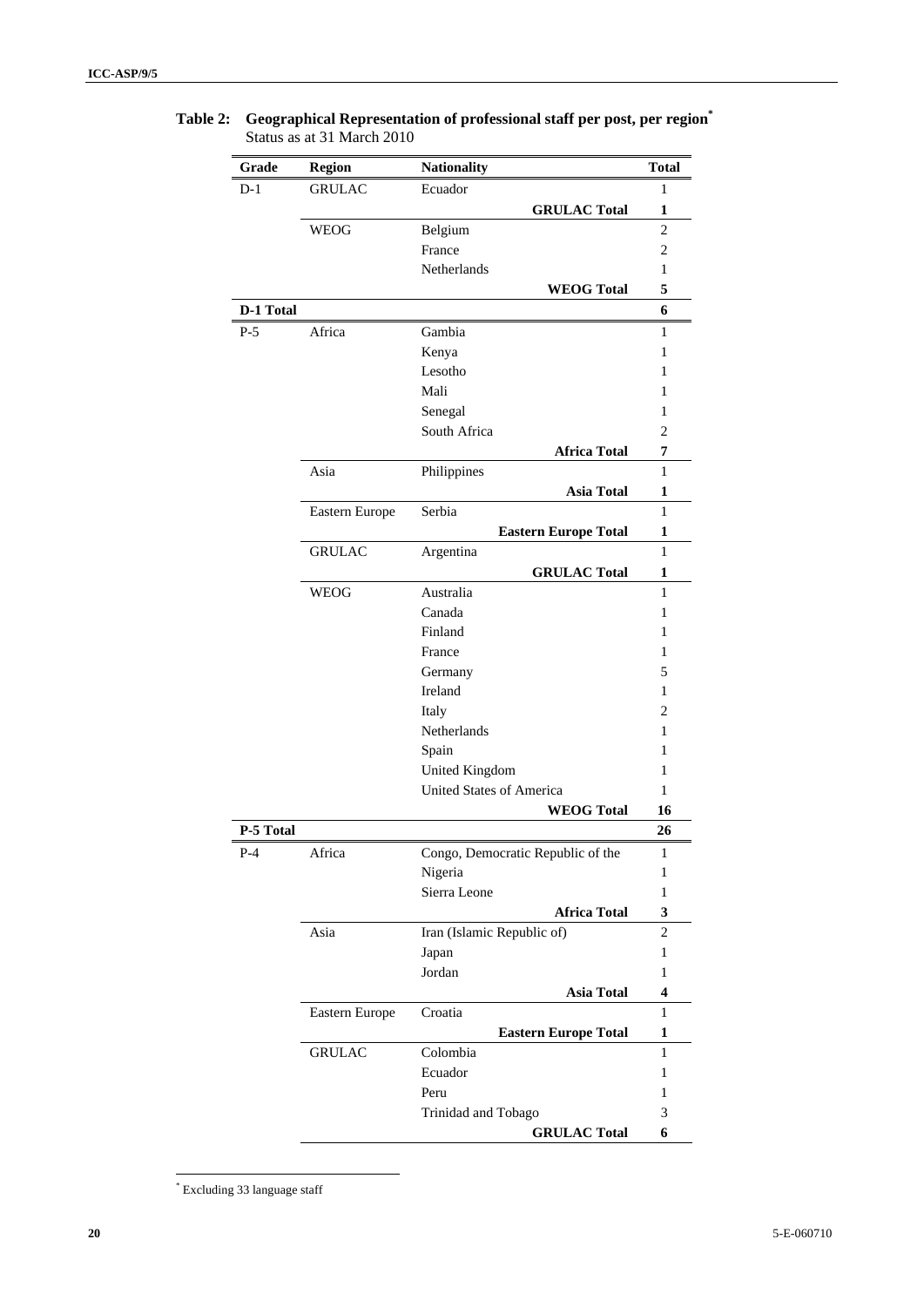| Grade     | <b>Region</b>  | <b>Nationality</b>                 | <b>Total</b>   |
|-----------|----------------|------------------------------------|----------------|
|           | WEOG           | Australia                          | 4              |
|           |                | Belgium                            | 1              |
|           |                | Canada                             | 4              |
|           |                | Denmark                            | 1              |
|           |                | Finland                            | 2              |
|           |                | France                             | 7              |
|           |                | Germany                            | $\overline{4}$ |
|           |                | Italy                              | $\overline{c}$ |
|           |                | Netherlands                        | 5              |
|           |                | Spain                              | $\overline{c}$ |
|           |                | Sweden                             | $\mathbf{1}$   |
|           |                | United Kingdom                     | 6              |
|           |                | United States of America           | $\overline{2}$ |
|           |                | <b>WEOG Total</b>                  | 41             |
| P-4 Total |                |                                    | 55             |
| $P-3$     | Africa         | Benin                              | 1              |
|           |                | <b>Burkina Faso</b>                | 1              |
|           |                | Chad                               | 1              |
|           |                | Congo, Democratic Republic of the  | 1              |
|           |                | Egypt                              | 1              |
|           |                | Kenya                              | 1              |
|           |                | Mali                               | 1              |
|           |                | Niger                              | $\overline{c}$ |
|           |                | Nigeria                            | $\overline{4}$ |
|           |                | Sierra Leone                       | 1              |
|           |                | South Africa                       | $\overline{4}$ |
|           |                | United Republic of Tanzania        | 1              |
|           |                | <b>Africa Total</b>                | 19             |
|           | Asia           | Iran (Islamic Republic of)         | 1              |
|           |                | Japan                              | 1              |
|           |                | Republic of Korea                  | 1              |
|           |                | Singapore                          | 2              |
|           |                | <b>Asia Total</b>                  | 5              |
|           | Eastern Europe | Albania                            | 1              |
|           |                | <b>Belarus</b>                     | 1              |
|           |                | Poland                             | 1              |
|           |                | Romania                            | 1              |
|           |                | Serbia                             | 1              |
|           |                | Ukraine                            | $\mathbf{1}$   |
|           |                | <b>Eastern Europe Total</b>        | 6              |
|           | <b>GRULAC</b>  | Argentina                          | 1              |
|           |                | <b>Brazil</b>                      | $\mathbf{1}$   |
|           |                | Colombia                           | 4              |
|           |                | Costa Rica                         | $\overline{c}$ |
|           |                | Mexico                             | 1              |
|           |                | Trinidad and Tobago                | 1              |
|           |                | Venezuela (Bolivarian Republic of) | $\mathbf{1}$   |
|           |                | <b>GRULAC Total</b>                | 11             |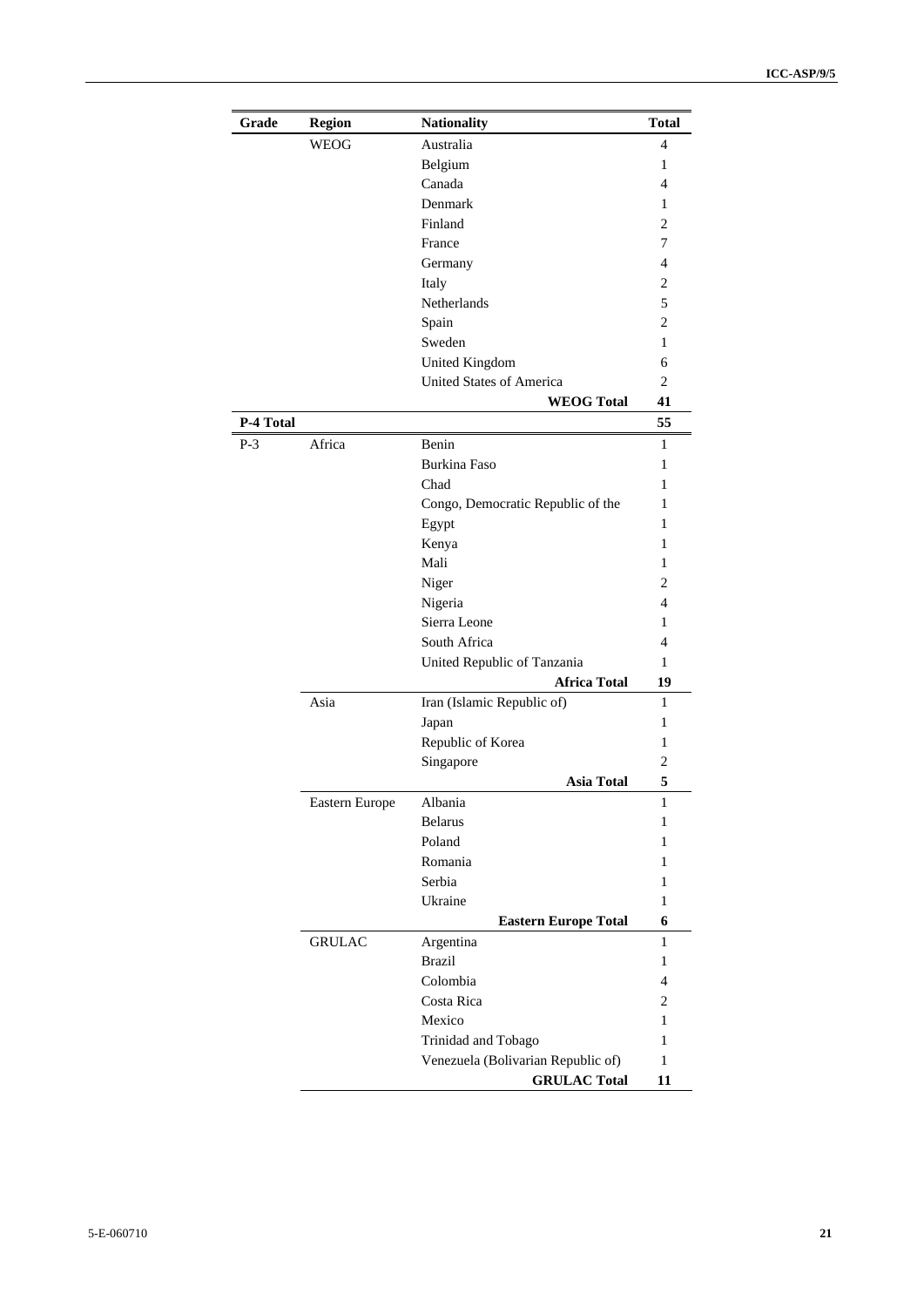| Grade     | <b>Region</b>  | <b>Nationality</b>              | <b>Total</b>            |
|-----------|----------------|---------------------------------|-------------------------|
|           | WEOG           | Australia                       | 8                       |
|           |                | Austria                         | 2                       |
|           |                | Belgium                         | 5                       |
|           |                | Canada                          | 3                       |
|           |                | France                          | 11                      |
|           |                | Germany                         | 3                       |
|           |                | Greece                          | 1                       |
|           |                | Ireland                         | 3                       |
|           |                | Italy                           | 3                       |
|           |                | Netherlands                     | 3                       |
|           |                | New Zealand                     | 3                       |
|           |                | Portugal                        | 1                       |
|           |                | Spain                           | 4                       |
|           |                | Switzerland                     | 2                       |
|           |                | <b>United Kingdom</b>           | 7                       |
|           |                | United States of America        | 3                       |
|           |                | <b>WEOG Total</b>               | 62                      |
| P-3 Total |                |                                 | 103                     |
| P-2       | Africa         | Egypt                           | 1                       |
|           |                | Gambia                          | 2                       |
|           |                | Ghana                           | 1                       |
|           |                | Kenya                           | 2                       |
|           |                | Nigeria                         | 1                       |
|           |                | Rwanda                          | 1                       |
|           |                | Senegal                         | 2                       |
|           |                | Sierra Leone                    | 2                       |
|           |                | South Africa                    | 1                       |
|           |                | Togo                            | 1                       |
|           |                | Tunisia                         | 1                       |
|           |                | United Republic of Tanzania     | 1                       |
|           |                | <b>Africa Total</b>             | 16                      |
|           | Asia           | Cyprus                          | $\mathbf{1}$            |
|           |                | Iran (Islamic Republic of)      | 1                       |
|           |                | Japan                           | $\overline{\mathbf{c}}$ |
|           |                | Lebanon                         | 2                       |
|           |                | Mongolia                        | 1                       |
|           |                | Palestinian Territory, Occupied | 1                       |
|           |                | Republic of Korea               | 1                       |
|           |                | Sri Lanka                       | $\mathbf{1}$            |
|           |                | <b>Asia Total</b>               | 10                      |
|           | Eastern Europe | Bulgaria                        | 1                       |
|           |                | Croatia                         | 3                       |
|           |                | Georgia                         | $\mathbf{1}$            |
|           |                | Romania                         | 3                       |
|           |                | Serbia                          | $\mathbf{1}$            |
|           |                | <b>Eastern Europe Total</b>     | 9                       |
|           | <b>GRULAC</b>  | Argentina                       | 1                       |
|           |                | <b>Brazil</b>                   | 1                       |
|           |                | Costa Rica                      | 1                       |
|           |                | Mexico                          | 1                       |
|           |                | Peru                            | 1                       |
|           |                | <b>GRULAC Total</b>             | 5                       |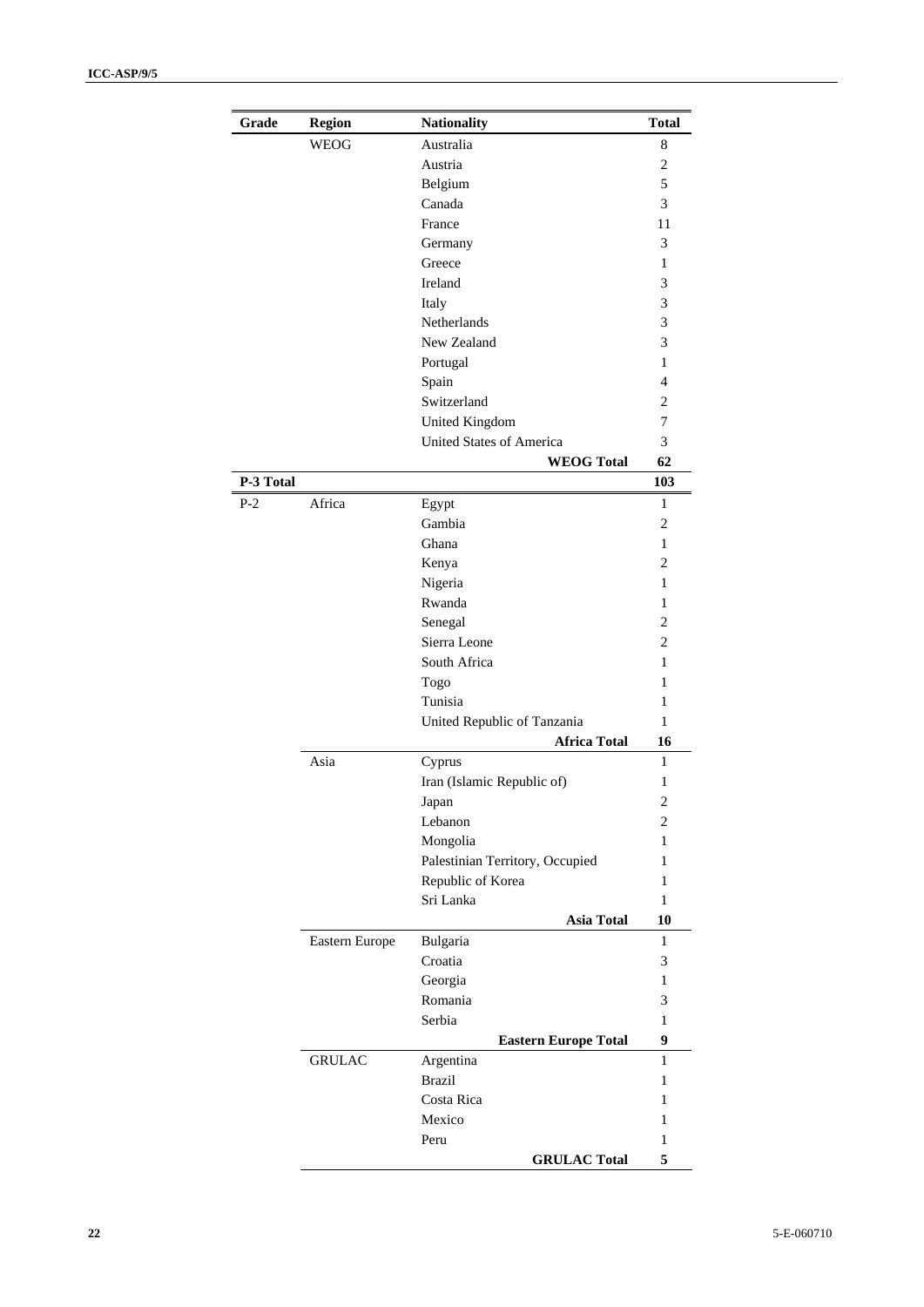| Grade              | <b>Region</b>  | <b>Nationality</b>                 | <b>Total</b>     |
|--------------------|----------------|------------------------------------|------------------|
|                    | <b>WEOG</b>    | Australia                          | 5                |
|                    |                | Austria                            | 1                |
|                    |                | Belgium                            | 1                |
|                    |                | Canada                             | 5                |
|                    |                | France                             | 21               |
|                    |                | Germany                            | 4                |
|                    |                | Greece                             | 1                |
|                    |                | Italy                              | $\overline{c}$   |
|                    |                | Netherlands                        | 6                |
|                    |                | Portugal                           | 1                |
|                    |                | Spain                              | 1                |
|                    |                | Sweden                             | 1                |
|                    |                | United Kingdom                     | 9                |
|                    |                | United States of America           | 5                |
|                    |                | <b>WEOG Total</b>                  | 63               |
| P-2 Total          |                |                                    | 103              |
| $P-1$              | Africa         | Cameroon                           | 1                |
|                    |                | Gambia                             | 1                |
|                    |                | Guinea                             | 1                |
|                    |                | Nigeria                            | 1                |
|                    |                | Uganda                             | 1                |
|                    |                | <b>Africa Total</b>                | 5                |
|                    | Asia           | Japan                              | 1                |
|                    |                | <b>Asia Total</b>                  | 1                |
|                    | Eastern Europe | Bosnia and Herzegovina             | 1                |
|                    |                | Bulgaria                           | 1                |
|                    |                | Croatia                            | 1                |
|                    |                | Romania                            | $\overline{c}$   |
|                    |                | <b>Russian Federation</b>          | 1                |
|                    |                | The former Yugoslav Republic of    |                  |
|                    |                | Macedonia                          | 1                |
|                    |                | <b>Eastern Europe Total</b>        | 7                |
|                    | <b>GRULAC</b>  | <b>Brazil</b>                      | $\mathbf{1}$     |
|                    |                | Chile                              | 1                |
|                    |                | Peru                               | 1                |
|                    |                | Venezuela (Bolivarian Republic of) | $\mathbf{1}$     |
|                    |                | <b>GRULAC Total</b>                | $\boldsymbol{4}$ |
|                    | <b>WEOG</b>    | Belgium                            | $\mathbf{1}$     |
|                    |                | Canada                             | $\mathbf{1}$     |
|                    |                | France                             | $\mathfrak{Z}$   |
|                    |                | Netherlands                        | $\mathbf{1}$     |
|                    |                | Spain                              | $\,1$            |
|                    |                | <b>United Kingdom</b>              | $\mathbf{1}$     |
|                    |                | <b>WEOG Total</b>                  | 8                |
| P-1 Total          |                |                                    | 25               |
| <b>Grand Total</b> |                |                                    | 318              |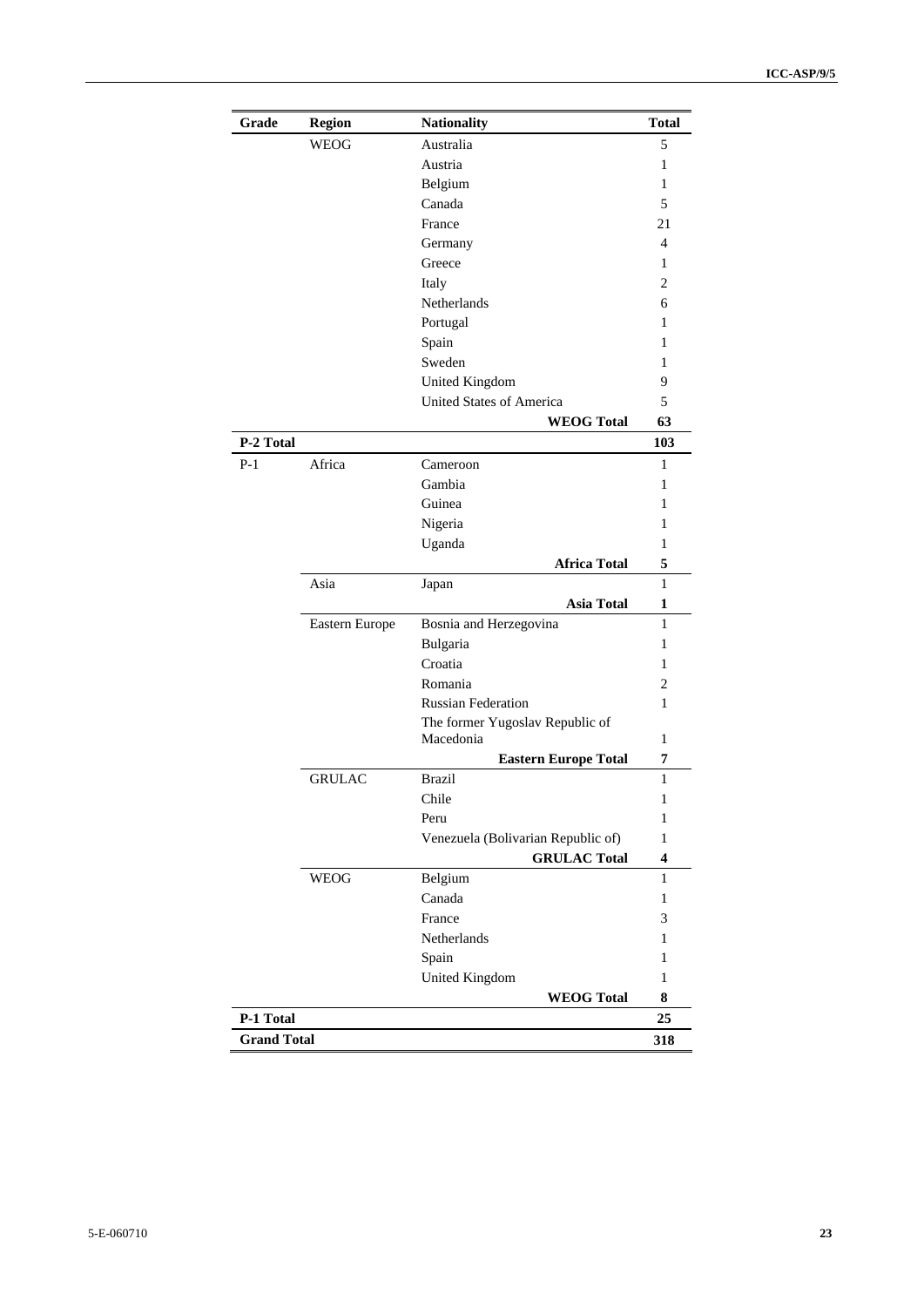# **Percentage of staff per post, per region**  $\begin{bmatrix} 0 & 0 \\ 0 & 0 \end{bmatrix}$

#### **Chart 1: Percentage – D1 posts**

Due to the limited number of only 6 positions concerned, statistical and graphic representations could be misleading; please refer to the exact numbers in table above.

#### **Chart 2: Percentage P5 posts**

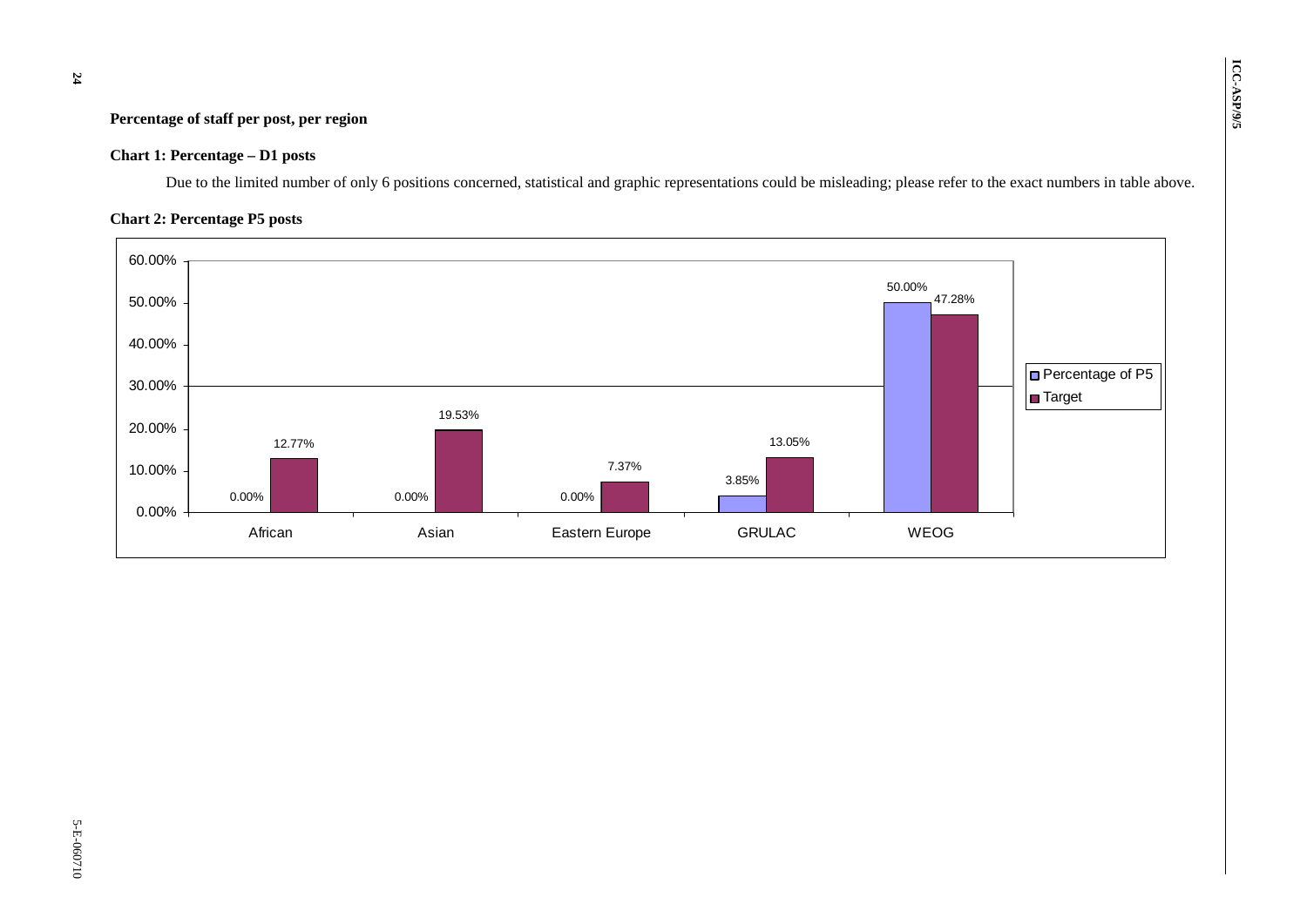#### **Chart 3: Percentage - P4 posts**



#### **Chart 4: Percentage - P3 posts**

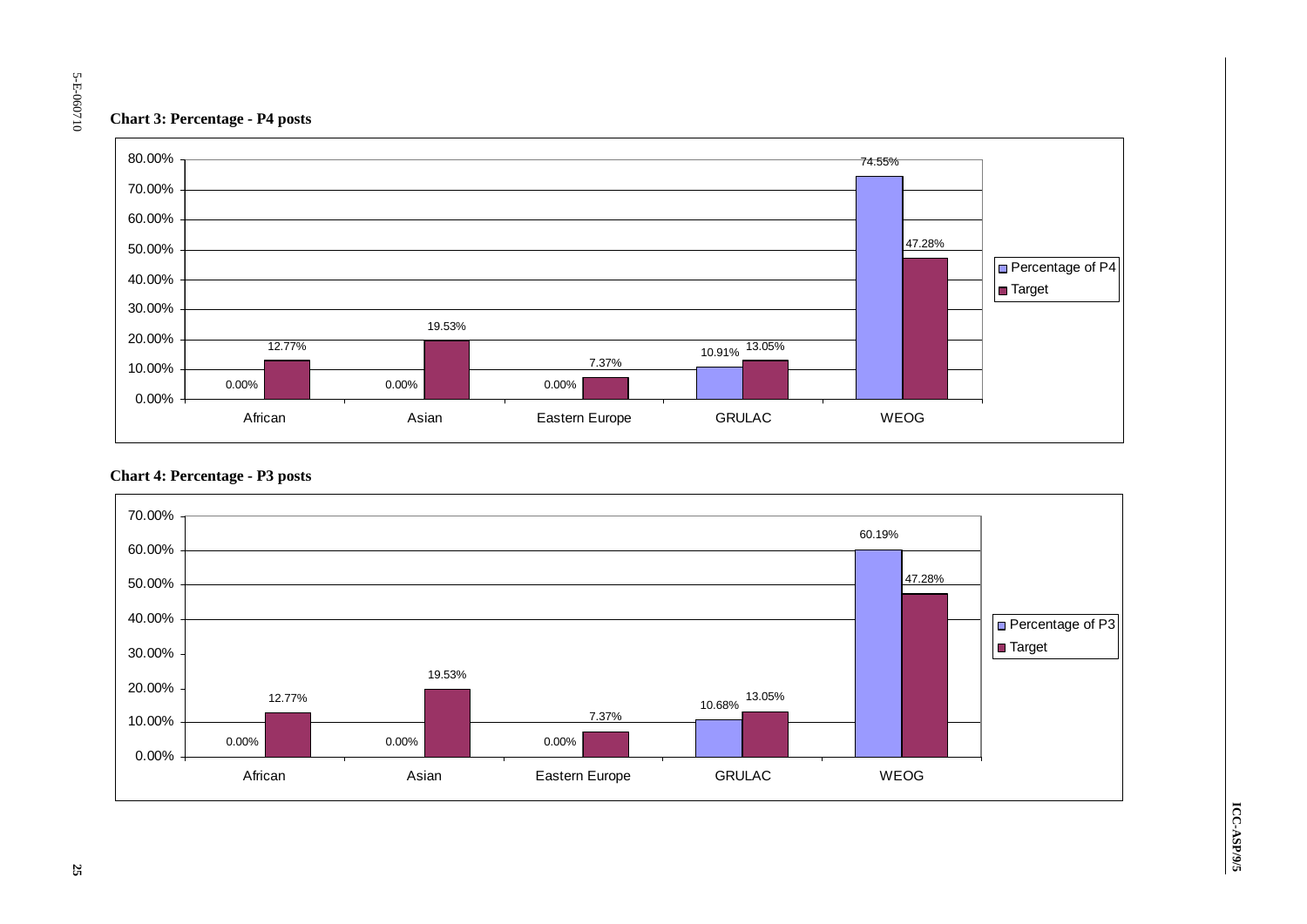

#### **Chart 6: Percentage - P1 posts**

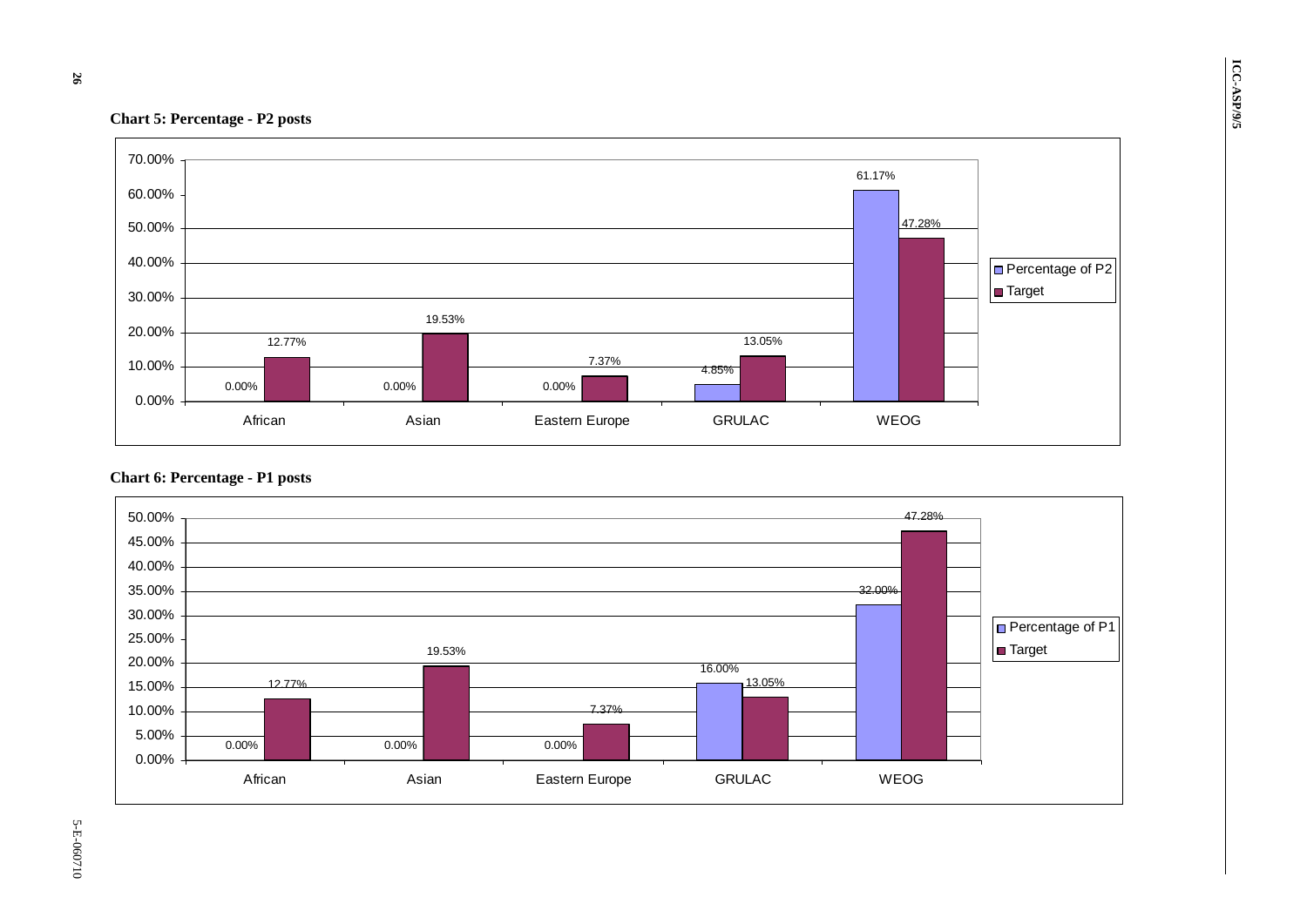#### **Table 3: Geographical representation of Professional staff**

Situation effective 31 March 2010. Established Professional posts, excluding Elected Officials and Language Staff. 32 other professional staff members are nationals of non-States Parties.

|               |                                     | <b>Assessment</b> |       |                          |                        | No. of          |                  |
|---------------|-------------------------------------|-------------------|-------|--------------------------|------------------------|-----------------|------------------|
| <b>Region</b> | Country                             | 2009              |       |                          | <b>Desirable Range</b> | <b>Midpoint</b> | <b>Staff</b>     |
| African       | Benin                               | 0.00148%          | 1.10  |                          | 1.49                   | 1.30            | $\mathbf{1}$     |
| African       | Botswana                            | 0.02067%          | 1.08  | $\overline{\phantom{0}}$ | 1.46                   | 1.27            |                  |
| African       | <b>Burkina Faso</b>                 | 0.00295%          | 1.15  |                          | 1.55                   | 1.35            | $\mathbf{1}$     |
| African       | Burundi                             | 0.00148%          | 1.10  |                          | 1.49                   | 1.29            |                  |
| African       | Central African<br>Republic         | 0.00148%          | 1.07  |                          | 1.44                   | 1.26            |                  |
| African       | Chad                                | 0.00148%          | 1.12  |                          | 1.51                   | 1.31            | $\mathbf{1}$     |
| African       | Comoros                             | 0.00148%          | 1.04  |                          | 1.41                   | 1.22            |                  |
| African       | Congo                               | 0.00148%          | 1.06  |                          | 1.44                   | 1.25            |                  |
| African       | Democratic Republic<br>of the Congo | 0.00443%          | 1.05  | $\qquad \qquad -$        | 1.41                   | 1.23            | $\overline{c}$   |
| African       | Djibouti                            | 0.00148%          | 1.51  |                          | 2.04                   | 1.78            |                  |
| African       | Gabon                               | 0.01181%          | 1.06  |                          | 1.44                   | 1.25            |                  |
| African       | Gambia                              | 0.00148%          | 1.05  |                          | 1.42                   | 1.23            | 3                |
| African       | Ghana                               | 0.00590%          | 1.22  |                          | 1.65                   | 1.43            | $\overline{c}$   |
| African       | Guinea                              | 0.00148%          | 1.11  |                          | 1.50                   | 1.30            | $\,1\,$          |
| African       | Kenya                               | 0.01476%          | 1.06  | $\overline{a}$           | 1.43                   | 1.24            | 3                |
| African       | Lesotho                             | 0.00148%          | 1.05  |                          | 1.42                   | 1.24            | $\mathbf{1}$     |
| African       | Liberia                             | 0.00148%          | 1.06  |                          | 1.44                   | 1.25            |                  |
| African       | Madagascar                          | 0.00295%          | 1.19  |                          | 1.60                   | 1.40            |                  |
| African       | Malawi                              | 0.00148%          | 1.14  |                          | 1.54                   | 1.34            |                  |
| African       | Mali                                | 0.00148%          | 1.13  |                          | 1.53                   | 1.33            | $\overline{c}$   |
| African       | Mauritius                           | 0.01624%          | 1.07  |                          | 1.44                   | 1.26            |                  |
| African       | Namibia                             | 0.00886%          | 1.06  |                          | 1.44                   | 1.25            |                  |
| African       | Niger                               | 0.00148%          | 1.14  |                          | 1.55                   | 1.34            | $\overline{c}$   |
| African       | Nigeria                             | 0.07086%          | 2.27  |                          | 3.07                   | 2.67            | $\boldsymbol{7}$ |
| African       | Senegal                             | 0.00590%          | 1.14  | $\overline{a}$           | 1.54                   | 1.34            | 3                |
| African       | Sierra Leone                        | 0.00148%          | 1.08  |                          | 1.46                   | 1.27            | $\overline{4}$   |
| African       | South Africa                        | 0.42810%          | 2.07  |                          | 2.80                   | 2.43            | $\overline{7}$   |
| African       | Uganda                              | 0.00443%          | 1.27  |                          | 1.72                   | 1.50            | $\mathbf{1}$     |
|               | United Republic of                  |                   |       |                          |                        |                 |                  |
| African       | Tanzania                            | 0.00886%          | 1.35  |                          | 1.83                   | 1.59            | $\mathbf{2}$     |
| African       | Zambia                              | 0.00148%          | 1.13  | $\overline{\phantom{0}}$ | 1.52                   | 1.32            |                  |
| Asian         | Afghanistan                         | 0.00148%          | 1.24  |                          | 1.68                   | 1.46            |                  |
| Asian         | Cambodia                            | 0.00148%          | 1.14  |                          | 1.55                   | 1.35            |                  |
| Asian         | Cook Islands                        | 0.00148%          | 1.03  | $\overline{\phantom{a}}$ | 1.40                   | 1.22            |                  |
| Asian         | Cyprus                              | 0.06495%          | 1.14  |                          | 1.54                   | 1.34            | 1                |
| Asian         | Fiji                                | 0.00443%          | 1.05  | $\overline{\phantom{a}}$ | 1.41                   | 1.23            |                  |
| Asian         | Japan                               | 22.00000%         | 36.35 |                          | 49.19                  | 42.77           | 5                |
| Asian         | Jordan                              | 0.01771%          | 1.10  | $\overline{\phantom{a}}$ | 1.49                   | 1.30            | 1                |
| Asian         | Marshall Islands                    | 0.00148%          | 1.04  |                          | 1.40                   | 1.22            |                  |
| Asian         | Mongolia                            | 0.00148%          | 1.05  |                          | 1.43                   | 1.24            | 1                |
| Asian         | Nauru                               | 0.00148%          | 1.03  |                          | 1.40                   | 1.22            |                  |
| Asian         | Republic of Korea                   | 3.20780%          | 6.41  |                          | 8.67                   | 7.54            | $\overline{c}$   |
| Asian         | Samoa                               | 0.00148%          | 1.04  | $\overline{\phantom{a}}$ | 1.40                   | 1.22            |                  |
| Asian         | Tajikistan                          | 0.00148%          | 1.09  |                          | 1.47                   | 1.28            |                  |
| Asian         | Timor-Leste                         | 0.00148%          | 1.04  |                          | 1.41                   | 1.23            |                  |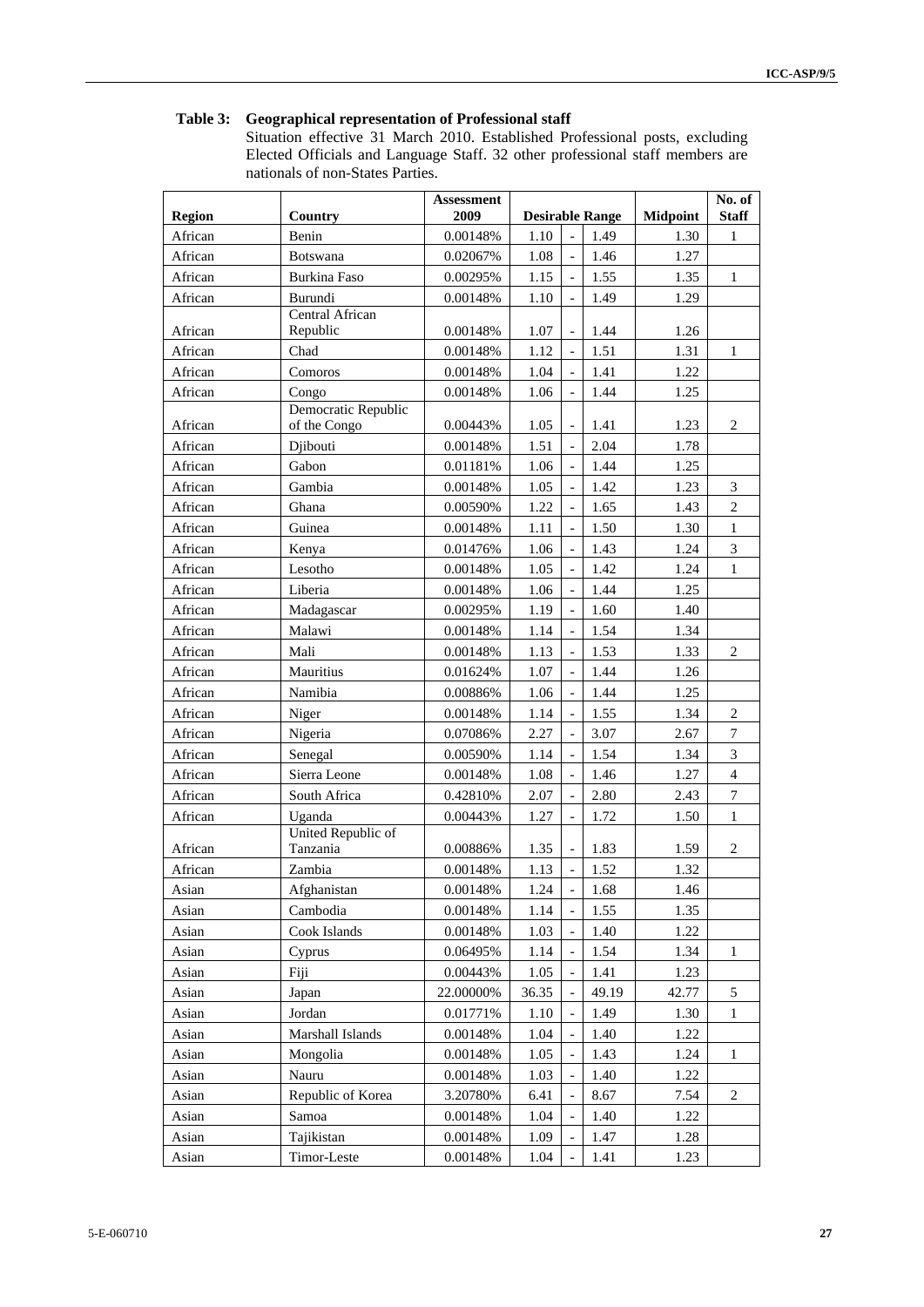| Region           | Country                                        | <b>Assessment</b><br>2009 |      |                          | <b>Desirable Range</b> | <b>Midpoint</b> | No. of<br><b>Staff</b> |
|------------------|------------------------------------------------|---------------------------|------|--------------------------|------------------------|-----------------|------------------------|
| Eastern European | Albania                                        | 0.00886%                  | 1.07 | $\overline{a}$           | 1.45                   | 1.26            | $\mathbf{1}$           |
|                  | Bosnia &                                       |                           |      |                          |                        |                 |                        |
| Eastern European | Herzegovina                                    | 0.00886%                  | 1.08 | $\overline{\phantom{a}}$ | 1.46                   | 1.27            | 1                      |
| Eastern European | Bulgaria                                       | 0.02952%                  | 1.14 |                          | 1.54                   | 1.34            | $\overline{c}$         |
| Eastern European | Croatia                                        | 0.07381%                  | 1.18 |                          | 1.60                   | 1.39            | 5                      |
| Eastern European | Czech Republic                                 | 0.41482%                  | 1.76 |                          | 2.38                   | 2.07            |                        |
| Eastern European | Estonia                                        | 0.02362%                  | 1.08 |                          | 1.46                   | 1.27            |                        |
| Eastern European | Georgia                                        | 0.00443%                  | 1.07 |                          | 1.45                   | 1.26            | $\mathbf{1}$           |
| Eastern European | Hungary                                        | 0.36020%                  | 1.67 |                          | 2.26                   | 1.97            |                        |
| Eastern European | Latvia                                         | 0.02657%                  | 1.09 |                          | 1.48                   | 1.28            |                        |
| Eastern European | Lithuania                                      | 0.04576%                  | 1.13 |                          | 1.53                   | 1.33            |                        |
| Eastern European | Montenegro                                     | 0.00148%                  | 1.04 |                          | 1.41                   | 1.22            |                        |
| Eastern European | Poland                                         | 0.73958%                  | 2.48 |                          | 3.35                   | 2.91            | 1                      |
| Eastern European | Romania                                        | 0.10333%                  | 1.36 |                          | 1.84                   | 1.60            | 6                      |
| Eastern European | Serbia                                         | 0.03100%                  | 1.16 |                          | 1.56                   | 1.36            | 3                      |
| Eastern European | Slovakia                                       | 0.09300%                  | 1.22 |                          | 1.65                   | 1.43            |                        |
| Eastern European | Slovenia                                       | 0.14172%                  | 1.27 |                          | 1.72                   | 1.49            |                        |
|                  | The former Yugoslav                            |                           |      |                          |                        |                 |                        |
| Eastern European | Rep. of Macedonia                              | 0.00738%                  | 1.06 |                          | 1.43                   | 1.25            | $\mathbf{1}$           |
| <b>GRULAC</b>    | Antigua and Barbuda                            | 0.00295%                  | 1.04 |                          | 1.40                   | 1.22            |                        |
| <b>GRULAC</b>    | Argentina                                      | 0.47977%                  | 2.08 |                          | 2.82                   | 2.45            | 3                      |
| <b>GRULAC</b>    | <b>Barbados</b>                                | 0.01329%                  | 1.06 |                          | 1.43                   | 1.24            |                        |
| <b>GRULAC</b>    | <b>Belize</b>                                  | 0.00148%                  | 1.04 | $\overline{\phantom{a}}$ | 1.40                   | 1.22            |                        |
| <b>GRULAC</b>    | <b>Bolivia</b> (Plurinational<br>State of)     | 0.00886%                  | 1.12 |                          | 1.51                   | 1.32            |                        |
| <b>GRULAC</b>    | <b>Brazil</b>                                  | 1.29316%                  | 4.51 |                          | 6.10                   | 5.30            | 3                      |
| <b>GRULAC</b>    | Chile                                          | 0.23767%                  | 1.53 |                          | 2.07                   | 1.80            | $\,1$                  |
| <b>GRULAC</b>    | Colombia                                       | 0.15500%                  | 1.62 |                          | 2.20                   | 1.91            | 5                      |
| <b>GRULAC</b>    | Costa Rica                                     | 0.04724%                  | 1.14 |                          | 1.54                   | 1.34            | 3                      |
| <b>GRULAC</b>    | Dominica                                       | 0.00148%                  | 1.04 |                          | 1.40                   | 1.22            |                        |
| <b>GRULAC</b>    | Dominican Republic                             | 0.03543%                  | 1.16 |                          | 1.56                   | 1.36            |                        |
| <b>GRULAC</b>    | Ecuador                                        | 0.03100%                  | 1.18 |                          | 1.60                   | 1.39            | $\overline{c}$         |
| <b>GRULAC</b>    | Guyana                                         | 0.00148%                  | 1.04 |                          | 1.41                   | 1.22            |                        |
| <b>GRULAC</b>    | Honduras                                       | 0.00738%                  | 1.10 |                          | 1.49                   | 1.29            |                        |
| <b>GRULAC</b>    | Mexico                                         | 3.33181%                  | 7.04 |                          | 9.53                   | 8.29            | $\overline{c}$         |
| <b>GRULAC</b>    | Panama                                         | 0.03395%                  | 1.11 |                          | 1.50                   | 1.31            |                        |
|                  |                                                |                           |      |                          |                        |                 |                        |
| <b>GRULAC</b>    | Paraguay                                       | 0.00738%                  | 1.09 |                          | 1.48                   | 1.28            |                        |
| <b>GRULAC</b>    | Peru                                           | 0.11514%                  | 1.42 |                          | 1.93                   | 1.68            | 3                      |
| <b>GRULAC</b>    | Saint Kitts and Nevis<br>Saint Vincent and the | 0.00148%                  | 1.04 |                          | 1.40                   | 1.22            |                        |
| <b>GRULAC</b>    | Grenadines                                     | 0.00148%                  | 1.04 |                          | 1.40                   | 1.22            |                        |
| <b>GRULAC</b>    | Suriname                                       | 0.00148%                  | 1.04 |                          | 1.40                   | 1.22            |                        |
| <b>GRULAC</b>    | Trinidad and Tobago                            | $0.03986\%$               | 1.10 |                          | 1.49                   | 1.30            | 4                      |
| <b>GRULAC</b>    | Uruguay                                        | 0.03986%                  | 1.12 |                          | 1.52                   | 1.32            |                        |
| <b>GRULAC</b>    | Venezuela (Bolivarian<br>Republic of)          | 0.29524%                  | 1.70 |                          | 2.30                   | 2.00            | $\overline{c}$         |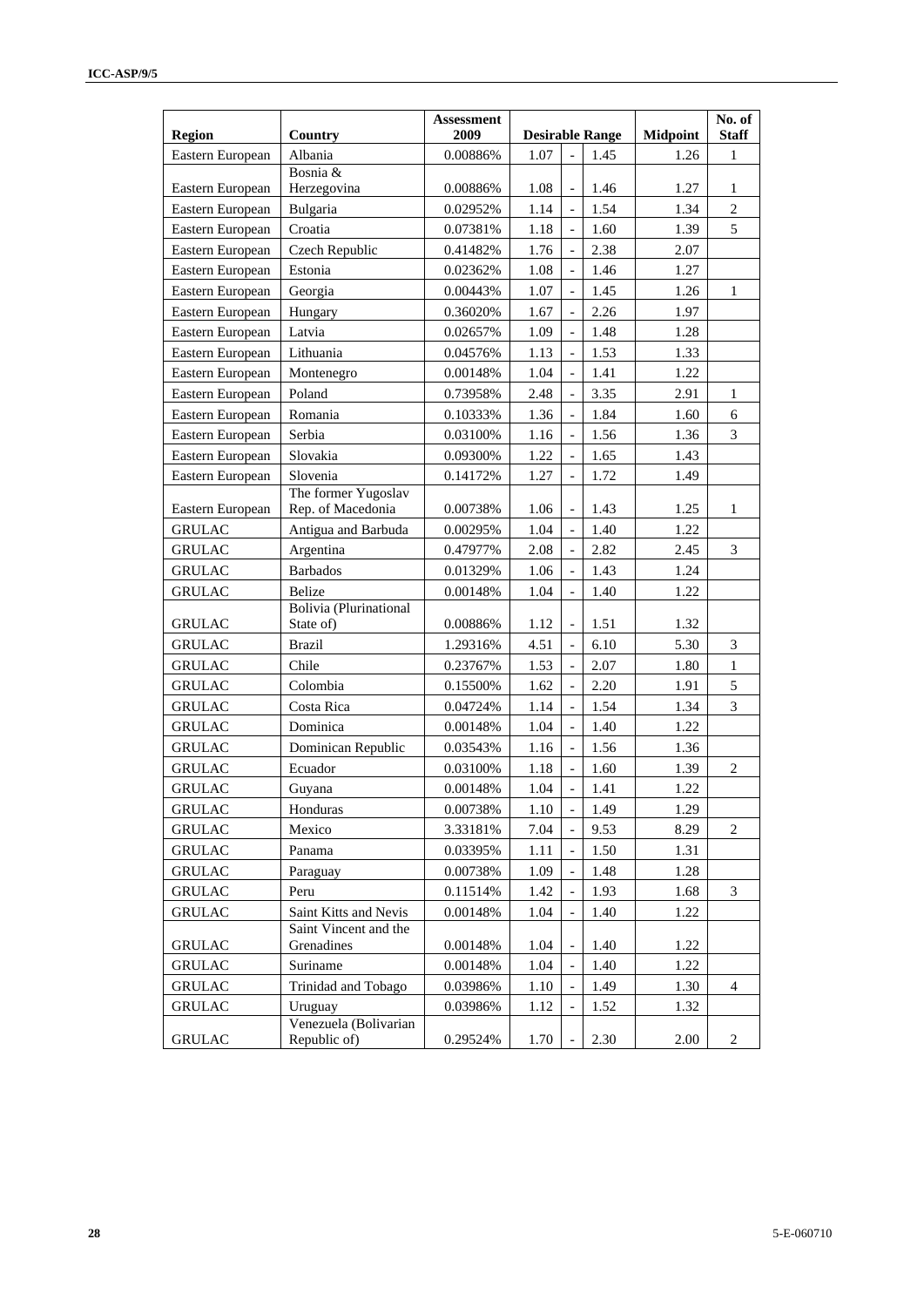| <b>Region</b> | Country        | <b>Assessment</b><br>2009 |       |                          | <b>Desirable Range</b> | <b>Midpoint</b> | No. of<br><b>Staff</b> |
|---------------|----------------|---------------------------|-------|--------------------------|------------------------|-----------------|------------------------|
| <b>WEOG</b>   | Andorra        | 0.01181%                  | 1.05  |                          | 1.42                   | 1.24            |                        |
| <b>WEOG</b>   | Australia      | 2.63799%                  | 5.33  |                          | 7.22                   | 6.28            | 18                     |
| <b>WEOG</b>   | Austria        | 1.30940%                  | 3.14  |                          | 4.25                   | 3.69            | 3                      |
| <b>WEOG</b>   | Belgium        | 1.62678%                  | 3.65  |                          | 4.94                   | 4.30            | 10                     |
| <b>WEOG</b>   | Canada         | 4.39468%                  | 8.14  |                          | 11.02                  | 9.58            | 14                     |
| <b>WEOG</b>   | Denmark        | 1.09092%                  | 2.81  |                          | 3.81                   | 3.31            | $\mathbf{1}$           |
| <b>WEOG</b>   | Finland        | 0.83258%                  | 2.37  |                          | 3.21                   | 2.79            | $\overline{3}$         |
| <b>WEOG</b>   | France         | 9.30160%                  | 16.02 |                          | 21.68                  | 18.85           | 45                     |
| <b>WEOG</b>   | Germany        | 12.66146%                 | 21.43 |                          | 28.99                  | 25.21           | 16                     |
| <b>WEOG</b>   | Greece         | 0.87982%                  | 2.49  |                          | 3.37                   | 2.93            | $\overline{c}$         |
| <b>WEOG</b>   | Iceland        | 0.05462%                  | 1.12  |                          | 1.52                   | 1.32            |                        |
| <b>WEOG</b>   | Ireland        | 0.65691%                  | 2.09  |                          | 2.83                   | 2.46            | $\overline{4}$         |
| <b>WEOG</b>   | Italy          | 7.49767%                  | 13.19 |                          | 17.84                  | 15.51           | 9                      |
| <b>WEOG</b>   | Liechtenstein  | 0.01476%                  | 1.06  |                          | 1.43                   | 1.24            |                        |
| <b>WEOG</b>   | Luxembourg     | 0.12548%                  | 1.23  |                          | 1.67                   | 1.45            |                        |
| <b>WEOG</b>   | Malta          | 0.02510%                  | 1.07  |                          | 1.45                   | 1.26            |                        |
| <b>WEOG</b>   | Netherlands    | 2.76494%                  | 5.47  |                          | 7.41                   | 6.44            | 17                     |
| <b>WEOG</b>   | New Zealand    | 0.37791%                  | 1.65  |                          | 2.24                   | 1.95            | 3                      |
| <b>WEOG</b>   | Norway         | 1.15440%                  | 2.87  |                          | 3.88                   | 3.38            |                        |
| <b>WEOG</b>   | Portugal       | 0.77796%                  | 2.33  |                          | 3.15                   | 2.74            | $\overline{2}$         |
| <b>WEOG</b>   | San Marino     | 0.00443%                  | 1.04  | $\overline{\phantom{a}}$ | 1.41                   | 1.22            |                        |
| <b>WEOG</b>   | Spain          | 4.38139%                  | 8.20  |                          | 11.09                  | 9.65            | 9                      |
| <b>WEOG</b>   | Sweden         | 1.58102%                  | 3.57  |                          | 4.83                   | 4.20            | $\overline{c}$         |
| <b>WEOG</b>   | Switzerland    | 1.79507%                  | 3.89  |                          | 5.27                   | 4.58            | $\overline{c}$         |
| <b>WEOG</b>   | United Kingdom | 9.80499%                  | 16.80 |                          | 22.73                  | 19.77           | 24                     |
| <b>TOTAL</b>  |                | 100.00%                   |       |                          |                        | 334.00          | 286                    |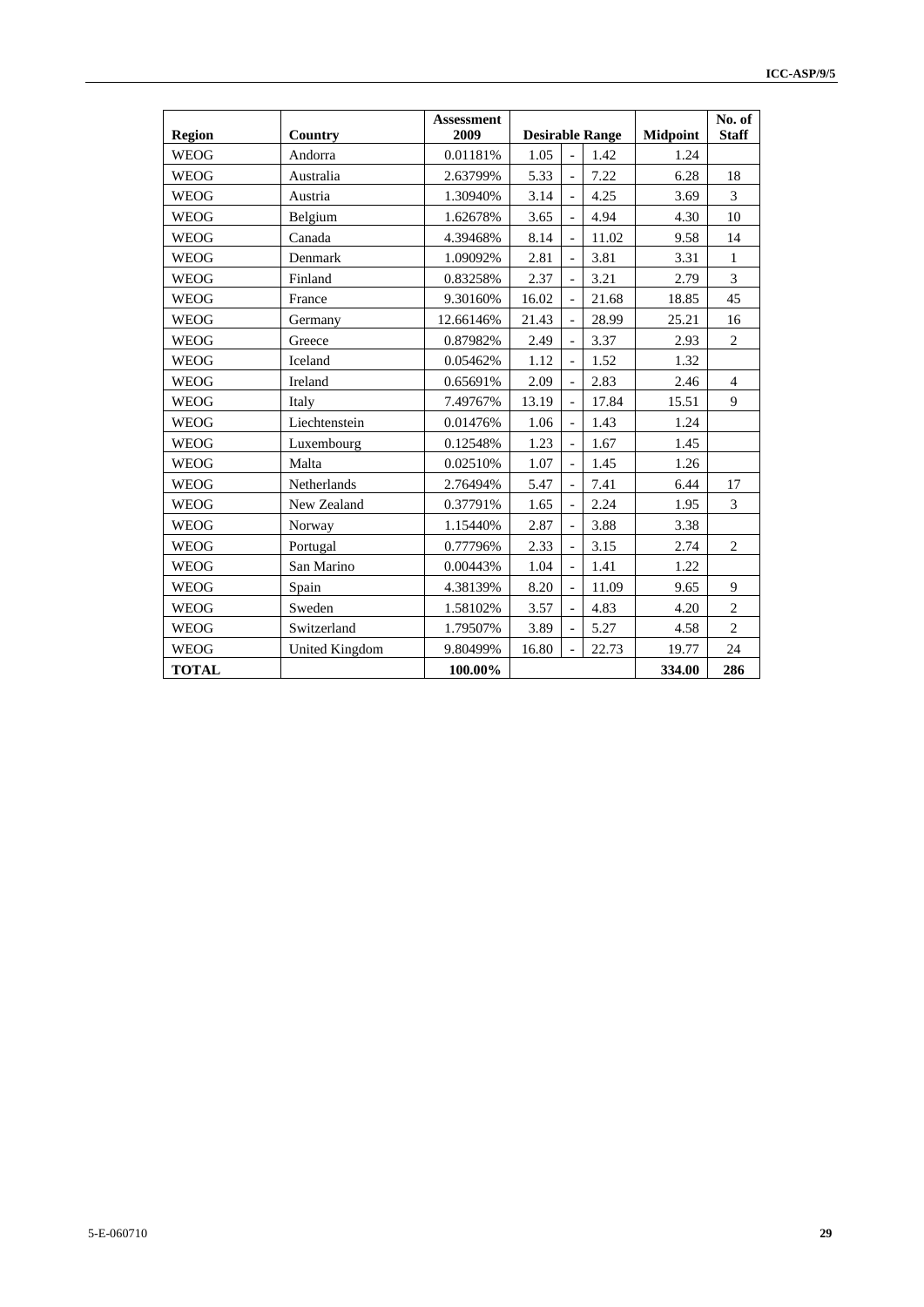#### **Table 4: Gender balance of Professional Staff by Gender\*** Status as at 31/03/2010

#### **Judiciary**

| Grade                           | $\boldsymbol{F}$ | M | Total |
|---------------------------------|------------------|---|-------|
| $P-5$                           | 2                | 1 | 3     |
|                                 |                  |   |       |
| Grade                           | $\boldsymbol{F}$ | M | Total |
| $P-4$                           | 1                | 2 | 3     |
|                                 |                  |   |       |
| Grade                           | $\boldsymbol{F}$ | M | Total |
| $P-3$                           | 9                | 9 | 18    |
|                                 |                  |   |       |
| Grade                           | $\boldsymbol{F}$ | M | Total |
| $P-2$                           | 6                | 0 | 6     |
|                                 |                  |   |       |
| <b>Office of the Prosecutor</b> |                  |   |       |

| Grade      | F              | M  | Total        |
|------------|----------------|----|--------------|
| <b>USG</b> |                | 1  | $\mathbf{1}$ |
|            |                |    |              |
| Grade      | $\overline{F}$ | M  | Total        |
| <b>ASG</b> | 1              |    | 1            |
|            |                |    |              |
| Grade      | F              | M  | Total        |
| $D-1$      | 1              | 1  | 2            |
|            |                |    |              |
| Grade      | F              | M  | Total        |
| $P-5$      | 3              | 6  | 9            |
|            |                |    |              |
| Grade      | F              | M  | Total        |
| $P-4$      | 11             | 16 | 27           |
|            |                |    |              |
| Grade      | $\overline{F}$ | M  | Total        |
| $P-3$      | 17             | 24 | 41           |
|            |                |    |              |
| Grade      | F              | M  | Total        |
| $P-2$      | 25             | 19 | 44           |
|            |                |    |              |
| Grade      | F              | M  | Total        |
| $P-1$      | 13             | 7  | 20           |

 \* Including Elected Officials and Language Staff.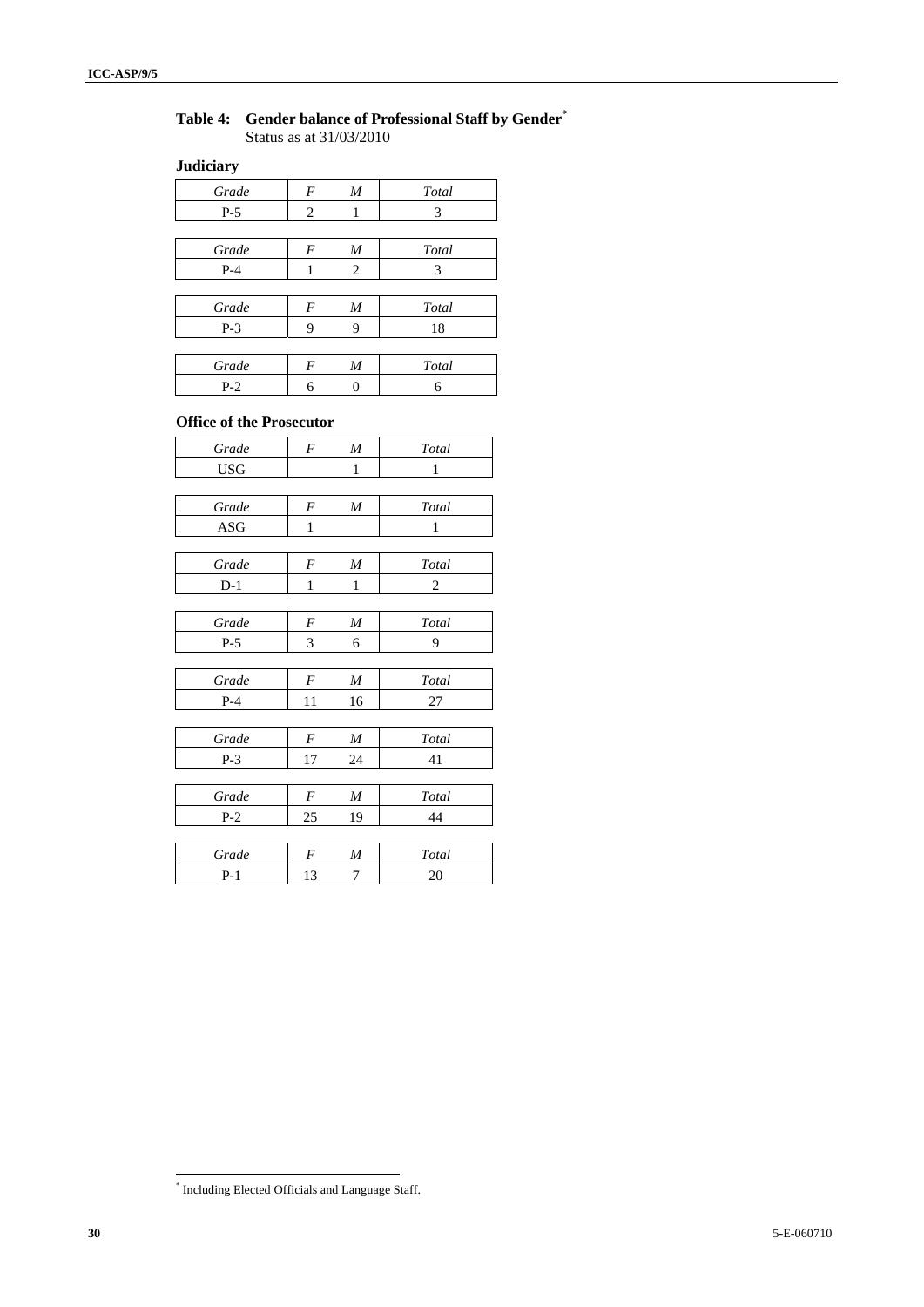# **Registry**

| Grade | F  | M  | Total |
|-------|----|----|-------|
| ASG   | 1  |    | 1     |
|       |    |    |       |
| Grade | F  | M  | Total |
| $D-1$ | 1  | 2  | 3     |
|       |    |    |       |
| Grade | F  | M  | Total |
| $P-5$ | 6  | 7  | 13    |
|       |    |    |       |
| Grade | F  | M  | Total |
| $P-4$ | 17 | 14 | 31    |
|       |    |    |       |
| Grade | F  | M  | Total |
| $P-3$ | 24 | 33 | 57    |
|       |    |    |       |
| Grade | F  | M  | Total |
| $P-2$ | 33 | 23 | 56    |
|       |    |    |       |
| Grade | F  | M  | Total |
| $P-1$ | 5  | 6  | 11    |
|       |    |    |       |

#### **Secretariat of the Assembly of States Parties**

| Grade | M | Total |
|-------|---|-------|
| $D-1$ |   |       |
|       |   |       |
| Grade | M | Total |
| $P-4$ |   |       |

#### **Secretariat of the Trust Fund for Victims**

| Grade | M | Total |
|-------|---|-------|
| $P-5$ |   |       |
|       |   |       |
| Grade | M | Total |
| $P-3$ |   |       |

#### **Project Office for the Permanent Premises**

| Grade | M | Total |
|-------|---|-------|
| $D-1$ |   |       |
|       |   |       |
| Grade |   | Total |
| P-4   |   |       |

| DЛ                 |  |
|--------------------|--|
|                    |  |
| <b>Grand</b> total |  |

|     | <b>Grand Total</b> |
|-----|--------------------|
| 175 |                    |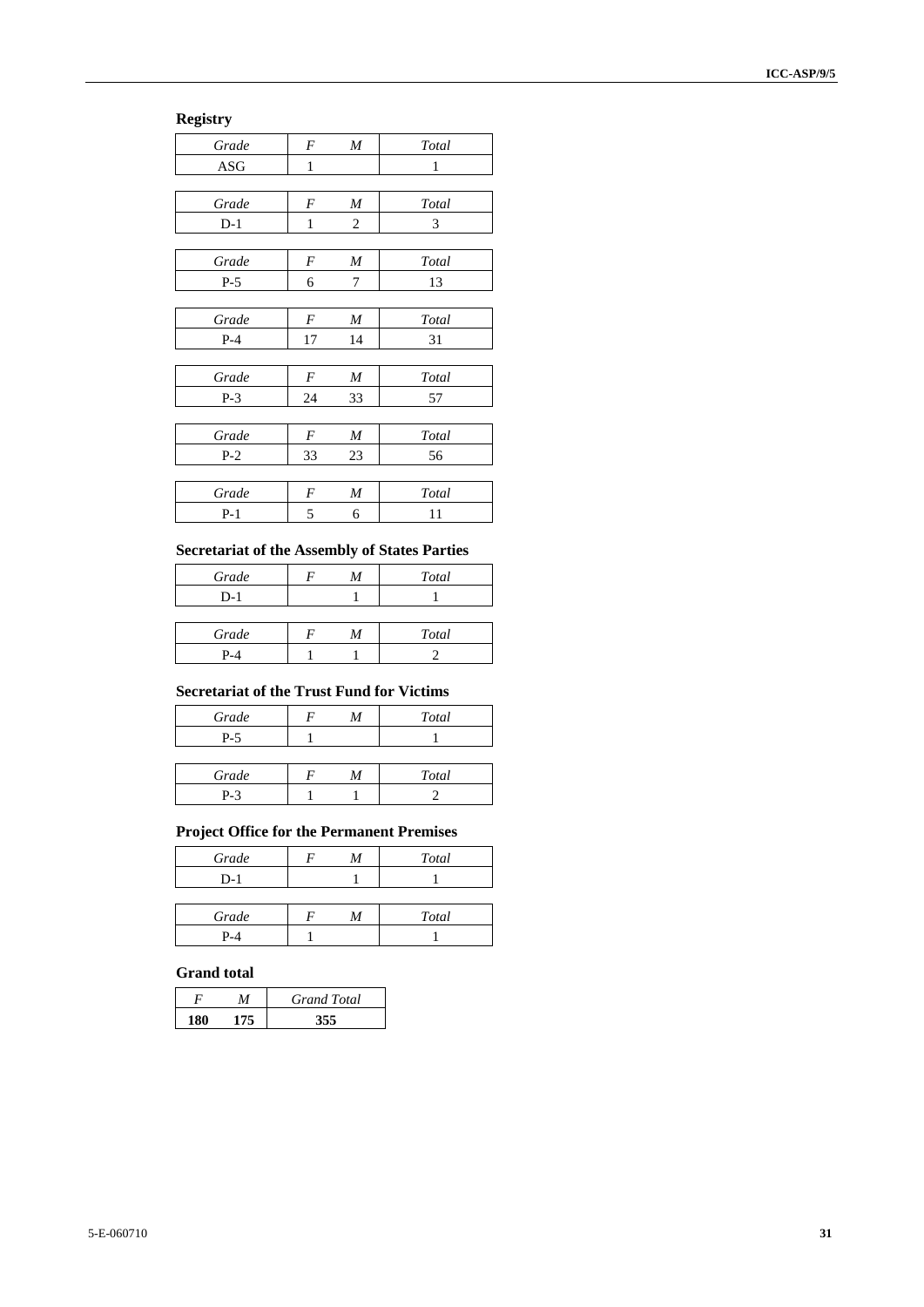#### **Table 5: Staff count, actual**

As at 31 March 2010, the actual situation regarding the Court's staff count is as follows:

| <b>Staff</b> count         |       |      |
|----------------------------|-------|------|
| <b>Established posts</b>   |       | 686  |
| Approved GTA               |       | 165  |
| <b>Interns</b>             |       | 90   |
| Visiting professionals     |       | 1    |
| Consultants                |       | 62   |
| Elected officials / Judges |       | 23   |
|                            | Total | 1027 |

#### **Table 6: Staff count based on the approved budget 2010**

Based on the approved budget 2010, and on averages of interns, visiting professionals and consultants in the previous years, the Court's headcount at the end of 2010 will be as follows:

| <b>Staff</b> count         |       |      |
|----------------------------|-------|------|
| <b>Established posts</b>   |       | 763  |
| Approved GTA               |       | 172  |
| Interns $1$                |       | 90   |
| Visiting professionals     |       | 12   |
| Consultants                |       | 40   |
| Elected officials / Judges |       | 23   |
|                            | Total | 1100 |

<sup>&</sup>lt;sup>1</sup> The number of interns is fluctuating and comprises EU funded internships as well as unpaid internships.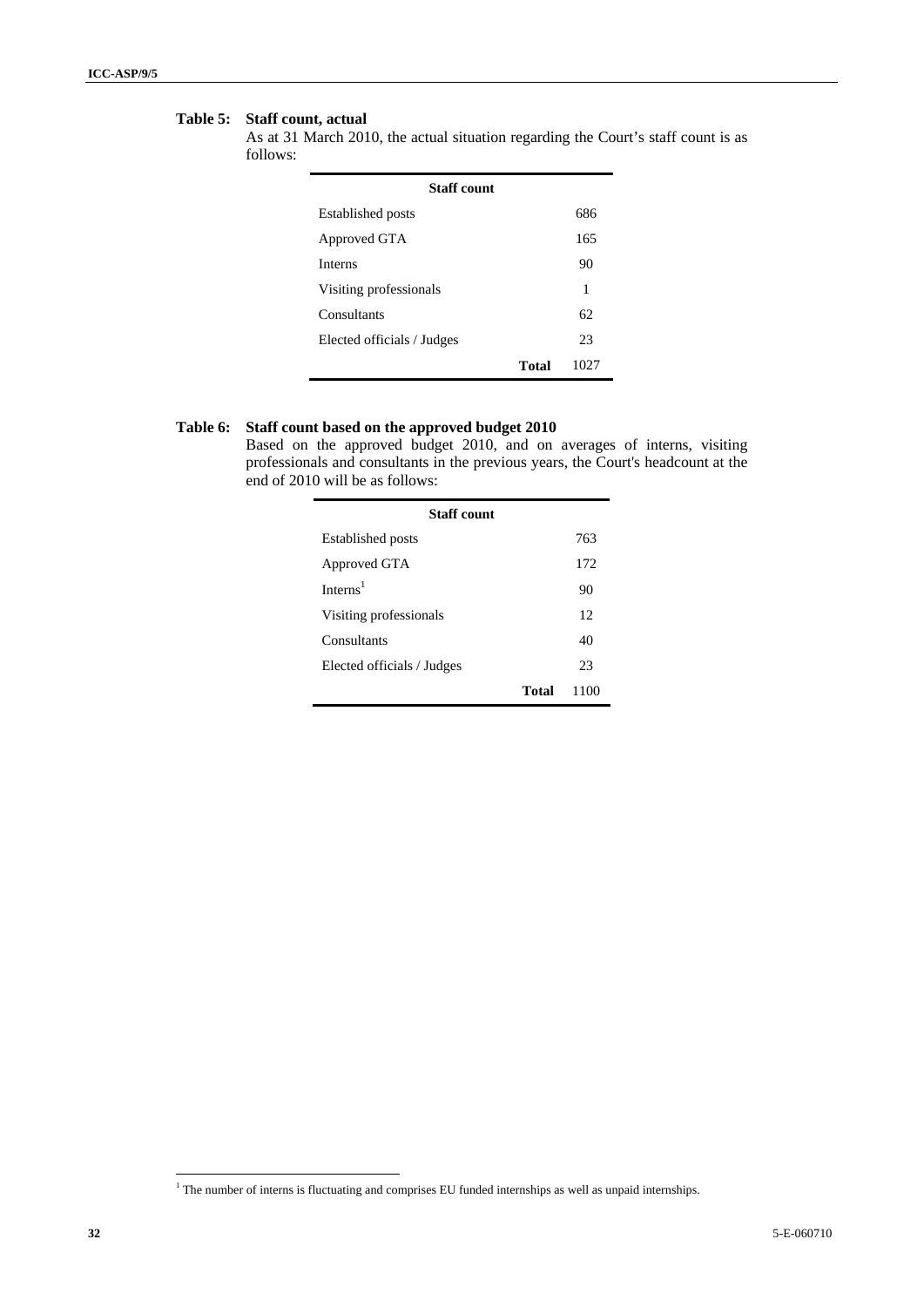| Major<br>Programme | Programme                                           | <b>Sub-Programme</b>                                        | Post<br>Level          | <b>Post Title</b>                                                                              | <b>Total</b>   | Occupied<br>by GTA |
|--------------------|-----------------------------------------------------|-------------------------------------------------------------|------------------------|------------------------------------------------------------------------------------------------|----------------|--------------------|
| MP1                | Liaison Offices                                     | Addis Ababa Liaison Office                                  | GS-OL                  | Administrative Assistant                                                                       | 1              |                    |
| MP <sub>2</sub>    | <b>Investigation Division</b>                       | Planning & Operations Section                               | GS-OL                  | Field Operations Assistant <sup>2</sup>                                                        | -1             |                    |
|                    |                                                     |                                                             | $\operatorname{GS-OL}$ | Field Operations Coordinator <sup>2</sup>                                                      | $\overline{c}$ |                    |
| MP <sub>3</sub>    | Immediate Office of the Registrar                   | Immediate Office of the Registrar                           | $P-3$                  | Staff Council Officer <sup>1</sup>                                                             |                |                    |
|                    |                                                     | Security and Safety Section                                 | $GS-OL$                | Local Security Assistant <sup>1</sup>                                                          | 5              |                    |
|                    | Common Administrative Services Division             | <b>General Services Section</b>                             | $P-2$                  | Property Control Inventory & Claims Officer <sup>3</sup>                                       | -1             |                    |
|                    |                                                     | Information Technology and<br><b>Communications Section</b> | GS-OL                  | Records Management Support Technician <sup>2</sup>                                             | $\mathbf{1}$   |                    |
|                    | Division of Court Services                          |                                                             |                        |                                                                                                |                |                    |
|                    |                                                     | Victims and Witnesses Unit                                  | $P-3$                  | Field Witness Officer <sup>4</sup>                                                             |                |                    |
|                    |                                                     |                                                             | $GS-OL$                | Field Protection / Operations Assistant <sup>1</sup>                                           |                |                    |
|                    |                                                     |                                                             | GS-OL                  | Field Support Assistant <sup>1</sup>                                                           |                |                    |
|                    | <b>Public Information and Documentation Section</b> | <b>Public Affairs Unit</b>                                  | $GS-OL$<br>$P-4$       | Administrative Assistant <sup>4</sup><br>Spokesperson/Head of Public Affairs Unit <sup>4</sup> |                |                    |
| MP <sub>6</sub>    |                                                     | Secretariat TFV                                             |                        | Monitoring and Evaluation Officer <sup>2</sup>                                                 | $\mathbf{1}$   |                    |
|                    | Secretariat TFV                                     |                                                             | $P-3$                  | $TBD$ <sup>1</sup>                                                                             |                |                    |
| MP7.5              | Independent Oversight Mechanism                     |                                                             | $P-4$                  |                                                                                                | -1             |                    |
|                    |                                                     |                                                             | $P-2$                  | $TBD$ <sup>1</sup>                                                                             | 1              |                    |
| <b>Grand Total</b> |                                                     |                                                             |                        |                                                                                                | $20(24)$ *     |                    |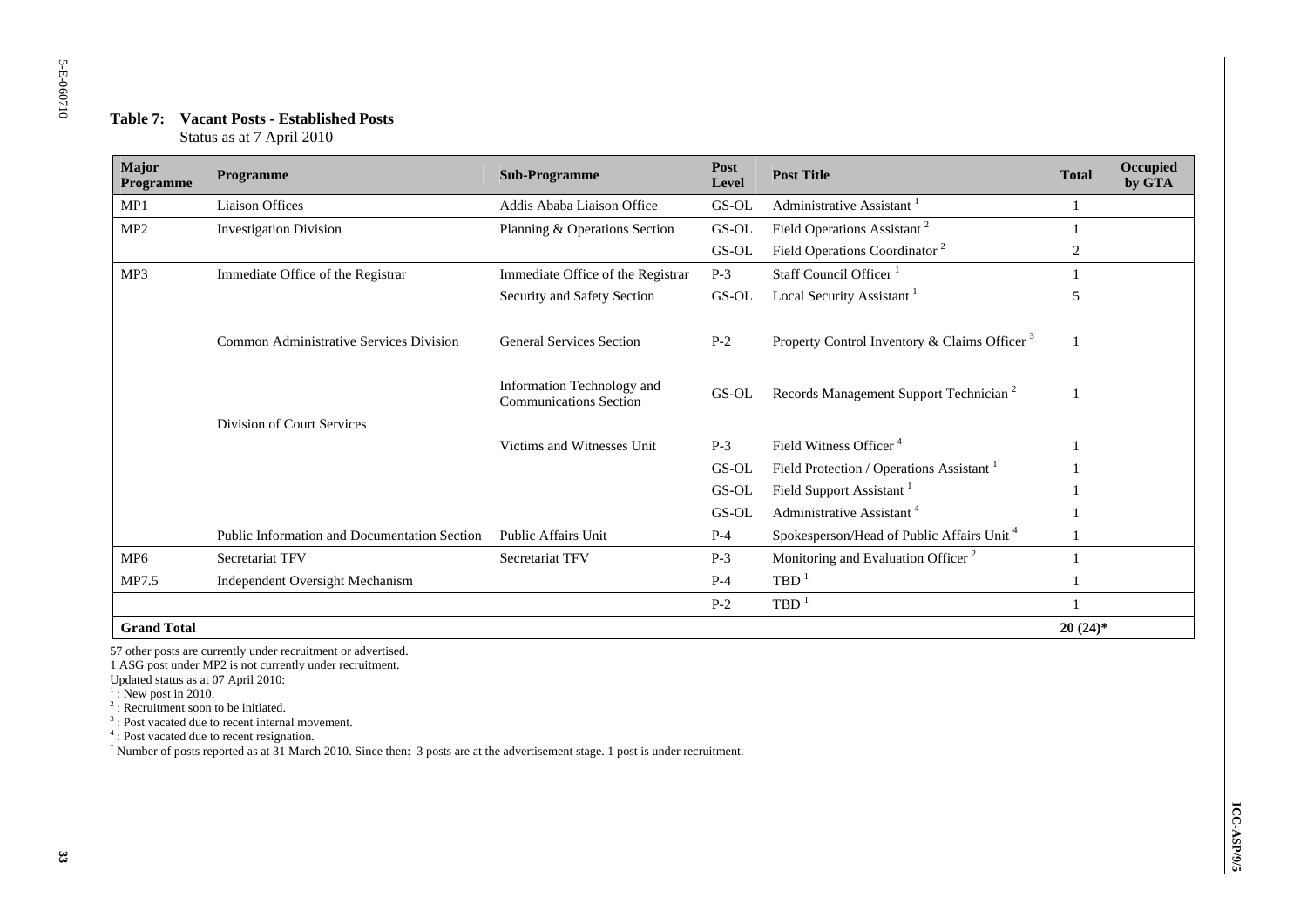**Table 8: Staffing: approved versus filled posts** 

|                                 | <b>Approved</b> | <b>Filled</b> | Under<br>recruitment | <b>Advertised</b><br>not under<br>recruitment | Vacant not<br>advertised | % of established<br>posts vacant | Vacancy Rate (%)<br>of established<br>posts |
|---------------------------------|-----------------|---------------|----------------------|-----------------------------------------------|--------------------------|----------------------------------|---------------------------------------------|
|                                 | $[2]$           | $[3]$         | $[4]$                | $[5]$                                         | [6]                      | $[(2-3)/2]$                      | $[(AVG(3)-2)/2]$                            |
| Judiciary                       |                 |               |                      |                                               |                          |                                  |                                             |
| Major Programme I               | 50              | 46            | 2                    | $\mathbf{1}$                                  | $\mathbf{1}$             | 8.00%                            | 10.00%                                      |
| Office of the Prosecutor        |                 |               |                      |                                               |                          |                                  |                                             |
| Major Programme II              | 215             | 203           | 7                    | 2                                             | 3                        | 5.58%                            | 5.12%                                       |
| Registry                        |                 |               |                      |                                               |                          |                                  |                                             |
| Major Programme III             | 477             | 427           | 30                   | 3                                             | 17                       | 10.48%                           | 10.48%                                      |
| Secretariat of the ASP          |                 |               |                      |                                               |                          |                                  |                                             |
| Major Programme IV              | 9               | 3             | 6                    | $\mathbf{0}$                                  | $\overline{0}$           | 66.67%                           | 66.67%                                      |
| Secretariat of the TFV          |                 |               |                      |                                               |                          |                                  |                                             |
| Major Programme VI              | 7               | 4             | 2                    | $\mathbf{0}$                                  | $\mathbf{1}$             | 42.86%                           | 42.86%                                      |
| Proj Office Perm Premises       |                 |               |                      |                                               |                          |                                  |                                             |
| Major Programme VII.1           | 3               | 3             | $\boldsymbol{0}$     | $\boldsymbol{0}$                              | $\mathbf{0}$             | 0.00%                            | 0.00%                                       |
| Independent Oversight Mechanism |                 |               |                      |                                               |                          |                                  |                                             |
| Major Programme VII.5           | 2               | $\mathbf{0}$  | $\mathbf{0}$         | $\mathbf{0}$                                  | 2                        | 100.00%                          | 100.00%                                     |
| <b>Total ICC</b>                | 763             | 686           | 47                   | 6                                             | 24                       | 10.09%                           | 9.96%                                       |
| <b>Target recruitment</b>       | 77              |               |                      |                                               |                          |                                  |                                             |
| <b>Under recruitment</b>        | 47              |               |                      |                                               |                          |                                  |                                             |
| Percentage of target            | 61.0%           |               |                      |                                               |                          |                                  |                                             |